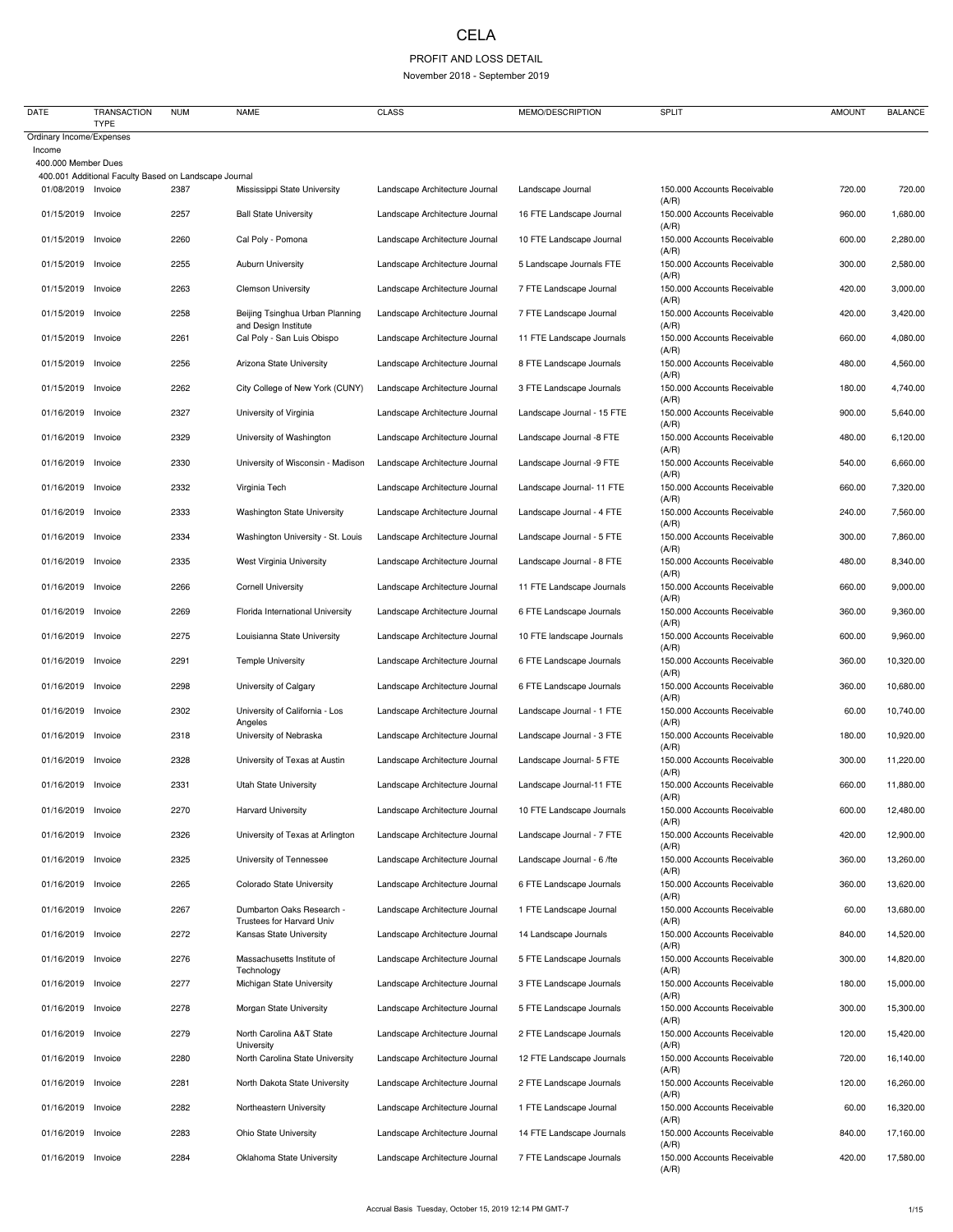| <b>DATE</b>        | <b>TRANSACTION</b><br><b>TYPE</b> | <b>NUM</b> | <b>NAME</b>                         | <b>CLASS</b>                   | MEMO/DESCRIPTION                 | <b>SPLIT</b>                         | <b>AMOUNT</b> | <b>BALANCE</b> |
|--------------------|-----------------------------------|------------|-------------------------------------|--------------------------------|----------------------------------|--------------------------------------|---------------|----------------|
| 01/16/2019         | Invoice                           | 2285       | Pennsylvania State University       | Landscape Architecture Journal | 21 FTE Landscape Journals        | 150.000 Accounts Receivable          | 1,260.00      | 18,840.00      |
| 01/16/2019 Invoice |                                   | 2286       | <b>Purdue University</b>            | Landscape Architecture Journal | 6 FTE Landscape Journals         | (A/R)<br>150.000 Accounts Receivable | 360.00        | 19,200.00      |
| 01/16/2019 Invoice |                                   | 2287       | Rhode Island School of Design       | Landscape Architecture Journal | 6 FTE Landscape Journals         | (A/R)<br>150.000 Accounts Receivable | 360.00        | 19,560.00      |
| 01/16/2019 Invoice |                                   | 2288       | <b>Rutgers University</b>           | Landscape Architecture Journal | 16 FTE Landscape Journals        | (A/R)<br>150.000 Accounts Receivable | 960.00        | 20,520.00      |
| 01/16/2019 Invoice |                                   | 2289       | South Dakota State University       | Landscape Architecture Journal | 2 FTE Landscape Journals         | (A/R)<br>150.000 Accounts Receivable | 120.00        | 20,640.00      |
| 01/16/2019 Invoice |                                   | 2290       | State University of New York        | Landscape Architecture Journal | 10 FTE Landscape Journals        | (A/R)<br>150.000 Accounts Receivable | 600.00        | 21,240.00      |
| 01/16/2019 Invoice |                                   | 2292       | <b>Texas A&amp;M University</b>     | Landscape Architecture Journal | 13 FTE Landscape Journals        | (A/R)<br>150.000 Accounts Receivable | 780.00        | 22,020.00      |
| 01/16/2019 Invoice |                                   | 2293       | <b>Texas Tech University</b>        | Landscape Architecture Journal | 7 FTE Landscape Journals         | (A/R)<br>150.000 Accounts Receivable | 420.00        | 22,440.00      |
| 01/16/2019 Invoice |                                   | 2295       | University of Arizona - Landscape   | Landscape Architecture Journal | 7 FTE Landscape Journal          | (A/R)<br>150.000 Accounts Receivable | 480.00        | 22,920.00      |
| 01/16/2019 Invoice |                                   | 2296       | Arch<br>University of Arkansas      | Landscape Architecture Journal | 7 FTE Landscape Journals         | (A/R)<br>150.000 Accounts Receivable | 420.00        | 23,340.00      |
| 01/16/2019 Invoice |                                   | 2297       | University of British Columbia      | Landscape Architecture Journal | 1 FTE Landscape Journal          | (A/R)<br>150.000 Accounts Receivable | 60.00         | 23,400.00      |
| 01/16/2019 Invoice |                                   | 2299       | University of California - Berkeley | Landscape Architecture Journal | 9 FTE Landscape Journals         | (A/R)<br>150.000 Accounts Receivable | 540.00        | 23,940.00      |
| 01/16/2019         | Invoice                           | 2300       | University of California - Davis    | Landscape Architecture Journal | 10 FTE Landscape Journals        | (A/R)<br>150.000 Accounts Receivable | 600.00        | 24,540.00      |
| 01/16/2019 Invoice |                                   | 2301       | University of Colorado - Denver     | Landscape Architecture Journal | 5 FTE Landscape Journals         | (A/R)<br>150.000 Accounts Receivable | 300.00        | 24,840.00      |
| 01/16/2019 Invoice |                                   | 2304       | University of Connecticut           | Landscape Architecture Journal | Landscape Journal - 4 FTE        | (A/R)<br>150.000 Accounts Receivable | 240.00        | 25,080.00      |
| 01/16/2019 Invoice |                                   | 2305       | University of Florida               | Landscape Architecture Journal | Landscape Journal- 9 FTE         | (A/R)<br>150.000 Accounts Receivable | 540.00        | 25,620.00      |
| 01/16/2019 Invoice |                                   | 2306       | University of Georgia               | Landscape Architecture Journal | Landscape Journal-34 FTE         | (A/R)<br>150.000 Accounts Receivable | 2,040.00      | 27,660.00      |
| 01/16/2019 Invoice |                                   | 2307       | University of Guelph                | Landscape Architecture Journal | Landscape Journal- 8 FTE         | (A/R)<br>150.000 Accounts Receivable | 480.00        | 28,140.00      |
| 01/16/2019 Invoice |                                   | 2310       | University of Idaho                 | Landscape Architecture Journal | Landscape Journal - 10 FTE       | (A/R)<br>150.000 Accounts Receivable | 600.00        | 28,740.00      |
| 01/16/2019 Invoice |                                   | 2311       | University of Illinois              | Landscape Architecture Journal | Landscape Journal-11 FTE         | (A/R)<br>150.000 Accounts Receivable | 660.00        | 29,400.00      |
| 01/16/2019 Invoice |                                   | 2312       | University of Kentucky              | Landscape Architecture Journal | Landscape Journal - 8 FTE        | (A/R)<br>150.000 Accounts Receivable | 480.00        | 29,880.00      |
| 01/16/2019 Invoice |                                   | 2313       | University of Manitoba              | Landscape Architecture Journal | Landscape Journal- 9 FTE         | (A/R)<br>150.000 Accounts Receivable | 540.00        | 30,420.00      |
| 01/16/2019 Invoice |                                   | 2314       | University of Maryland              | Landscape Architecture Journal | Landscape Journal - 7 FTE        | (A/R)<br>150.000 Accounts Receivable | 420.00        | 30,840.00      |
| 01/16/2019 Invoice |                                   | 2315       | University of Massachusetts         | Landscape Architecture Journal | Landscape Journal - 8 FTE        | (A/R)<br>150.000 Accounts Receivable | 480.00        | 31,320.00      |
| 01/16/2019 Invoice |                                   | 2316       |                                     | Landscape Architecture Journal | Landscape Journal-5 FTE          | (A/R)<br>150.000 Accounts Receivable | 300.00        | 31,620.00      |
|                    |                                   |            | University of Michigan              |                                |                                  | (A/R)                                |               |                |
| 01/16/2019 Invoice |                                   | 2317       | University of Minnesota             | Landscape Architecture Journal | Landscape Journal - 9 FTE        | 150.000 Accounts Receivable<br>(A/R) | 540.00        | 32,160.00      |
| 01/16/2019 Invoice |                                   | 2319       | University of Nevada                | Landscape Architecture Journal | Landscape Journal - 5 FTE        | 150.000 Accounts Receivable<br>(A/R) | 300.00        | 32,460.00      |
| 01/16/2019 Invoice |                                   | 2320       | University of New Mexico            | Landscape Architecture Journal | Landscape Journal- 8 FTE         | 150.000 Accounts Receivable<br>(A/R) | 480.00        | 32,940.00      |
| 01/16/2019 Invoice |                                   | 2321       | University of Oklahoma              | Landscape Architecture Journal | Landscape Journal - 4 FTE        | 150.000 Accounts Receivable<br>(A/R) | 240.00        | 33,180.00      |
| 01/16/2019 Invoice |                                   | 2322       | University of Oregon                | Landscape Architecture Journal | Landscape Journal - 11 FTE       | 150.000 Accounts Receivable<br>(A/R) | 660.00        | 33,840.00      |
| 01/16/2019 Invoice |                                   | 2323       | University of Pennsylvania          | Landscape Architecture Journal | Landscape Journal - 11 FTE       | 150.000 Accounts Receivable<br>(A/R) | 660.00        | 34,500.00      |
| 01/16/2019 Invoice |                                   | 2324       | University of Rhode Island          | Landscape Architecture Journal | Landscape Journal - 5 FTE        | 150.000 Accounts Receivable<br>(A/R) | 300.00        | 34,800.00      |
| 02/15/2019 Invoice |                                   | 2350       | <b>Beijing Forestry University</b>  | Landscape Architecture Journal | 10 Landscape Journal @ \$60 each | 150.000 Accounts Receivable<br>(A/R) | 600.00        | 35,400.00      |
| 03/08/2019 Invoice |                                   | 2385       | University of Delaware              | Landscape Architecture Journal | 3 Journals @ \$60 each           | 150.000 Accounts Receivable<br>(A/R) | 180.00        | 35,580.00      |
| 08/28/2019 Invoice |                                   | 2459       | <b>Clemson University</b>           | Landscape Architecture Journal | Landscape Journal                | 150.000 Accounts Receivable<br>(A/R) | 420.00        | 36,000.00      |
| 08/28/2019 Invoice |                                   | 2461       | University of Hawaii at Manoa       | Landscape Architecture Journal | Landscape Journal                | 150.000 Accounts Receivable<br>(A/R) | 180.00        | 36,180.00      |
| 08/30/2019 Invoice |                                   | 2464       | Florida International University    | Landscape Architecture Journal | Landscape Journal                | 150.000 Accounts Receivable<br>(A/R) | 360.00        | 36,540.00      |
| 09/01/2019 Invoice |                                   | 2440       | University of Kentucky              | Landscape Architecture Journal | Landscape Journal                | 150.000 Accounts Receivable<br>(A/R) | 480.00        | 37,020.00      |
| 09/01/2019 Invoice |                                   | 2441       | University of Oklahoma              | Landscape Architecture Journal | Landscape Journal                | 150.000 Accounts Receivable<br>(A/R) | 240.00        | 37,260.00      |
| 09/01/2019 Invoice |                                   | 2444       | University of Virginia              | Landscape Architecture Journal | Landscape Journal                | 150.000 Accounts Receivable<br>(A/R) | 660.00        | 37,920.00      |
| 09/01/2019 Invoice |                                   | 2447       | University of Wisconsin - Madison   | Landscape Architecture Journal | Landscape Journal                | 150.000 Accounts Receivable<br>(A/R) | 300.00        | 38,220.00      |
| 09/01/2019 Invoice |                                   | 2448       | Virginia Tech                       | Landscape Architecture Journal | Landscape Journal                | 150.000 Accounts Receivable<br>(A/R) | 420.00        | 38,640.00      |
| 09/01/2019 Invoice |                                   | 2452       | <b>Utah State University</b>        | Landscape Architecture Journal | Landscape Journal                | 150.000 Accounts Receivable<br>(A/R) | 660.00        | 39,300.00      |
| 09/01/2019         | Invoice                           | 2484       | University of Minnesota             | Landscape Architecture Journal | Landscape Journal                | 150.000 Accounts Receivable<br>(A/R) | 540.00        | 39,840.00      |
| 09/01/2019         | Invoice                           | 2485       | University of Maryland              | Landscape Architecture Journal | Landscape Journal                | 150.000 Accounts Receivable<br>(A/R) | 420.00        | 40,260.00      |
| 09/01/2019 Invoice |                                   | 2492       | University of New Mexico            | Landscape Architecture Journal | Landscape Journal                | 150.000 Accounts Receivable          | 480.00        | 40,740.00      |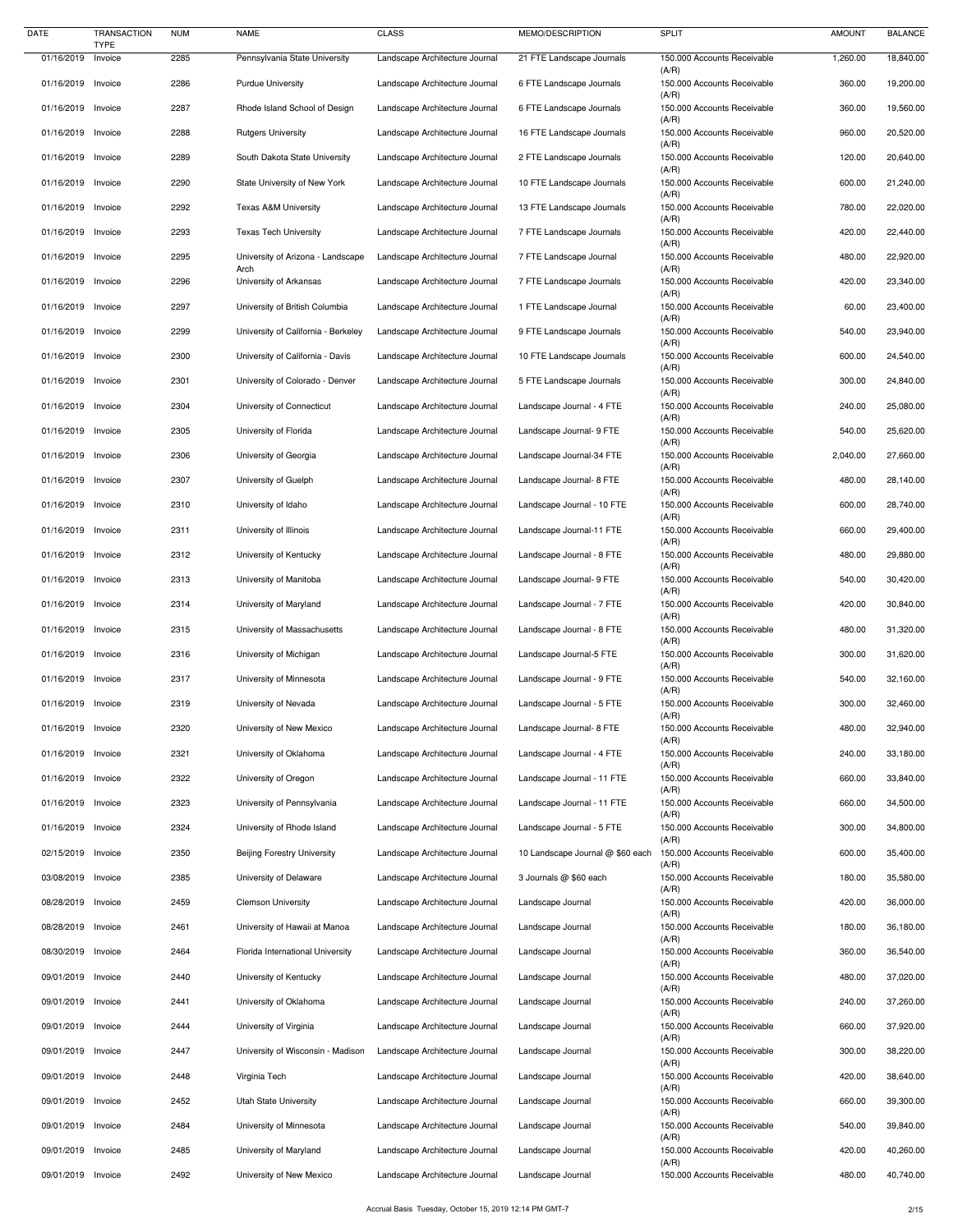| <b>DATE</b>                      | <b>TRANSACTION</b><br><b>TYPE</b> | <b>NUM</b>   | <b>NAME</b>                                             | <b>CLASS</b>                                                     | MEMO/DESCRIPTION                       | <b>SPLIT</b>                                                        | <b>AMOUNT</b>    | <b>BALANCE</b>         |
|----------------------------------|-----------------------------------|--------------|---------------------------------------------------------|------------------------------------------------------------------|----------------------------------------|---------------------------------------------------------------------|------------------|------------------------|
| 09/01/2019                       | Invoice                           | 2491         | West Virginia University                                | Landscape Architecture Journal                                   | Landscape Journal                      | (A/R)<br>150.000 Accounts Receivable<br>(A/R)                       | 480.00           | 41,220.00              |
| 09/01/2019                       | Invoice                           | 2488         | <b>Ohio State University</b>                            | Landscape Architecture Journal                                   | Landscape Journal                      | 150.000 Accounts Receivable                                         | 480.00           | 41,700.00              |
| 09/01/2019                       | Invoice                           | 2490         | University of California - Davis                        | Landscape Architecture Journal                                   | Landscape Journal                      | (A/R)<br>150.000 Accounts Receivable<br>(A/R)                       | 600.00           | 42,300.00              |
| 09/01/2019 Invoice               |                                   | 2498         | Colorado State University                               | Landscape Architecture Journal                                   | Landscape Journal                      | 150.000 Accounts Receivable<br>(A/R)                                | 360.00           | 42,660.00              |
| 09/01/2019 Invoice               |                                   | 2496         | University of Texas at Austin                           | Landscape Architecture Journal                                   | Landscape Journal                      | 150.000 Accounts Receivable<br>(A/R)                                | 300.00           | 42,960.00              |
| 09/01/2019                       | Invoice                           | 2499         | Washington University - St. Louis                       | Landscape Architecture Journal                                   | Landscape Journal                      | 150.000 Accounts Receivable<br>(A/R)                                | 300.00           | 43,260.00              |
| 09/01/2019                       | Invoice                           | 2500         | University of Arizona - Landscape<br>Arch               | Landscape Architecture Journal                                   | Landscape Journal                      | 150.000 Accounts Receivable<br>(A/R)                                | 420.00           | 43,680.00              |
| 09/01/2019 Invoice               |                                   | 2419         | State University of New York                            | Landscape Architecture Journal                                   | Landscape Journal                      | 150.000 Accounts Receivable<br>(A/R)                                | 720.00           | 44,400.00              |
| 09/01/2019                       | Invoice                           | 2420         | <b>Temple University</b>                                | Landscape Architecture Journal                                   | Landscape Journal                      | 150.000 Accounts Receivable<br>(A/R)                                | 360.00           | 44,760.00              |
| 09/01/2019                       | Invoice                           | 2421         | <b>Texas A&amp;M University</b>                         | Landscape Architecture Journal                                   | Landscape Journal                      | 150.000 Accounts Receivable<br>(A/R)                                | 780.00           | 45,540.00              |
| 09/01/2019                       | Invoice                           | 2422         | University of Arkansas                                  | Landscape Architecture Journal                                   | Landscape Journal                      | 150.000 Accounts Receivable<br>(A/R)                                | 420.00           | 45,960.00              |
| 09/01/2019                       | Invoice                           | 2423         | University of Calgary                                   | Landscape Architecture Journal                                   | Landscape Journal                      | 150.000 Accounts Receivable<br>(A/R)                                | 360.00           | 46,320.00              |
| 09/01/2019                       | Invoice                           | 2457         | University of Manitoba                                  | Landscape Architecture Journal                                   | Landscape Journal                      | 150.000 Accounts Receivable<br>(A/R)                                | 540.00           | 46,860.00              |
| 09/01/2019                       | Invoice                           | 2458         | University of Connecticut                               | Landscape Architecture Journal                                   | Landscape Journal                      | 150.000 Accounts Receivable<br>(A/R)                                | 240.00           | 47,100.00              |
| 09/01/2019                       | Invoice                           | 2424         | North Carolina State University                         | Landscape Architecture Journal                                   | Landscape Journal                      | 150.000 Accounts Receivable<br>(A/R)                                | 720.00           | 47,820.00              |
| 09/01/2019 Invoice               |                                   | 2428         | Mississippi State University                            | Landscape Architecture Journal                                   | Landscape Journal                      | 150.000 Accounts Receivable<br>(A/R)                                | 720.00           | 48,540.00              |
| 09/01/2019                       | Invoice                           | 2431         | University of Colorado - Denver                         | Landscape Architecture Journal                                   | Landscape Journal                      | 150.000 Accounts Receivable<br>(A/R)                                | 420.00           | 48,960.00              |
| 09/01/2019 Invoice               |                                   | 2433         | <b>Ball State University</b>                            | Landscape Architecture Journal                                   | Landscape Journal                      | 150.000 Accounts Receivable<br>(A/R)                                | 900.00           | 49,860.00              |
| 09/01/2019 Invoice               |                                   | 2434         | University of Florida                                   | Landscape Architecture Journal                                   | Landscape Journal                      | 150.000 Accounts Receivable<br>(A/R)                                | 720.00           | 50,580.00              |
| 09/01/2019                       | Invoice                           | 2435         | University of Georgia                                   | Landscape Architecture Journal                                   | Landscape Journal                      | 150.000 Accounts Receivable<br>(A/R)                                | 2,040.00         | 52,620.00              |
| 09/01/2019                       | Invoice                           | 2436         | University of Guelph                                    | Landscape Architecture Journal                                   | Landscape Journal                      | 150.000 Accounts Receivable<br>(A/R)                                | 540.00           | 53,160.00              |
| 09/01/2019                       | Invoice                           | 2454         | University of Texas at Arlington                        | Landscape Architecture Journal                                   | Landscape Journal                      | 150.000 Accounts Receivable<br>(A/R)                                | 180.00           | 53,340.00              |
| 09/01/2019<br>09/01/2019 Invoice | Invoice                           | 2456<br>2429 | University of Nebraska<br>North Dakota State University | Landscape Architecture Journal<br>Landscape Architecture Journal | Landscape Journal                      | 150.000 Accounts Receivable<br>(A/R)<br>150.000 Accounts Receivable | 180.00<br>120.00 | 53,520.00<br>53,640.00 |
| 09/01/2019                       | Invoice                           | 2463         | <b>Auburn University</b>                                | Landscape Architecture Journal                                   | Landscape Journal<br>Landscape Journal | (A/R)<br>150.000 Accounts Receivable                                | 300.00           | 53,940.00              |
| 09/01/2019                       | Invoice                           | 2465         | Iowa State University                                   | Landscape Architecture Journal                                   | Landscape Journal                      | (A/R)<br>150.000 Accounts Receivable                                | 720.00           | 54,660.00              |
| 09/01/2019                       | Invoice                           | 2467         | Pennsylvania State University                           | Landscape Architecture Journal                                   | Landscape Journal                      | (A/R)<br>150.000 Accounts Receivable                                | 1,140.00         | 55,800.00              |
| 09/01/2019                       | Invoice                           | 2469         | Cal Poly - Pomona                                       | Landscape Architecture Journal                                   | Landscape Journal                      | (A/R)<br>150.000 Accounts Receivable                                | 360.00           | 56,160.00              |
| 09/01/2019                       | Invoice                           | 2493         | Northeastern University                                 | Landscape Architecture Journal                                   | Landscape Journal                      | (A/R)<br>150.000 Accounts Receivable                                | 60.00            | 56,220.00              |
| 09/01/2019                       | Invoice                           | 2470         | Morgan State University                                 | Landscape Architecture Journal                                   | Landscape Journal                      | (A/R)<br>150.000 Accounts Receivable                                | 300.00           | 56,520.00              |
| 09/01/2019                       | Invoice                           | 2472         | <b>Texas Tech University</b>                            | Landscape Architecture Journal                                   | Landscape Journal                      | (A/R)<br>150.000 Accounts Receivable                                | 420.00           | 56,940.00              |
| 09/01/2019                       | Invoice                           | 2473         | University of California - Berkeley                     | Landscape Architecture Journal                                   | Landscape Journal                      | (A/R)<br>150.000 Accounts Receivable                                | 540.00           | 57,480.00              |
| 09/01/2019                       | Invoice                           | 2476         | University of Michigan                                  | Landscape Architecture Journal                                   | Landscape Journal                      | (A/R)<br>150.000 Accounts Receivable                                | 360.00           | 57,840.00              |
| 09/01/2019                       | Invoice                           | 2477         | University of Pennsylvania                              | Landscape Architecture Journal                                   | Landscape Journal                      | (A/R)<br>150.000 Accounts Receivable                                | 660.00           | 58,500.00              |
| 09/01/2019 Invoice               |                                   | 2479         | City College of New York (CUNY)                         | Landscape Architecture Journal                                   | Landscape Journal                      | (A/R)<br>150.000 Accounts Receivable                                | 180.00           | 58,680.00              |
| 09/01/2019                       | Invoice                           | 2471         | <b>Rutgers University</b>                               | Landscape Architecture Journal                                   | Landscape Journal                      | (A/R)<br>150.000 Accounts Receivable                                | 960.00           | 59,640.00              |
| 09/01/2019 Invoice               |                                   | 2475         | University of Massachusetts                             | Landscape Architecture Journal                                   | Landscape Journal                      | (A/R)<br>150.000 Accounts Receivable                                | 480.00           | 60,120.00              |
| 09/01/2019 Invoice               |                                   | 2407         | Arizona State University                                | Landscape Architecture Journal                                   | Landscape Journal                      | (A/R)<br>150.000 Accounts Receivable                                | 480.00           | 60,600.00              |
| 09/01/2019                       | Invoice                           | 2410         | <b>Cornell University</b>                               | Landscape Architecture Journal                                   | Landscape Journal                      | (A/R)<br>150.000 Accounts Receivable                                | 660.00           | 61,260.00              |
| 09/01/2019                       | Invoice                           | 2412         | Louisianna State University                             | Landscape Architecture Journal                                   | Landscape Journal                      | (A/R)<br>150.000 Accounts Receivable<br>(A/R)                       | 720.00           | 61,980.00              |
| 09/01/2019                       | Invoice                           | 2413         | Massachusetts Institute of<br>Technology                | Landscape Architecture Journal                                   | Landscape Journal                      | 150.000 Accounts Receivable<br>(A/R)                                | 300.00           | 62,280.00              |
| 09/01/2019 Invoice               |                                   | 2416         | <b>Purdue University</b>                                | Landscape Architecture Journal                                   | Landscape Journal                      | 150.000 Accounts Receivable<br>(A/R)                                | 360.00           | 62,640.00              |
| 09/01/2019 Invoice               |                                   | 2417         | Rhode Island School of Design                           | Landscape Architecture Journal                                   | Landscape Journal                      | 150.000 Accounts Receivable<br>(A/R)                                | 360.00           | 63,000.00              |
| 09/01/2019                       | Invoice                           | 2418         | South Dakota State University                           | Landscape Architecture Journal                                   | Landscape Journal                      | 150.000 Accounts Receivable<br>(A/R)                                | 120.00           | 63,120.00              |
| 09/01/2019                       | Invoice                           | 2487         | <b>Harvard University</b>                               | Landscape Architecture Journal                                   | Landscape Journal                      | 150.000 Accounts Receivable<br>(A/R)                                | 600.00           | 63,720.00              |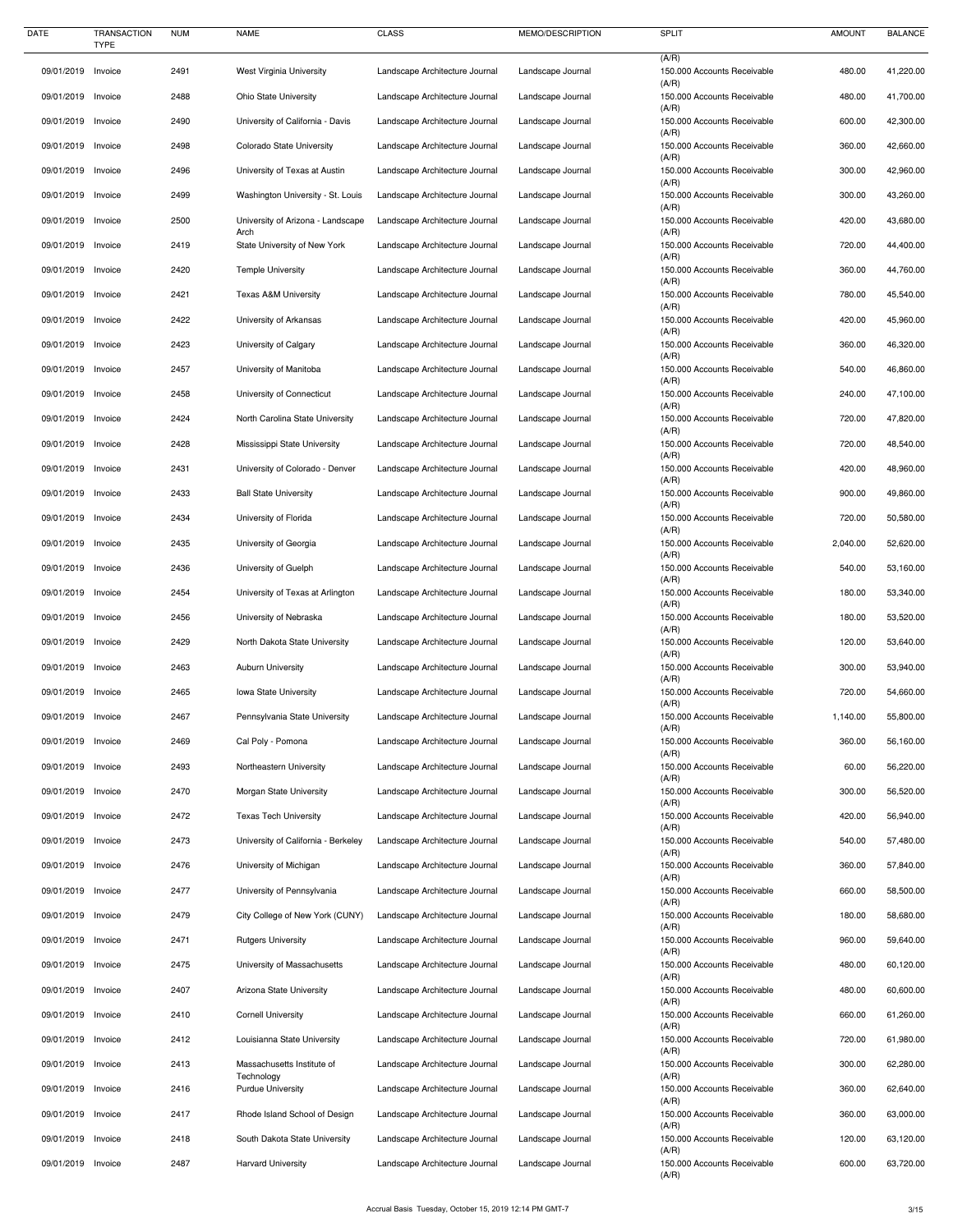| <b>DATE</b>                             | <b>TRANSACTION</b><br><b>TYPE</b>                               | <b>NUM</b> | <b>NAME</b>                                            | <b>CLASS</b>                   | MEMO/DESCRIPTION                                             | <b>SPLIT</b>                         | <b>AMOUNT</b> | <b>BALANCE</b> |
|-----------------------------------------|-----------------------------------------------------------------|------------|--------------------------------------------------------|--------------------------------|--------------------------------------------------------------|--------------------------------------|---------------|----------------|
| 09/01/2019                              | Invoice                                                         | 2478       | University of British Columbia                         | Landscape Architecture Journal | Landscape Journal                                            | 150.000 Accounts Receivable<br>(A/R) | 60.00         | 63,780.00      |
| 09/01/2019                              | Invoice                                                         | 2489       | University of Nevada                                   | Landscape Architecture Journal | Landscape Journal                                            | 150.000 Accounts Receivable          | 300.00        | 64,080.00      |
| 09/01/2019                              | Invoice                                                         | 2462       | Cal Poly - San Luis Obispo                             | Landscape Architecture Journal | Landscape Journal                                            | (A/R)<br>150.000 Accounts Receivable | 600.00        | 64,680.00      |
| 09/01/2019 Invoice                      |                                                                 | 2443       | University of Rhode Island                             | Landscape Architecture Journal | Landscape Journal                                            | (A/R)<br>150.000 Accounts Receivable | 360.00        | 65,040.00      |
| 09/01/2019 Invoice                      |                                                                 | 2449       | <b>Washington State University</b>                     | Landscape Architecture Journal | Landscape Journal                                            | (A/R)<br>150.000 Accounts Receivable | 180.00        | 65,220.00      |
| 09/01/2019                              | Invoice                                                         | 2414       | Michigan State University                              | Landscape Architecture Journal | Landscape Journal                                            | (A/R)<br>150.000 Accounts Receivable | 300.00        | 65,520.00      |
| 09/01/2019                              | Invoice                                                         | 2415       | North Carolina A&T State                               | Landscape Architecture Journal | Landscape Journal                                            | (A/R)<br>150.000 Accounts Receivable | 120.00        | 65,640.00      |
| 09/01/2019 Invoice                      |                                                                 | 2442       | University<br>University of Oregon                     | Landscape Architecture Journal | Landscape Journal                                            | (A/R)<br>150.000 Accounts Receivable | 840.00        | 66,480.00      |
| 09/01/2019 Invoice                      |                                                                 | 2445       | University of Washington                               | Landscape Architecture Journal | Landscape Journal                                            | (A/R)<br>150.000 Accounts Receivable | 60.00         | 66,540.00      |
| 09/01/2019                              | Invoice                                                         | 2481       | Kansas State University                                | Landscape Architecture Journal | Landscape Journal                                            | (A/R)<br>150.000 Accounts Receivable | 720.00        | 67,260.00      |
| 09/01/2019                              | Invoice                                                         | 2482       | Oklahoma State University                              | Landscape Architecture Journal | Landscape Journal                                            | (A/R)<br>150.000 Accounts Receivable | 180.00        | 67,440.00      |
| 09/01/2019                              | Invoice                                                         | 2437       | University of Idaho                                    | Landscape Architecture Journal | Landscape Journal                                            | (A/R)<br>150.000 Accounts Receivable | 420.00        | 67,860.00      |
| 09/01/2019 Invoice                      |                                                                 | 2438       | University of Illinois                                 | Landscape Architecture Journal | Landscape Journal                                            | (A/R)<br>150.000 Accounts Receivable | 660.00        | 68,520.00      |
| 09/04/2019                              | Invoice                                                         | 2483       | University of Southern California                      | Landscape Architecture Journal | Landscape Journal                                            | (A/R)<br>150.000 Accounts Receivable | 360.00        | 68,880.00      |
| 09/20/2019                              | Invoice                                                         | 2502       | University of Tennessee                                | Landscape Architecture Journal | Landscape Journal                                            | (A/R)<br>150.000 Accounts Receivable | 360.00        | 69,240.00      |
| 09/30/2019                              | Journal Entry                                                   | 180        |                                                        | <b>Membership Dues</b>         | Due invoices posted but not                                  | (A/R)<br>-Split-                     | $-32,700.00$  | 36,540.00      |
|                                         | Total for 400.001 Additional Faculty Based on Landscape Journal |            |                                                        |                                | currently received                                           |                                      | \$36,540.00   |                |
| 400.002 Affiliate                       |                                                                 |            |                                                        |                                |                                                              |                                      |               |                |
| 01/16/2019 Invoice                      |                                                                 | 2267       | Dumbarton Oaks Research -<br>Trustees for Harvard Univ | Membership Dues                | Membership Dues - Affiliate Nov 1,<br>2018 - Oct 31, 2019    | 150.000 Accounts Receivable<br>(A/R) | 385.00        | 385.00         |
| 01/16/2019 Invoice                      |                                                                 | 2308       | University of Hawaii at Manoa                          | Membership Dues                | Membership Dues - Affiliate Nov. 1,<br>2018 - Oct. 31, 2019  | 150.000 Accounts Receivable<br>(A/R) | 385.00        | 770.00         |
| 01/16/2019 Invoice                      |                                                                 | 2309       | Canadian Society of Landscape<br>Architects (CSLA)     | Membership Dues                | Membership Dues - Affiliate Nov. 1,<br>2018 - Oct. 31, 2019  | 150.000 Accounts Receivable<br>(A/R) | 385.00        | 1,155.00       |
| 01/16/2019 Invoice                      |                                                                 | 2268       | Design Workshop / DW Legacy<br>Design                  | <b>Membership Dues</b>         | Membership Dues - Affiliate Nov 1,<br>2018 - Oct 31, 2019    | 150.000 Accounts Receivable<br>(A/R) | 385.00        | 1,540.00       |
| 01/16/2019 Invoice                      |                                                                 | 2298       | University of Calgary                                  | <b>Membership Dues</b>         | Membership Dues - Affiliate Nov. 1,<br>2018 - Oct. 31, 2019  | 150.000 Accounts Receivable<br>(A/R) | 385.00        | 1,925.00       |
| 02/04/2019 Invoice                      |                                                                 | 2343       | Huntington Library (EBSCO)                             | Membership Dues                | Membership Dues - Affiliate                                  | 150.000 Accounts Receivable<br>(A/R) | 385.00        | 2,310.00       |
| 02/05/2019 Invoice                      |                                                                 | 2348       | University of Wisconsin - Madison                      | <b>Membership Dues</b>         | Membership Dues - Affiliate                                  | 150.000 Accounts Receivable<br>(A/R) | 0.50          | 2,310.50       |
| 08/28/2019 Invoice                      |                                                                 | 2461       | University of Hawaii at Manoa                          | Membership Dues                | Membership Dues - Affiliate -<br>Nov.1, 2019 - Oct. 31, 2020 | 150.000 Accounts Receivable<br>(A/R) | 385.00        | 2,695.50       |
|                                         | 08/31/2019 Journal Entry                                        | 177        |                                                        | <b>Membership Dues</b>         | Dues received in August 2019 for<br>next FY                  | -Split-                              | $-1,130.00$   | 1,565.50       |
| 09/01/2019 Invoice                      |                                                                 | 2423       | University of Calgary                                  | <b>Membership Dues</b>         | Membership Dues - Affiliate -<br>Nov.1, 2019 - Oct. 31, 2020 | 150.000 Accounts Receivable<br>(A/R) | 385.00        | 1,950.50       |
| 09/01/2019 Invoice                      |                                                                 | 2425       | Design Workshop / DW Legacy<br>Design                  | Membership Dues                | Membership Dues - Affiliate -<br>Nov.1, 2019 - Oct. 31, 2020 | 150.000 Accounts Receivable<br>(A/R) | 385.00        | 2,335.50       |
| 09/01/2019 Invoice                      |                                                                 | 2426       | George Washington University                           | <b>Membership Dues</b>         | Membership Dues - Affiliate -<br>Nov.1, 2019 - Oct. 31, 2020 | 150.000 Accounts Receivable<br>(A/R) | 385.00        | 2,720.50       |
| 09/01/2019 Invoice                      |                                                                 | 2427       | Huntington Library (EBSCO)                             | Membership Dues                | Membership Dues - Affiliate -<br>Nov.1, 2019 - Oct. 31, 2020 | 150.000 Accounts Receivable<br>(A/R) | 385.00        | 3,105.50       |
| 09/01/2019 Invoice                      |                                                                 | 2408       | Canadian Society of Landscape<br>Architects (CSLA)     | Membership Dues                | Membership Dues - Affiliate -<br>Nov.1, 2019 - Oct. 31, 2020 | 150.000 Accounts Receivable<br>(A/R) | 385.00        | 3,490.50       |
|                                         | 09/30/2019 Journal Entry                                        | 179        |                                                        | <b>Membership Dues</b>         | Dues received in September 2019<br>for next FY               | -Split-                              | $-950.00$     | 2,540.50       |
|                                         | 09/30/2019 Journal Entry                                        | 180        |                                                        | <b>Membership Dues</b>         | Due invoices posted but not<br>currently received            | -Split-                              | $-975.00$     | 1,565.50       |
| Total for 400.002 Affiliate             |                                                                 |            |                                                        |                                |                                                              |                                      | \$1,565.50    |                |
| 400.003 Associate<br>12/13/2018 Invoice |                                                                 | 2245       | Academy of Art University                              | Membership Dues                | Membership Dues - Associate                                  | 150.000 Accounts Receivable          | 1,000.00      | 1,000.00       |
| 01/15/2019 Invoice                      |                                                                 | 2259       | <b>Boston Architectural College</b>                    | <b>Membership Dues</b>         | Membership Dues - Associate Nov.                             | (A/R)<br>150.000 Accounts Receivable | 1,000.00      | 2,000.00       |
| 01/16/2019 Invoice                      |                                                                 | 2273       | Kent State University                                  | <b>Membership Dues</b>         | 1, 2018 - Oct. 31, 2019<br>Membership Dues - Associate Nov   | (A/R)<br>150.000 Accounts Receivable | 1,000.00      | 3,000.00       |
| 01/16/2019 Invoice                      |                                                                 | 2282       | Northeastern University                                | Membership Dues                | 1, 2018 – Oct 31, 2019<br>Membership Dues - Associate Nov    | (A/R)<br>150.000 Accounts Receivable | 1,000.00      | 4,000.00       |
| 01/16/2019 Invoice                      |                                                                 | 2303       | University of Cincinnati                               | <b>Membership Dues</b>         | 1, 2018 – Oct 31, 2019<br>Membership Dues - Associate Nov.   | (A/R)<br>150.000 Accounts Receivable | 1,000.00      | 5,000.00       |
| 01/16/2019 Invoice                      |                                                                 | 2302       | University of California - Los                         | Membership Dues                | 1, 2018 - Oct. 31, 2019<br>Membership Dues - Associate Nov.  | (A/R)<br>150.000 Accounts Receivable | 1,000.00      | 6,000.00       |
| 03/12/2019 Invoice                      |                                                                 | 2363       | Angeles<br>Philadelphia University                     | Membership Dues                | 1, 2018 - Oct. 31, 2019<br>Membership Dues - Associate Nov.  | (A/R)<br>150.000 Accounts Receivable | 1,000.00      | 7,000.00       |
| 03/14/2019 Invoice                      |                                                                 | 2368       | University of Cincinnati                               | <b>Membership Dues</b>         | 1, 2018 - Oct. 31, 2019<br>Membership Dues - Associate Nov.  | (A/R)<br>150.000 Accounts Receivable | 0.00          | 7,000.00       |
|                                         | 08/31/2019 Journal Entry                                        | 177        |                                                        | <b>Membership Dues</b>         | 1, 2018 - Oct. 31, 2019<br>Dues received in August 2019 for  | (A/R)<br>-Split-                     | $-1,000.00$   | 6,000.00       |
| 09/01/2019 Invoice                      |                                                                 | 2453       | <b>Boston Architectural College</b>                    | Membership Dues                | next FY<br>Membership Dues - Associate Nov.                  | 150.000 Accounts Receivable          | 1,000.00      | 7,000.00       |
|                                         |                                                                 |            |                                                        |                                | 1, 2019 - Oct. 31, 2020                                      | (A/R)<br>150.000 Accounts Receivable |               |                |
| 09/01/2019 Invoice                      |                                                                 | 2474       | Philadelphia University                                | <b>Membership Dues</b>         | Membership Dues - Associate Nov.<br>1, 2019 - Oct. 31, 2020  | (A/R)                                | 1,000.00      | 8,000.00       |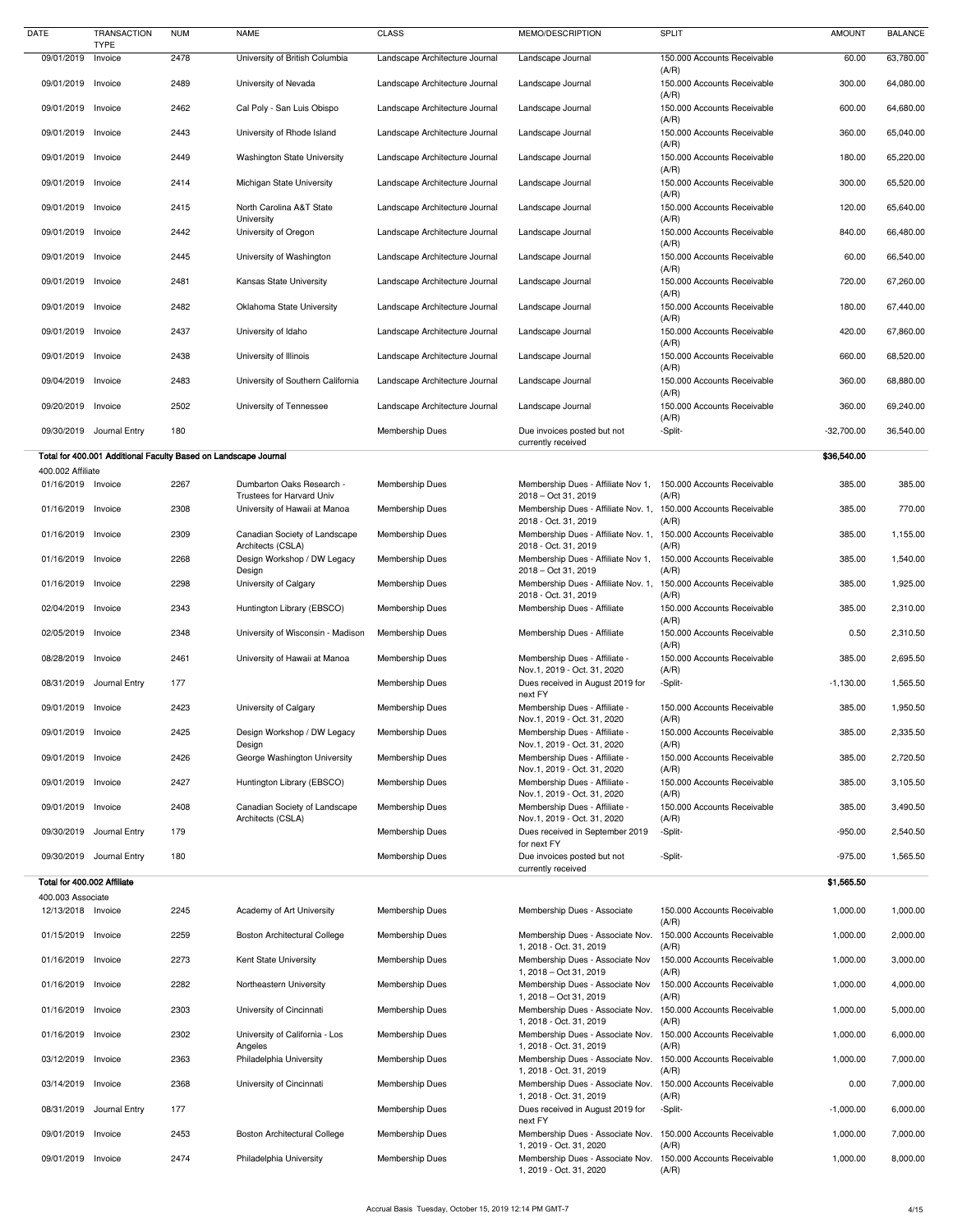| <b>DATE</b>                                 | <b>TRANSACTION</b><br><b>TYPE</b> | <b>NUM</b> | <b>NAME</b>                                             | <b>CLASS</b>           | MEMO/DESCRIPTION                                                          | <b>SPLIT</b>                                  | <b>AMOUNT</b> | <b>BALANCE</b> |
|---------------------------------------------|-----------------------------------|------------|---------------------------------------------------------|------------------------|---------------------------------------------------------------------------|-----------------------------------------------|---------------|----------------|
| 09/01/2019                                  | Invoice                           | 2430       | University of Cincinnati                                | Membership Dues        | Membership Dues - Associate Nov.                                          | 150.000 Accounts Receivable                   | 1,000.00      | 9,000.00       |
| 09/01/2019 Invoice                          |                                   | 2480       | Kent State University                                   | Membership Dues        | 1, 2019 - Oct. 31, 2020<br>Membership Dues - Associate Nov.               | (A/R)<br>150.000 Accounts Receivable          | 1,000.00      | 10,000.00      |
| 09/01/2019 Invoice                          |                                   | 2432       | University of California - Los                          | <b>Membership Dues</b> | 1, 2019 - Oct. 31, 2020<br>Membership Dues - Associate Nov.               | (A/R)<br>150.000 Accounts Receivable          | 1,000.00      | 11,000.00      |
|                                             | 09/30/2019 Journal Entry          | 179        | Angeles                                                 | <b>Membership Dues</b> | 1, 2019 - Oct. 31, 2020<br>Dues received in September 2019<br>for next FY | (A/R)<br>-Split-                              | $-3,000.00$   | 8,000.00       |
|                                             | 09/30/2019 Journal Entry          | 180        |                                                         | <b>Membership Dues</b> | Due invoices posted but not                                               | -Split-                                       | $-2,000.00$   | 6,000.00       |
|                                             | Total for 400.003 Associate       |            |                                                         |                        | currently received                                                        |                                               | \$6,000.00    |                |
| 400.004 Corresponding<br>12/19/2018 Invoice |                                   | 2249       | Jinki Kim                                               | <b>Membership Dues</b> | Membership Dues - Corresponding                                           | 150.000 Accounts Receivable                   | 125.00        | 125.00         |
| 12/19/2018 Invoice                          |                                   | 2250       | Siyi He                                                 | <b>Membership Dues</b> | Membership Dues - Corresponding                                           | (A/R)<br>150.000 Accounts Receivable          | 125.00        | 250.00         |
|                                             |                                   |            |                                                         |                        |                                                                           | (A/R)                                         |               |                |
| 12/27/2018 Invoice                          |                                   | 2254       | <b>Kyoto University</b>                                 | <b>Membership Dues</b> | Membership Dues - Corresponding                                           | 150.000 Accounts Receivable<br>(A/R)          | 125.00        | 375.00         |
| 01/23/2019 Invoice                          |                                   | 2337       | University of Washington, Tacoma                        | <b>Membership Dues</b> | Membership Dues - Corresponding<br>Nov 1, 2018 - Oct. 31, 2019            | 150.000 Accounts Receivable<br>(A/R)          | 125.00        | 500.00         |
| 01/23/2019 Invoice                          |                                   | 2338       | SWA                                                     | <b>Membership Dues</b> | Membership Dues - Corresponding<br>Nov. 1, 2018 - Oct. 31, 2019           | 150.000 Accounts Receivable<br>(A/R)          | 125.00        | 625.00         |
| 02/04/2019 Invoice                          |                                   | 2344       | Linda Ashby                                             | <b>Membership Dues</b> | Membership Dues - Corresponding<br>Nov. 1, 2018 - Oct. 31, 2019           | 150.000 Accounts Receivable<br>(A/R)          | 125.00        | 750.00         |
| 02/05/2019 Invoice                          |                                   | 2347       | Melinda M Appold                                        | <b>Membership Dues</b> | Membership Dues - Corresponding<br>Nov. 1, 2018 - Oct. 31, 2019           | 150.000 Accounts Receivable<br>(A/R)          | 125.00        | 875.00         |
| 03/04/2019 Invoice                          |                                   | 2356       | Yaser Abunnasr                                          | <b>Membership Dues</b> | Membership Dues - Corresponding<br>Expires 10.31.19                       | 150.000 Accounts Receivable<br>(A/R)          | 125.00        | 1,000.00       |
| 03/13/2019 Invoice                          |                                   | 2366       | Jorge Galvan                                            | <b>Membership Dues</b> | Membership Dues - Corresponding                                           | 150.000 Accounts Receivable                   | 125.00        | 1,125.00       |
| 09/01/2019 Invoice                          |                                   | 2406       | Yaser Abunnasr                                          | <b>Membership Dues</b> | Membership Dues - Corresponding<br>Member Nov. 1, 2019 - Oct. 31,<br>2020 | (A/R)<br>150.000 Accounts Receivable<br>(A/R) | 125.00        | 1,250.00       |
| 09/01/2019 Invoice                          |                                   | 2409       | <b>Carter Crawford</b>                                  | <b>Membership Dues</b> | Membership Dues - Corresponding<br>Member Nov. 1, 2019 - Oct. 31,<br>2020 | 150.000 Accounts Receivable<br>(A/R)          | 125.00        | 1,375.00       |
| 09/01/2019 Invoice                          |                                   | 2446       | University of Washington, Tacoma Membership Dues        |                        | Membership Dues - Corresponding<br>Member Nov. 1, 2019 - Oct. 31,<br>2020 | 150.000 Accounts Receivable<br>(A/R)          | 125.00        | 1,500.00       |
| 09/01/2019 Invoice                          |                                   | 2450       | Jinki Kim                                               | <b>Membership Dues</b> | Membership Dues - Corresponding<br>Member Nov. 1, 2019 - Oct. 31,<br>2020 | 150.000 Accounts Receivable<br>(A/R)          | 125.00        | 1,625.00       |
| 09/01/2019 Invoice                          |                                   | 2451       | Melinda M Appold                                        | <b>Membership Dues</b> | Membership Dues - Corresponding<br>Member Nov. 1, 2019 - Oct. 31,<br>2020 | 150.000 Accounts Receivable<br>(A/R)          | 125.00        | 1,750.00       |
|                                             |                                   |            |                                                         |                        |                                                                           |                                               |               |                |
|                                             | 09/30/2019 Journal Entry          | 180        |                                                         | Membership Dues        | Due invoices posted but not                                               | -Split-                                       | $-625.00$     | 1,125.00       |
|                                             | Total for 400.004 Corresponding   |            |                                                         |                        | currently received                                                        |                                               | \$1,125.00    |                |
| 01/08/2019 Invoice                          | 400.005 Full Member Schools       | 2387       | Mississippi State University                            | <b>Membership Dues</b> | Membership Dues - Full Member                                             | 150.000 Accounts Receivable                   | 2,000.00      | 2,000.00       |
|                                             |                                   |            |                                                         |                        | Nov. 1, 2018 - Oct. 31, 2019                                              | (A/R)                                         |               |                |
| 01/15/2019 Invoice                          |                                   | 2257       | <b>Ball State University</b>                            | <b>Membership Dues</b> | Membership Dues - Full Member<br>Nov 1, 2018 – Oct 31, 2019               | 150.000 Accounts Receivable<br>(A/R)          | 2,000.00      | 4,000.00       |
| 01/15/2019 Invoice                          |                                   | 2260       | Cal Poly - Pomona                                       | <b>Membership Dues</b> | Membership Dues - Full Member<br>Nov 1, 2018 – Oct 31, 2019               | 150.000 Accounts Receivable<br>(A/R)          | 2,000.00      | 6,000.00       |
| 01/15/2019 Invoice                          |                                   | 2255       | <b>Auburn University</b>                                | <b>Membership Dues</b> | Membership Dues - Full Members<br>Nov 1, 2018 – Oct 31, 2019              | 150.000 Accounts Receivable<br>(A/R)          | 2,000.00      | 8,000.00       |
| 01/15/2019 Invoice                          |                                   | 2263       | <b>Clemson University</b>                               | <b>Membership Dues</b> | Membership Dues - Full Member<br>Nov. 1, 2018 - Oct. 31, 2019             | 150.000 Accounts Receivable<br>(A/R)          | 2,000.00      | 10,000.00      |
| 01/15/2019 Invoice                          |                                   | 2258       | Beijing Tsinghua Urban Planning<br>and Design Institute | <b>Membership Dues</b> | Membership Dues - Full Member<br>Nov 1, 2018 – Oct 31, 2019               | 150.000 Accounts Receivable<br>(A/R)          | 2,000.00      | 12,000.00      |
| 01/15/2019 Invoice                          |                                   | 2261       | Cal Poly - San Luis Obispo                              | <b>Membership Dues</b> | Membership Dues - Full Member<br>Nov 1, 2018 – Oct 31, 2019               | 150.000 Accounts Receivable<br>(A/R)          | 2,000.00      | 14,000.00      |
| 01/15/2019 Invoice                          |                                   | 2256       | Arizona State University                                | <b>Membership Dues</b> | Membership Dues - Full Member                                             | 150.000 Accounts Receivable                   | 2,000.00      | 16,000.00      |
| 01/15/2019 Invoice                          |                                   | 2262       | City College of New York (CUNY)                         | <b>Membership Dues</b> | Nov 1, 2018 – Oct 31, 2019<br>Membership Dues - Full Member               | (A/R)<br>150.000 Accounts Receivable          | 2,000.00      | 18,000.00      |
| 01/16/2019 Invoice                          |                                   | 2269       | Florida International University                        | Membership Dues        | Nov. 1,2018 - Oct. 31, 2019<br>Membership Dues - Full Member              | (A/R)<br>150.000 Accounts Receivable          | 2,000.00      | 20,000.00      |
| 01/16/2019 Invoice                          |                                   | 2275       | Louisianna State University                             | <b>Membership Dues</b> | Nov 1, 2018 – Oct 31, 2019<br>Membership Dues - Full Member               | (A/R)<br>150.000 Accounts Receivable          | 2,000.00      | 22,000.00      |
| 01/16/2019 Invoice                          |                                   | 2291       | <b>Temple University</b>                                | <b>Membership Dues</b> | Nov 1, 2018 – Oct 31, 2019<br>Membership Dues - Full Member               | (A/R)<br>150.000 Accounts Receivable          | 2,000.00      | 24,000.00      |
| 01/16/2019 Invoice                          |                                   | 2318       | University of Nebraska                                  | <b>Membership Dues</b> | Nov 1, 2018 - Oct 31, 2019<br>Membership Dues - Full Member               | (A/R)<br>150.000 Accounts Receivable          | 2,000.00      | 26,000.00      |
| 01/16/2019 Invoice                          |                                   | 2328       | University of Texas at Austin                           | <b>Membership Dues</b> | Nov. 1, 2018 - Oct. 31, 2019<br>Membership Dues - Full Member             | (A/R)<br>150.000 Accounts Receivable          | 2,000.00      | 28,000.00      |
|                                             |                                   |            |                                                         | <b>Membership Dues</b> | Nov. 1, 2018 - Oct. 31, 2019<br>Membership Dues - Full Member             | (A/R)                                         |               |                |
| 01/16/2019 Invoice                          |                                   | 2331       | <b>Utah State University</b>                            |                        | Nov. 1, 2018 - Oct. 31, 2019                                              | 150.000 Accounts Receivable<br>(A/R)          | 2,000.00      | 30,000.00      |
| 01/16/2019 Invoice                          |                                   | 2270       | <b>Harvard University</b>                               | <b>Membership Dues</b> | Membership Dues - Full Member<br>Nov 1, 2018 - Oct 31, 2019               | 150.000 Accounts Receivable<br>(A/R)          | 2,000.00      | 32,000.00      |
| 01/16/2019 Invoice                          |                                   | 2326       | University of Texas at Arlington                        | <b>Membership Dues</b> | Membership Dues - Full Member<br>Nov. 1, 2018 - Oct. 31, 2019             | 150.000 Accounts Receivable<br>(A/R)          | 2,000.00      | 34,000.00      |
| 01/16/2019 Invoice                          |                                   | 2325       | University of Tennessee                                 | <b>Membership Dues</b> | Membership Dues - Full Member<br>Nov. 1, 2018 - Oct. 31, 2019             | 150.000 Accounts Receivable<br>(A/R)          | 2,000.00      | 36,000.00      |
| 01/16/2019 Invoice                          |                                   | 2265       | <b>Colorado State University</b>                        | <b>Membership Dues</b> | Membership Dues - Full Member<br>Nov 1, 2018 – Oct 31, 2019               | 150.000 Accounts Receivable<br>(A/R)          | 2,000.00      | 38,000.00      |
| 01/16/2019 Invoice                          |                                   | 2271       | Illinois Institute of Technology                        | <b>Membership Dues</b> | Membership Dues - Full Member<br>Nov 1, 2018 - Oct 31, 2019               | 150.000 Accounts Receivable<br>(A/R)          | 2,000.00      | 40,000.00      |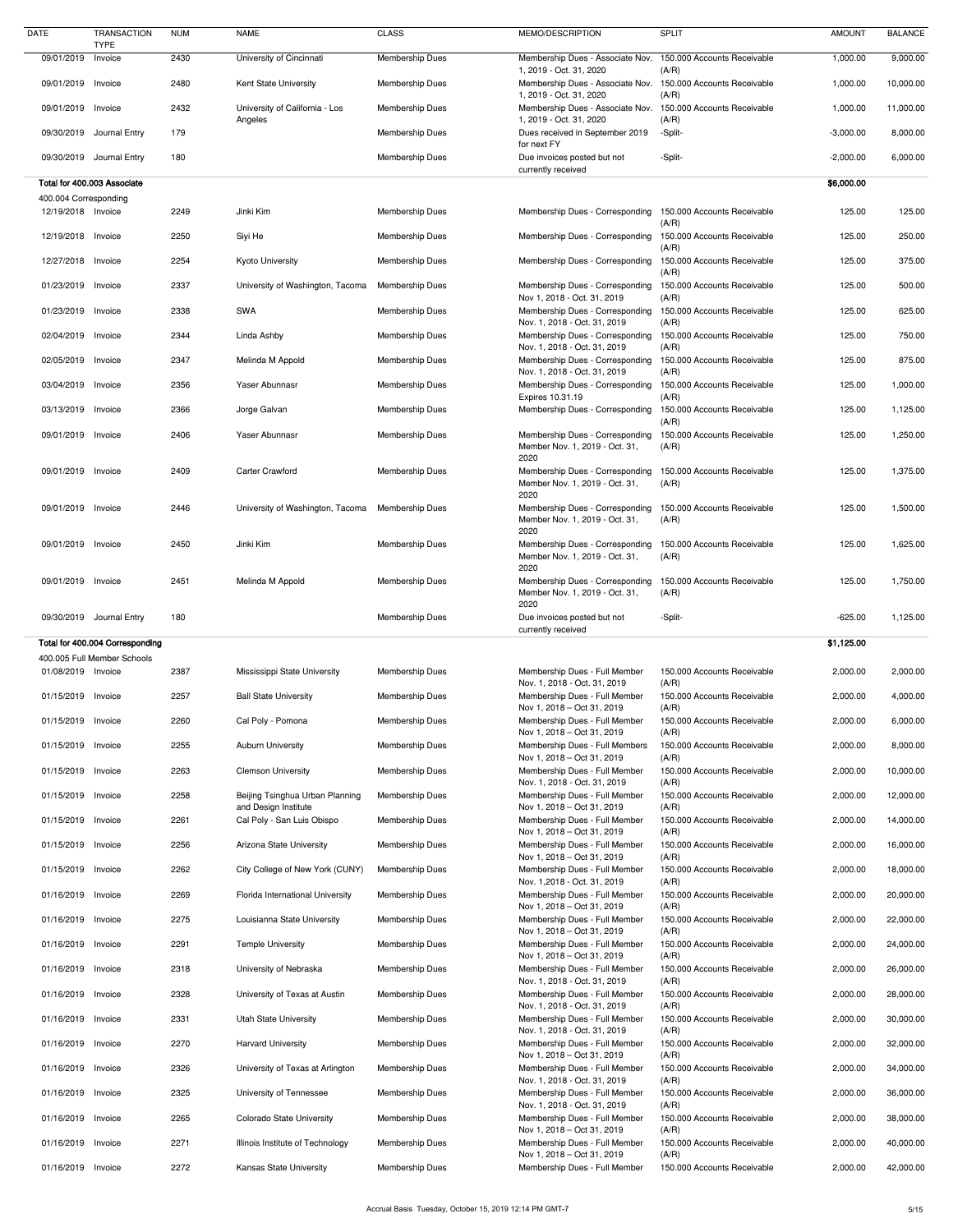| <b>DATE</b>        | <b>TRANSACTION</b><br><b>TYPE</b> | <b>NUM</b> | <b>NAME</b>                              | <b>CLASS</b>           | MEMO/DESCRIPTION                                              | <b>SPLIT</b>                         | <b>AMOUNT</b> | <b>BALANCE</b> |
|--------------------|-----------------------------------|------------|------------------------------------------|------------------------|---------------------------------------------------------------|--------------------------------------|---------------|----------------|
|                    |                                   |            |                                          |                        | Nov 1, 2018 - Oct 31, 2019                                    | (A/R)                                |               |                |
| 01/16/2019 Invoice |                                   | 2274       | Kyung-Hee University                     | <b>Membership Dues</b> | Membership Dues - Full Member<br>Nov 1, 2018 - Oct 31, 2019   | 150.000 Accounts Receivable<br>(A/R) | 2,000.00      | 44,000.00      |
| 01/16/2019         | Invoice                           | 2276       | Massachusetts Institute of<br>Technology | <b>Membership Dues</b> | Membership Dues - Full Member-<br>Nov 1, 2018 - Oct 31, 2019  | 150.000 Accounts Receivable<br>(A/R) | 2,000.00      | 46,000.00      |
| 01/16/2019         | Invoice                           | 2277       | Michigan State University                | <b>Membership Dues</b> | Membership Dues - Full Member                                 | 150.000 Accounts Receivable          | 2,000.00      | 48,000.00      |
| 01/16/2019 Invoice |                                   | 2278       | Morgan State University                  | <b>Membership Dues</b> | Nov 1, 2018 - Oct 31, 2019<br>Membership Dues - Full Member   | (A/R)<br>150.000 Accounts Receivable | 2,000.00      | 50,000.00      |
| 01/16/2019 Invoice |                                   | 2279       | North Carolina A&T State                 | <b>Membership Dues</b> | Nov 1, 2018 - Oct 31, 2019<br>Membership Dues - Full Member   | (A/R)<br>150.000 Accounts Receivable | 2,000.00      | 52,000.00      |
|                    |                                   |            | University                               |                        | Nov 1, 2018 - Oct 31, 2019                                    | (A/R)                                |               |                |
| 01/16/2019         | Invoice                           | 2280       | North Carolina State University          | <b>Membership Dues</b> | Membership Dues - Full Member<br>Nov 1, 2018 - Oct 31, 2019   | 150.000 Accounts Receivable<br>(A/R) | 2,000.00      | 54,000.00      |
| 01/16/2019 Invoice |                                   | 2281       | North Dakota State University            | <b>Membership Dues</b> | Membership Dues - Full Member<br>Nov 1, 2018 - Oct 31, 2019   | 150.000 Accounts Receivable<br>(A/R) | 2,000.00      | 56,000.00      |
| 01/16/2019 Invoice |                                   | 2283       | <b>Ohio State University</b>             | <b>Membership Dues</b> | Membership Dues - Full Member<br>Nov 1, 2018 - Oct 31, 2019   | 150.000 Accounts Receivable<br>(A/R) | 2,000.00      | 58,000.00      |
| 01/16/2019 Invoice |                                   | 2284       | Oklahoma State University                | <b>Membership Dues</b> | Membership Dues - Full Member<br>Nov 1, 2018 - Oct 31, 2019   | 150.000 Accounts Receivable<br>(A/R) | 2,000.00      | 60,000.00      |
| 01/16/2019 Invoice |                                   | 2285       | Pennsylvania State University            | <b>Membership Dues</b> | Membership Dues - Full Member                                 | 150.000 Accounts Receivable          | 2,000.00      | 62,000.00      |
| 01/16/2019         | Invoice                           | 2286       | <b>Purdue University</b>                 | <b>Membership Dues</b> | Nov 1, 2018 - Oct 31, 2019<br>Membership Dues - Full Member   | (A/R)<br>150.000 Accounts Receivable | 2,000.00      | 64,000.00      |
| 01/16/2019         | Invoice                           | 2287       | Rhode Island School of Design            | <b>Membership Dues</b> | Nov 1, 2018 - Oct 31, 2019<br>Membership Dues - Full Member   | (A/R)<br>150.000 Accounts Receivable | 2,000.00      | 66,000.00      |
|                    |                                   |            |                                          |                        | Nov 1, 2018 - Oct 31, 2019                                    | (A/R)                                |               |                |
| 01/16/2019 Invoice |                                   | 2288       | <b>Rutgers University</b>                | <b>Membership Dues</b> | Membership Dues - Full Member<br>Nov 1, 2018 - Oct 31, 2019   | 150.000 Accounts Receivable<br>(A/R) | 2,000.00      | 68,000.00      |
| 01/16/2019         | Invoice                           | 2289       | South Dakota State University            | <b>Membership Dues</b> | Membership Dues - Full Member<br>Nov 1, 2018 - Oct 31, 2019   | 150.000 Accounts Receivable<br>(A/R) | 2,000.00      | 70,000.00      |
| 01/16/2019 Invoice |                                   | 2290       | State University of New York             | <b>Membership Dues</b> | Membership Dues - Full Member<br>Nov 1, 2018 - Oct 31, 2019   | 150.000 Accounts Receivable<br>(A/R) | 2,000.00      | 72,000.00      |
| 01/16/2019 Invoice |                                   | 2292       | <b>Texas A&amp;M University</b>          | <b>Membership Dues</b> | Membership Dues - Full Member                                 | 150.000 Accounts Receivable          | 2,000.00      | 74,000.00      |
| 01/16/2019         | Invoice                           | 2293       | <b>Texas Tech University</b>             | <b>Membership Dues</b> | Nov 1, 2018 - Oct 31, 2019<br>Membership Dues - Full Member   | (A/R)<br>150.000 Accounts Receivable | 2,000.00      | 76,000.00      |
| 01/16/2019 Invoice |                                   | 2295       | University of Arizona - Landscape        | <b>Membership Dues</b> | Nov 1, 2018 - Oct 31, 2019<br>Membership Dues - Full Member   | (A/R)<br>150.000 Accounts Receivable | 2,000.00      | 78,000.00      |
| 01/16/2019 Invoice |                                   | 2296       | Arch<br>University of Arkansas           | <b>Membership Dues</b> | Nov. 1, 2018 - Oct. 31, 2019<br>Membership Dues - Full Member | (A/R)<br>150.000 Accounts Receivable | 2,000.00      | 80,000.00      |
|                    |                                   |            |                                          |                        | Nov. 1, 2019 - Oct. 31, 2019                                  | (A/R)                                |               |                |
| 01/16/2019 Invoice |                                   | 2297       | University of British Columbia           | <b>Membership Dues</b> | Membership Dues - Full Member<br>Nov. 1, 2018 - Oct. 31, 2019 | 150.000 Accounts Receivable<br>(A/R) | 2,000.00      | 82,000.00      |
| 01/16/2019 Invoice |                                   | 2299       | University of California - Berkeley      | <b>Membership Dues</b> | Membership Dues - Full Member<br>Nov. 1, 2018 - Oct. 31, 2019 | 150.000 Accounts Receivable<br>(A/R) | 2,000.00      | 84,000.00      |
| 01/16/2019         | Invoice                           | 2300       | University of California - Davis         | <b>Membership Dues</b> | Membership Dues - Full Member<br>Nov. 1, 2018 - Oct. 31, 2019 | 150.000 Accounts Receivable<br>(A/R) | 2,000.00      | 86,000.00      |
| 01/16/2019 Invoice |                                   | 2301       | University of Colorado - Denver          | <b>Membership Dues</b> | Membership Dues - Full Member                                 | 150.000 Accounts Receivable          | 2,000.00      | 88,000.00      |
| 01/16/2019 Invoice |                                   | 2304       | University of Connecticut                | <b>Membership Dues</b> | Nov. 1, 2018 - Oct. 31, 2019<br>Membership Dues - Full Member | (A/R)<br>150.000 Accounts Receivable | 2,000.00      | 90,000.00      |
| 01/16/2019         | Invoice                           | 2305       | University of Florida                    | <b>Membership Dues</b> | Nov. 1, 2018 - Oct. 31, 2019<br>Membership Dues - Full Member | (A/R)<br>150.000 Accounts Receivable | 2,000.00      | 92,000.00      |
| 01/16/2019 Invoice |                                   | 2306       | University of Georgia                    | <b>Membership Dues</b> | Nov. 1, 2018 - Oct. 31, 2019<br>Membership Dues - Full Member | (A/R)<br>150.000 Accounts Receivable | 2,000.00      | 94,000.00      |
|                    |                                   |            |                                          |                        | Nov. 1, 2018 - Oct. 31, 2019                                  | (A/R)                                |               |                |
| 01/16/2019 Invoice |                                   | 2307       | University of Guelph                     | <b>Membership Dues</b> | Membership Dues - Full Member<br>Nov. 1, 2018 - Oct. 31, 2019 | 150.000 Accounts Receivable<br>(A/R) | 2,000.00      | 96,000.00      |
| 01/16/2019 Invoice |                                   | 2310       | University of Idaho                      | <b>Membership Dues</b> | Membership Dues - Full Member<br>Nov. 1, 2018 - Oct. 31, 2019 | 150.000 Accounts Receivable<br>(A/R) | 2,000.00      | 98,000.00      |
| 01/16/2019 Invoice |                                   | 2311       | University of Illinois                   | <b>Membership Dues</b> | Membership Dues - Full Member<br>Nov. 1, 2018 - Oct. 31, 2019 | 150.000 Accounts Receivable<br>(A/R) | 2,000.00      | 100,000.00     |
| 01/16/2019         | Invoice                           | 2312       | University of Kentucky                   | <b>Membership Dues</b> | Membership Dues - Full Member                                 | 150.000 Accounts Receivable          | 2,000.00      | 102,000.00     |
| 01/16/2019 Invoice |                                   | 2313       | University of Manitoba                   | <b>Membership Dues</b> | Nov. 1, 2018 - Oct. 31, 2019<br>Membership Dues - Full Member | (A/R)<br>150.000 Accounts Receivable | 2,000.00      | 104,000.00     |
| 01/16/2019 Invoice |                                   | 2314       | University of Maryland                   | <b>Membership Dues</b> | Nov. 1, 2018 - Oct. 31, 2019<br>Membership Dues - Full Member | (A/R)<br>150.000 Accounts Receivable | 2,000.00      | 106,000.00     |
| 01/16/2019         | Invoice                           | 2315       | University of Massachusetts              | <b>Membership Dues</b> | Nov. 1, 2018 - Oct. 31, 2019<br>Membership Dues - Full Member | (A/R)<br>150.000 Accounts Receivable | 2,000.00      | 108,000.00     |
|                    |                                   |            |                                          |                        | Nov. 1, 2018 - Oct. 31, 2019                                  | (A/R)                                |               |                |
| 01/16/2019 Invoice |                                   | 2316       | University of Michigan                   | <b>Membership Dues</b> | Membership Dues - Full Member<br>Nov. 1, 2018 - Oct. 31, 2019 | 150,000 Accounts Receivable<br>(A/R) | 2,000.00      | 110,000.00     |
| 01/16/2019 Invoice |                                   | 2317       | University of Minnesota                  | <b>Membership Dues</b> | Membership Dues - Full Member<br>Nov. 1, 2018 - Oct. 31, 2019 | 150.000 Accounts Receivable<br>(A/R) | 2,000.00      | 112,000.00     |
| 01/16/2019         | Invoice                           | 2319       | University of Nevada                     | <b>Membership Dues</b> | Membership Dues - Full Member                                 | 150.000 Accounts Receivable          | 2,000.00      | 114,000.00     |
| 01/16/2019 Invoice |                                   | 2320       | University of New Mexico                 | <b>Membership Dues</b> | Nov. 1, 2018 - Oct. 31, 2019<br>Membership Dues - Full Member | (A/R)<br>150.000 Accounts Receivable | 2,000.00      | 116,000.00     |
| 01/16/2019         | Invoice                           | 2321       | University of Oklahoma                   | <b>Membership Dues</b> | Nov. 1, 2018 - Oct. 31, 2019<br>Membership Dues - Full Member | (A/R)<br>150.000 Accounts Receivable | 2,000.00      | 118,000.00     |
| 01/16/2019 Invoice |                                   | 2322       | University of Oregon                     | <b>Membership Dues</b> | Nov. 1, 2018 - Oct. 31, 2019<br>Membership Dues - Full Member | (A/R)<br>150.000 Accounts Receivable | 2,000.00      | 120,000.00     |
|                    |                                   |            |                                          |                        | Nov. 1, 2018 - Oct. 31, 2019                                  | (A/R)                                |               |                |
| 01/16/2019         | Invoice                           | 2323       | University of Pennsylvania               | <b>Membership Dues</b> | Membership Dues - Full Member<br>Nov. 1, 2018 - Oct. 31, 2019 | 150.000 Accounts Receivable<br>(A/R) | 2,000.00      | 122,000.00     |
| 01/16/2019         | Invoice                           | 2324       | University of Rhode Island               | <b>Membership Dues</b> | Membership Dues - Full Member<br>Nov. 1, 2018 - Oct. 31, 2019 | 150.000 Accounts Receivable<br>(A/R) | 2,000.00      | 124,000.00     |
| 01/16/2019         | Invoice                           | 2327       | University of Virginia                   | <b>Membership Dues</b> | Membership Dues - Full Member<br>Nov. 1, 2018 - Oct. 31, 2019 | 150.000 Accounts Receivable<br>(A/R) | 2,000.00      | 126,000.00     |
| 01/16/2019 Invoice |                                   | 2329       | University of Washington                 | <b>Membership Dues</b> | Membership Dues - Full Member                                 | 150.000 Accounts Receivable          | 2,000.00      | 128,000.00     |
| 01/16/2019         | Invoice                           | 2330       | University of Wisconsin - Madison        | <b>Membership Dues</b> | Nov. 1, 2018 - Oct. 31, 2019<br>Membership Dues - Full Member | (A/R)<br>150.000 Accounts Receivable | 2,000.00      | 130,000.00     |
| 01/16/2019         | Invoice                           | 2332       | Virginia Tech                            | <b>Membership Dues</b> | Nov. 1, 2018 - Oct. 31, 2019<br>Membership Dues - Full Member | (A/R)<br>150.000 Accounts Receivable | 2,000.00      | 132,000.00     |
|                    |                                   |            |                                          |                        | Nov. 1, 2018 - Oct. 31, 2019                                  | (A/R)                                |               |                |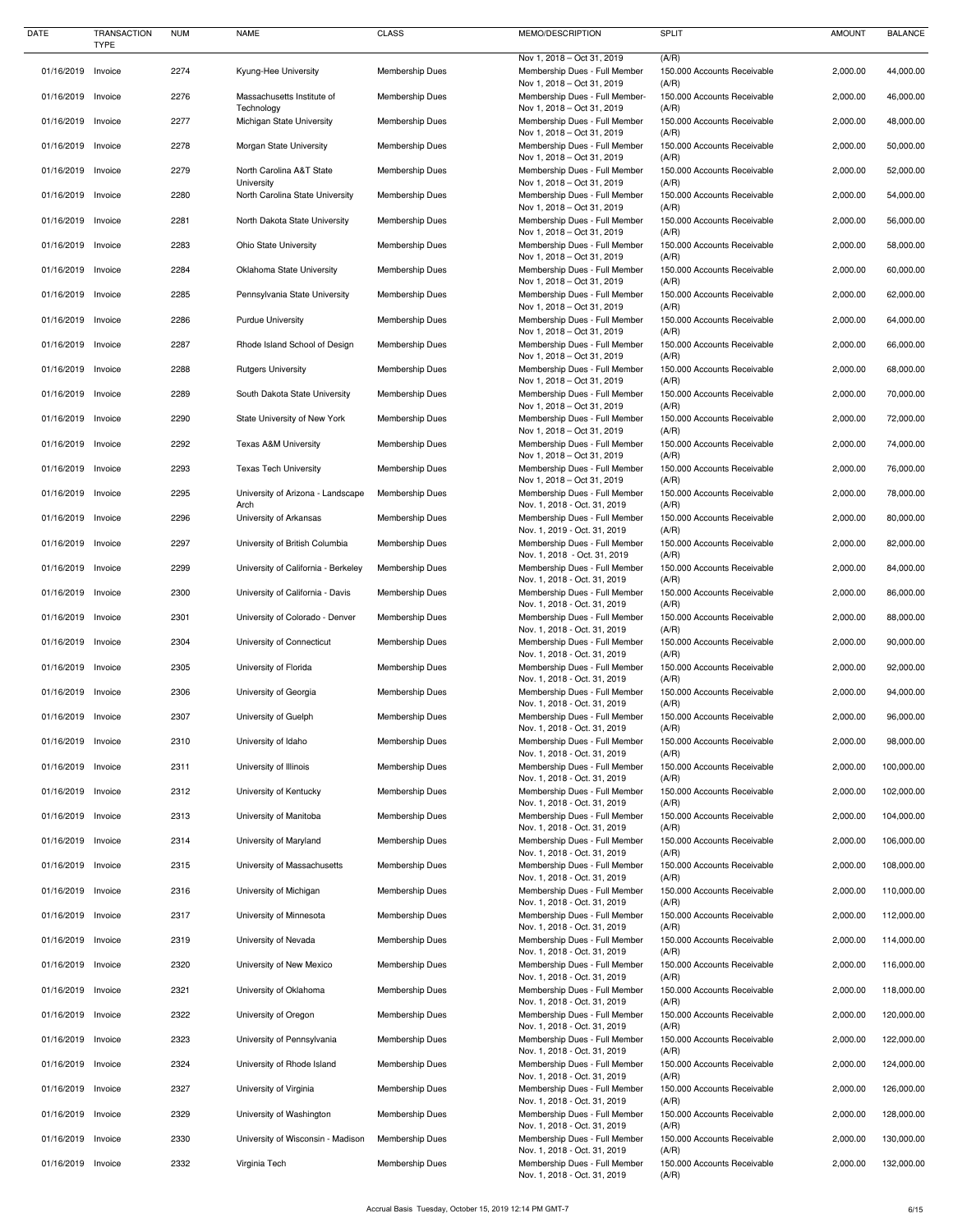| <b>DATE</b>        | <b>TRANSACTION</b>     | <b>NUM</b> | <b>NAME</b>                         | <b>CLASS</b>           | MEMO/DESCRIPTION                                              | <b>SPLIT</b>                         | <b>AMOUNT</b> | <b>BALANCE</b> |
|--------------------|------------------------|------------|-------------------------------------|------------------------|---------------------------------------------------------------|--------------------------------------|---------------|----------------|
| 01/16/2019         | <b>TYPE</b><br>Invoice | 2333       | <b>Washington State University</b>  | Membership Dues        | Membership Dues - Full Member                                 | 150.000 Accounts Receivable          | 2,000.00      | 134,000.00     |
|                    |                        |            |                                     |                        | Nov. 1, 2018 - Oct. 31, 2019                                  | (A/R)                                |               |                |
| 01/16/2019 Invoice |                        | 2334       | Washington University - St. Louis   | <b>Membership Dues</b> | Membership Dues - Full Member<br>Nov. 1, 2018 - Oct. 31, 2019 | 150.000 Accounts Receivable<br>(A/R) | 2,000.00      | 136,000.00     |
| 01/16/2019 Invoice |                        | 2335       | West Virginia University            | <b>Membership Dues</b> | Membership Dues - Full Member                                 | 150.000 Accounts Receivable          | 2,000.00      | 138,000.00     |
|                    |                        |            |                                     |                        | Nov. 1, 2018 - Oct. 31, 2019                                  | (A/R)                                |               |                |
| 01/16/2019 Invoice |                        | 2266       | <b>Cornell University</b>           | <b>Membership Dues</b> | Membership Dues - Full Member<br>Nov 1, 2018 - Oct 31, 2019   | 150.000 Accounts Receivable<br>(A/R) | 2,000.00      | 140,000.00     |
| 02/04/2019 Invoice |                        | 2345       | University of Hong Kong             | <b>Membership Dues</b> | Membership Dues - Full Member                                 | 150.000 Accounts Receivable          | 2,000.00      | 142,000.00     |
| 02/15/2019 Invoice |                        | 2350       | <b>Beijing Forestry University</b>  | <b>Membership Dues</b> | Nov. 1, 2018 - Oct. 31, 2019<br>Membership Dues - Full Member | (A/R)<br>150.000 Accounts Receivable | 2,000.00      | 144,000.00     |
|                    |                        |            |                                     |                        | Nov. 1, 2018 - Oct. 31, 2019                                  | (A/R)                                |               |                |
| 03/08/2019 Invoice |                        | 2362       | University of Toronto               | <b>Membership Dues</b> | Membership Dues - Full Member                                 | 150.000 Accounts Receivable          | 2,000.00      | 146,000.00     |
| 03/08/2019 Invoice |                        | 2385       | University of Delaware              | <b>Membership Dues</b> | Nov. 1, 2018 - Oct. 31, 2019<br>Membership Dues - Full Member | (A/R)<br>150.000 Accounts Receivable | 2,000.00      | 148,000.00     |
|                    |                        |            |                                     |                        | Nov. 1, 2018 - Oct. 31, 2019                                  | (A/R)                                |               |                |
| 04/17/2019 Invoice |                        | 2376       | Université of Montreal              | Membership Dues        | Membership Dues - Full Member<br>Nov. 1, 2018 - Oct. 31, 2019 | 150.000 Accounts Receivable<br>(A/R) | 2,000.00      | 150,000.00     |
| 08/28/2019 Invoice |                        | 2459       | <b>Clemson University</b>           | <b>Membership Dues</b> | Membership Dues - Full Member                                 | 150.000 Accounts Receivable          | 2,000.00      | 152,000.00     |
|                    |                        |            |                                     |                        | Nov. 1, 2019 - Oct. 31, 2020                                  | (A/R)                                |               |                |
| 08/30/2019 Invoice |                        | 2464       | Florida International University    | <b>Membership Dues</b> | Membership Dues - Full Member<br>Nov. 1, 2019 - Oct. 31, 2020 | 150.000 Accounts Receivable<br>(A/R) | 2,000.00      | 154,000.00     |
| 08/31/2019         | Journal Entry          | 177        |                                     | Membership Dues        | Dues received in August 2019 for                              | -Split-                              | $-22,920.00$  | 131,080.00     |
| 09/01/2019 Invoice |                        | 2419       |                                     | <b>Membership Dues</b> | next FY                                                       | 150.000 Accounts Receivable          |               | 133,080.00     |
|                    |                        |            | State University of New York        |                        | Membership Dues - Full Member<br>Nov. 1, 2019 - Oct. 31, 2020 | (A/R)                                | 2,000.00      |                |
| 09/01/2019 Invoice |                        | 2420       | <b>Temple University</b>            | <b>Membership Dues</b> | Membership Dues - Full Member                                 | 150.000 Accounts Receivable          | 2,000.00      | 135,080.00     |
| 09/01/2019 Invoice |                        | 2421       | <b>Texas A&amp;M University</b>     | Membership Dues        | Nov. 1, 2019 - Oct. 31, 2020<br>Membership Dues - Full Member | (A/R)<br>150.000 Accounts Receivable | 2,000.00      | 137,080.00     |
|                    |                        |            |                                     |                        | Nov. 1, 2019 - Oct. 31, 2020                                  | (A/R)                                |               |                |
| 09/01/2019 Invoice |                        | 2422       | University of Arkansas              | <b>Membership Dues</b> | Membership Dues - Full Member                                 | 150.000 Accounts Receivable          | 2,000.00      | 139,080.00     |
| 09/01/2019 Invoice |                        | 2457       | University of Manitoba              | <b>Membership Dues</b> | Nov. 1, 2019 - Oct. 31, 2020<br>Membership Dues - Full Member | (A/R)<br>150.000 Accounts Receivable | 2,000.00      | 141,080.00     |
|                    |                        |            |                                     |                        | Nov. 1, 2019 - Oct. 31, 2020                                  | (A/R)                                |               |                |
| 09/01/2019 Invoice |                        | 2458       | University of Connecticut           | <b>Membership Dues</b> | Membership Dues - Full Member<br>Nov. 1, 2019 - Oct. 31, 2020 | 150.000 Accounts Receivable<br>(A/R) | 2,000.00      | 143,080.00     |
| 09/01/2019 Invoice |                        | 2424       | North Carolina State University     | <b>Membership Dues</b> | Membership Dues - Full Member                                 | 150.000 Accounts Receivable          | 2,000.00      | 145,080.00     |
|                    |                        |            |                                     |                        | Nov. 1, 2019 - Oct. 31, 2020                                  | (A/R)                                |               |                |
| 09/01/2019 Invoice |                        | 2428       | Mississippi State University        | <b>Membership Dues</b> | Membership Dues - Full Member<br>Nov. 1, 2019 - Oct. 31, 2020 | 150.000 Accounts Receivable<br>(A/R) | 2,000.00      | 147,080.00     |
| 09/01/2019 Invoice |                        | 2431       | University of Colorado - Denver     | <b>Membership Dues</b> | Membership Dues - Full Member                                 | 150.000 Accounts Receivable          | 2,000.00      | 149,080.00     |
|                    |                        |            |                                     |                        | Nov. 1, 2019 - Oct. 31, 2020                                  | (A/R)                                |               |                |
| 09/01/2019 Invoice |                        | 2433       | <b>Ball State University</b>        | <b>Membership Dues</b> | Membership Dues - Full Member<br>Nov. 1, 2019 - Oct. 31, 2020 | 150.000 Accounts Receivable<br>(A/R) | 2,000.00      | 151,080.00     |
| 09/01/2019 Invoice |                        | 2434       | University of Florida               | <b>Membership Dues</b> | Membership Dues - Full Member                                 | 150.000 Accounts Receivable          | 2,000.00      | 153,080.00     |
| 09/01/2019 Invoice |                        | 2435       | University of Georgia               | <b>Membership Dues</b> | Nov. 1, 2019 - Oct. 31, 2020<br>Membership Dues - Full Member | (A/R)<br>150.000 Accounts Receivable | 2,000.00      | 155,080.00     |
|                    |                        |            |                                     |                        | Nov. 1, 2019 - Oct. 31, 2020                                  | (A/R)                                |               |                |
| 09/01/2019 Invoice |                        | 2436       | University of Guelph                | <b>Membership Dues</b> | Membership Dues - Full Member                                 | 150.000 Accounts Receivable          | 2,000.00      | 157,080.00     |
| 09/01/2019 Invoice |                        | 2454       | University of Texas at Arlington    | <b>Membership Dues</b> | Nov. 1, 2019 - Oct. 31, 2020<br>Membership Dues - Full Member | (A/R)<br>150.000 Accounts Receivable | 2,000.00      | 159,080.00     |
|                    |                        |            |                                     |                        | Nov. 1, 2019 - Oct. 31, 2020                                  | (A/R)                                |               |                |
| 09/01/2019 Invoice |                        | 2455       | University of Toronto               | <b>Membership Dues</b> | Membership Dues - Full Member<br>Nov. 1, 2019 - Oct. 31, 2020 | 150.000 Accounts Receivable<br>(A/R) | 2,000.00      | 161,080.00     |
| 09/01/2019 Invoice |                        | 2456       | University of Nebraska              | <b>Membership Dues</b> | Membership Dues - Full Member                                 | 150.000 Accounts Receivable          | 2,000.00      | 163,080.00     |
|                    |                        |            |                                     |                        | Nov. 1, 2019 - Oct. 31, 2020                                  | (A/R)                                |               |                |
| 09/01/2019 Invoice |                        | 2429       | North Dakota State University       | <b>Membership Dues</b> | Membership Dues - Full Member<br>Nov. 1, 2019 - Oct. 31, 2020 | 150.000 Accounts Receivable<br>(A/R) | 2,000.00      | 165,080.00     |
| 09/01/2019 Invoice |                        | 2463       | <b>Auburn University</b>            | <b>Membership Dues</b> | Membership Dues - Full Member                                 | 150.000 Accounts Receivable          | 2,000.00      | 167,080.00     |
| 09/01/2019 Invoice |                        |            |                                     |                        | Nov. 1, 2019 - Oct. 31, 2020                                  | (A/R)<br>150.000 Accounts Receivable |               | 169,080.00     |
|                    |                        | 2465       | Iowa State University               | <b>Membership Dues</b> | Membership Dues - Full Member<br>Nov. 1, 2019 - Oct. 31, 2020 | (A/R)                                | 2,000.00      |                |
| 09/01/2019 Invoice |                        | 2467       | Pennsylvania State University       | <b>Membership Dues</b> | Membership Dues - Full Member                                 | 150.000 Accounts Receivable          | 2,000.00      | 171,080.00     |
| 09/01/2019 Invoice |                        | 2469       | Cal Poly - Pomona                   | <b>Membership Dues</b> | Nov. 1, 2019 - Oct. 31, 2020<br>Membership Dues - Full Member | (A/R)<br>150.000 Accounts Receivable | 2,000.00      | 173,080.00     |
|                    |                        |            |                                     |                        | Nov. 1, 2019 - Oct. 31, 2020                                  | (A/R)                                |               |                |
| 09/01/2019 Invoice |                        | 2493       | Northeastern University             | <b>Membership Dues</b> | Membership Dues - Full Member<br>Nov. 1, 2019 - Oct. 31, 2020 | 150.000 Accounts Receivable          | 2,000.00      | 175,080.00     |
| 09/01/2019 Invoice |                        | 2470       | Morgan State University             | <b>Membership Dues</b> | Membership Dues - Full Member                                 | (A/R)<br>150.000 Accounts Receivable | 2,000.00      | 177,080.00     |
|                    |                        |            |                                     |                        | Nov. 1, 2019 - Oct. 31, 2020                                  | (A/R)                                |               |                |
| 09/01/2019 Invoice |                        | 2472       | <b>Texas Tech University</b>        | <b>Membership Dues</b> | Membership Dues - Full Member<br>Nov. 1, 2019 - Oct. 31, 2020 | 150.000 Accounts Receivable<br>(A/R) | 2,000.00      | 179,080.00     |
| 09/01/2019 Invoice |                        | 2473       | University of California - Berkeley | <b>Membership Dues</b> | Membership Dues - Full Member                                 | 150.000 Accounts Receivable          | 2,000.00      | 181,080.00     |
|                    |                        |            |                                     |                        | Nov. 1, 2019 - Oct. 31, 2020                                  | (A/R)                                |               |                |
| 09/01/2019 Invoice |                        | 2476       | University of Michigan              | <b>Membership Dues</b> | Membership Dues - Full Member<br>Nov. 1, 2019 - Oct. 31, 2020 | 150.000 Accounts Receivable<br>(A/R) | 2,000.00      | 183,080.00     |
| 09/01/2019 Invoice |                        | 2477       | University of Pennsylvania          | <b>Membership Dues</b> | Membership Dues - Full Member                                 | 150.000 Accounts Receivable          | 2,000.00      | 185,080.00     |
| 09/01/2019 Invoice |                        | 2479       | City College of New York (CUNY)     | <b>Membership Dues</b> | Nov. 1, 2019 - Oct. 31, 2020<br>Membership Dues - Full Member | (A/R)<br>150.000 Accounts Receivable | 2,000.00      | 187,080.00     |
|                    |                        |            |                                     |                        | Nov. 1, 2019 - Oct. 31, 2020                                  | (A/R)                                |               |                |
| 09/01/2019 Invoice |                        | 2471       | <b>Rutgers University</b>           | <b>Membership Dues</b> | Membership Dues - Full Member                                 | 150.000 Accounts Receivable          | 2,000.00      | 189,080.00     |
| 09/01/2019 Invoice |                        | 2475       | University of Massachusetts         | <b>Membership Dues</b> | Nov. 1, 2019 - Oct. 31, 2020<br>Membership Dues - Full Member | (A/R)<br>150.000 Accounts Receivable | 2,000.00      | 191,080.00     |
|                    |                        |            |                                     |                        | Nov. 1, 2019 - Oct. 31, 2020                                  | (A/R)                                |               |                |
| 09/01/2019 Invoice |                        | 2407       | Arizona State University            | <b>Membership Dues</b> | Membership Dues - Full Member<br>Nov. 1, 2019 - Oct. 31, 2020 | 150.000 Accounts Receivable<br>(A/R) | 2,000.00      | 193,080.00     |
| 09/01/2019 Invoice |                        | 2410       | <b>Cornell University</b>           | <b>Membership Dues</b> | Membership Dues - Full Member                                 | 150.000 Accounts Receivable          | 2,000.00      | 195,080.00     |
|                    |                        |            |                                     |                        | Nov. 1, 2019 - Oct. 31, 2020                                  | (A/R)                                |               |                |
| 09/01/2019 Invoice |                        | 2411       | Illinois Institute of Technology    | <b>Membership Dues</b> | Membership Dues - Full Member<br>Nov. 1, 2019 - Oct. 31, 2020 | 150.000 Accounts Receivable<br>(A/R) | 2,000.00      | 197,080.00     |
| 09/01/2019 Invoice |                        | 2412       | Louisianna State University         | <b>Membership Dues</b> | Membership Dues - Full Member                                 | 150.000 Accounts Receivable          | 2,000.00      | 199,080.00     |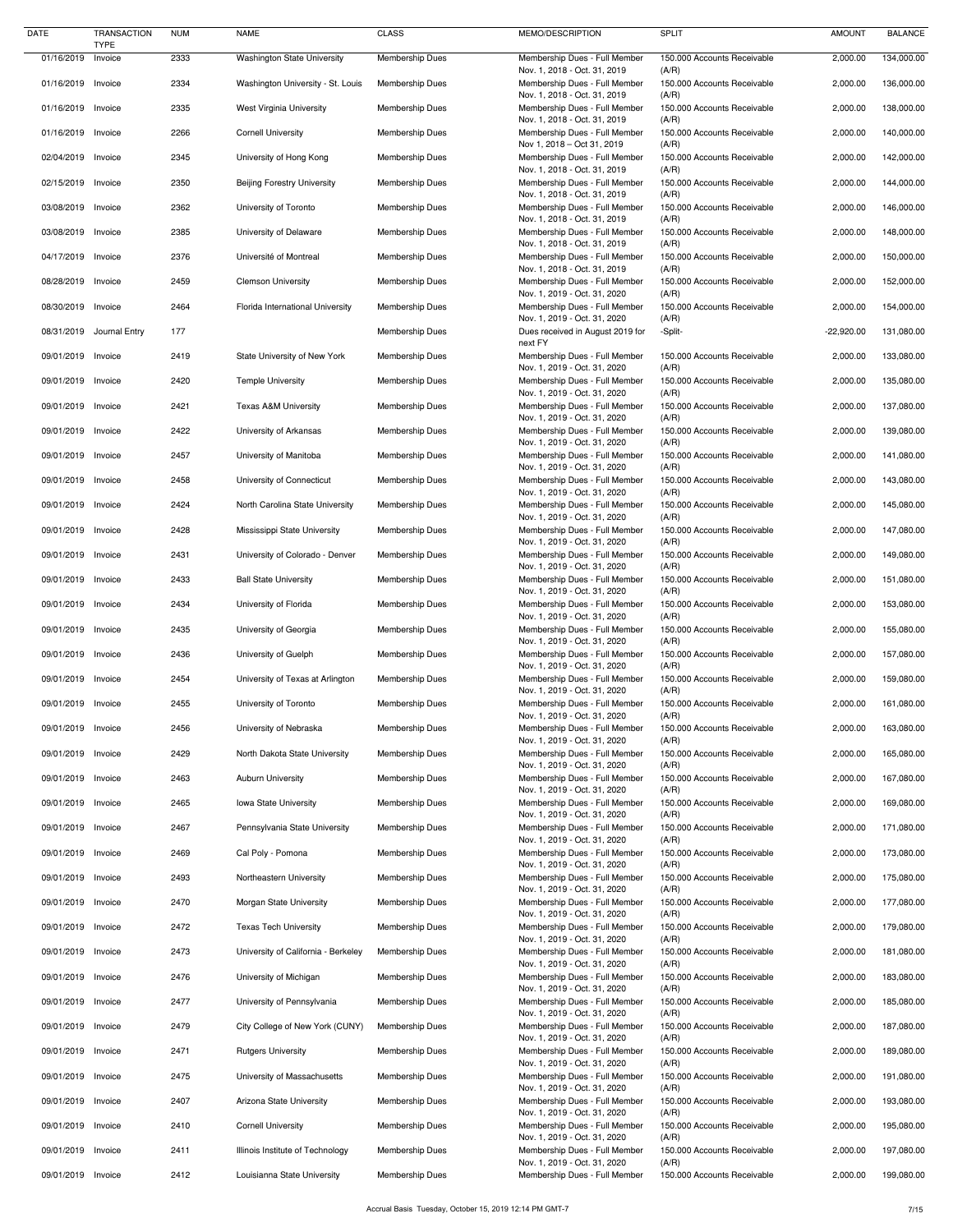| <b>DATE</b>            | <b>TRANSACTION</b><br><b>TYPE</b>     | <b>NUM</b> | <b>NAME</b>                               | <b>CLASS</b>           | MEMO/DESCRIPTION                                                | <b>SPLIT</b>                         | <b>AMOUNT</b>          | <b>BALANCE</b> |
|------------------------|---------------------------------------|------------|-------------------------------------------|------------------------|-----------------------------------------------------------------|--------------------------------------|------------------------|----------------|
|                        |                                       |            |                                           |                        | Nov. 1, 2019 - Oct. 31, 2020                                    | (A/R)                                |                        |                |
| 09/01/2019 Invoice     |                                       | 2413       | Massachusetts Institute of<br>Technology  | <b>Membership Dues</b> | Membership Dues - Full Member<br>Nov. 1, 2019 - Oct. 31, 2020   | 150.000 Accounts Receivable<br>(A/R) | 2,000.00               | 201,080.00     |
| 09/01/2019 Invoice     |                                       | 2416       | <b>Purdue University</b>                  | <b>Membership Dues</b> | Membership Dues - Full Member<br>Nov. 1, 2019 - Oct. 31, 2020   | 150.000 Accounts Receivable<br>(A/R) | 2,000.00               | 203,080.00     |
| 09/01/2019             | Invoice                               | 2417       | Rhode Island School of Design             | <b>Membership Dues</b> | Membership Dues - Full Member                                   | 150.000 Accounts Receivable          | 2,000.00               | 205,080.00     |
| 09/01/2019 Invoice     |                                       | 2418       | South Dakota State University             | <b>Membership Dues</b> | Nov. 1, 2019 - Oct. 31, 2020<br>Membership Dues - Full Member   | (A/R)<br>150.000 Accounts Receivable | 2,000.00               | 207,080.00     |
|                        |                                       |            |                                           |                        | Nov. 1, 2019 - Oct. 31, 2020                                    | (A/R)                                |                        |                |
| 09/01/2019 Invoice     |                                       | 2487       | <b>Harvard University</b>                 | <b>Membership Dues</b> | Membership Dues - Full Member<br>Nov. 1, 2019 - Oct. 31, 2020   | 150.000 Accounts Receivable<br>(A/R) | 2,000.00               | 209,080.00     |
| 09/01/2019             | Invoice                               | 2478       | University of British Columbia            | <b>Membership Dues</b> | Membership Dues - Full Member<br>Nov. 1, 2019 - Oct. 31, 2020   | 150.000 Accounts Receivable<br>(A/R) | 2,000.00               | 211,080.00     |
| 09/01/2019             | Invoice                               | 2489       | University of Nevada                      | <b>Membership Dues</b> | Membership Dues - Full Member<br>Nov. 1, 2019 - Oct. 31, 2020   | 150.000 Accounts Receivable<br>(A/R) | 2,000.00               | 213,080.00     |
| 09/01/2019             | Invoice                               | 2462       | Cal Poly - San Luis Obispo                | <b>Membership Dues</b> | Membership Dues - Full Member                                   | 150.000 Accounts Receivable          | 2,000.00               | 215,080.00     |
| 09/01/2019 Invoice     |                                       | 2443       | University of Rhode Island                | <b>Membership Dues</b> | Nov. 1, 2019 - Oct. 31, 2020<br>Membership Dues - Full Member   | (A/R)<br>150.000 Accounts Receivable | 2,000.00               | 217,080.00     |
|                        |                                       |            |                                           |                        | Nov. 1, 2019 - Oct. 31, 2020                                    | (A/R)                                |                        |                |
| 09/01/2019 Invoice     |                                       | 2449       | <b>Washington State University</b>        | <b>Membership Dues</b> | Membership Dues - Full Member<br>Nov. 1, 2019 - Oct. 31, 2020   | 150.000 Accounts Receivable<br>(A/R) | 2,000.00               | 219,080.00     |
| 09/01/2019             | Invoice                               | 2414       | Michigan State University                 | <b>Membership Dues</b> | Membership Dues - Full Member<br>Nov. 1, 2019 - Oct. 31, 2020   | 150.000 Accounts Receivable<br>(A/R) | 2,000.00               | 221,080.00     |
| 09/01/2019             | Invoice                               | 2415       | North Carolina A&T State                  | <b>Membership Dues</b> | Membership Dues - Full Member                                   | 150.000 Accounts Receivable          | 2,000.00               | 223,080.00     |
| 09/01/2019 Invoice     |                                       | 2442       | University<br>University of Oregon        | <b>Membership Dues</b> | Nov. 1, 2019 - Oct. 31, 2020<br>Membership Dues - Full Member   | (A/R)<br>150.000 Accounts Receivable | 2,000.00               | 225,080.00     |
| 09/01/2019             | Invoice                               | 2445       | University of Washington                  | <b>Membership Dues</b> | Nov. 1, 2019 - Oct. 31, 2020<br>Membership Dues - Full Member   | (A/R)<br>150.000 Accounts Receivable | 2,000.00               | 227,080.00     |
|                        |                                       |            |                                           |                        | Nov. 1, 2019 - Oct. 31, 2020                                    | (A/R)                                |                        |                |
| 09/01/2019             | Invoice                               | 2481       | Kansas State University                   | <b>Membership Dues</b> | Membership Dues - Full Member<br>Nov. 1, 2019 - Oct. 31, 2020   | 150.000 Accounts Receivable<br>(A/R) | 2,000.00               | 229,080.00     |
| 09/01/2019 Invoice     |                                       | 2482       | Oklahoma State University                 | <b>Membership Dues</b> | Membership Dues - Full Member<br>Nov. 1, 2019 - Oct. 31, 2020   | 150.000 Accounts Receivable<br>(A/R) | 2,000.00               | 231,080.00     |
| 09/01/2019             | Invoice                               | 2437       | University of Idaho                       | <b>Membership Dues</b> | Membership Dues - Full Member                                   | 150.000 Accounts Receivable          | 2,000.00               | 233,080.00     |
| 09/01/2019 Invoice     |                                       | 2438       | University of Illinois                    | <b>Membership Dues</b> | Nov. 1, 2019 - Oct. 31, 2020<br>Membership Dues - Full Member   | (A/R)<br>150.000 Accounts Receivable | 2,000.00               | 235,080.00     |
| 09/01/2019             | Invoice                               | 2440       | University of Kentucky                    | <b>Membership Dues</b> | Nov. 1, 2019 - Oct. 31, 2020<br>Membership Dues - Full Member   | (A/R)<br>150.000 Accounts Receivable | 2,000.00               | 237,080.00     |
|                        |                                       |            |                                           |                        | Nov. 1, 2019 - Oct. 31, 2020                                    | (A/R)                                |                        |                |
| 09/01/2019 Invoice     |                                       | 2441       | University of Oklahoma                    | <b>Membership Dues</b> | Membership Dues - Full Member<br>Nov. 1, 2019 - Oct. 31, 2020   | 150.000 Accounts Receivable<br>(A/R) | 2,000.00               | 239,080.00     |
| 09/01/2019 Invoice     |                                       | 2444       | University of Virginia                    | <b>Membership Dues</b> | Membership Dues - Full Member<br>Nov. 1, 2019 - Oct. 31, 2020   | 150.000 Accounts Receivable<br>(A/R) | 2,000.00               | 241,080.00     |
| 09/01/2019             | Invoice                               | 2447       | University of Wisconsin - Madison         | Membership Dues        | Membership Dues - Full Member                                   | 150.000 Accounts Receivable          | 2,000.00               | 243,080.00     |
| 09/01/2019 Invoice     |                                       | 2448       | Virginia Tech                             | <b>Membership Dues</b> | Nov. 1, 2019 - Oct. 31, 2020<br>Membership Dues - Full Member   | (A/R)<br>150.000 Accounts Receivable | 2,000.00               | 245,080.00     |
| 09/01/2019 Invoice     |                                       | 2452       | Utah State University                     | <b>Membership Dues</b> | Nov. 1, 2019 - Oct. 31, 2020<br>Membership Dues - Full Member   | (A/R)<br>150.000 Accounts Receivable | 2,000.00               | 247,080.00     |
|                        |                                       |            |                                           |                        | Nov. 1, 2019 - Oct. 31, 2020                                    | (A/R)                                |                        |                |
| 09/01/2019             | Invoice                               | 2484       | University of Minnesota                   | <b>Membership Dues</b> | Membership Dues - Full Member<br>Nov. 1, 2019 - Oct. 31, 2020   | 150.000 Accounts Receivable<br>(A/R) | 2,000.00               | 249,080.00     |
| 09/01/2019             | Invoice                               | 2485       | University of Maryland                    | <b>Membership Dues</b> | Membership Dues - Full Member<br>Nov. 1, 2019 - Oct. 31, 2020   | 150.000 Accounts Receivable<br>(A/R) | 2,000.00               | 251,080.00     |
| 09/01/2019             | Invoice                               | 2492       | University of New Mexico                  | <b>Membership Dues</b> | Membership Dues - Full Member                                   | 150.000 Accounts Receivable          | 2,000.00               | 253,080.00     |
| 09/01/2019 Invoice     |                                       | 2491       | West Virginia University                  | <b>Membership Dues</b> | Nov. 1, 2019 - Oct. 31, 2020<br>Membership Dues - Full Member   | (A/R)<br>150.000 Accounts Receivable | 2,000.00               | 255,080.00     |
| 09/01/2019 Invoice     |                                       |            |                                           |                        | Nov. 1, 2019 - Oct. 31, 2020                                    | (A/R)                                |                        |                |
|                        |                                       | 2488       | <b>Ohio State University</b>              | <b>Membership Dues</b> | Membership Dues - Full Member<br>Nov. 1, 2019 - Oct. 31, 2020   | 150.000 Accounts Receivable<br>(A/R) | 2,000.00               | 257,080.00     |
| 09/01/2019             | Invoice                               | 2490       | University of California - Davis          | <b>Membership Dues</b> | Membership Dues - Full Member<br>Nov. 1, 2019 - Oct. 31, 2020   | 150.000 Accounts Receivable<br>(A/R) | 2,000.00               | 259,080.00     |
| 09/01/2019             | Invoice                               | 2498       | <b>Colorado State University</b>          | <b>Membership Dues</b> | Membership Dues - Full Member                                   | 150.000 Accounts Receivable          | 2,000.00               | 261,080.00     |
| 09/01/2019 Invoice     |                                       | 2496       | University of Texas at Austin             | <b>Membership Dues</b> | Nov. 1, 2019 - Oct. 31, 2020<br>Membership Dues - Full Member   | (A/R)<br>150.000 Accounts Receivable | 2,000.00               | 263,080.00     |
| 09/01/2019 Invoice     |                                       | 2499       | Washington University - St. Louis         | Membership Dues        | Nov. 1, 2019 - Oct. 31, 2020<br>Membership Dues - Full Member   | (A/R)<br>150.000 Accounts Receivable | 2,000.00               | 265,080.00     |
|                        |                                       |            |                                           |                        | Nov. 1, 2019 - Oct. 31, 2020                                    | (A/R)                                |                        |                |
| 09/01/2019 Invoice     |                                       | 2500       | University of Arizona - Landscape<br>Arch | <b>Membership Dues</b> | Membership Dues - Full Member<br>Nov. 1, 2019 - Oct. 31, 2020   | 150.000 Accounts Receivable<br>(A/R) | 2,000.00               | 267,080.00     |
| 09/04/2019             | Invoice                               | 2483       | University of Southern California         | <b>Membership Dues</b> | Membership Dues - Full Member<br>Nov. 1, 2019 - Oct. 31, 2020   | 150.000 Accounts Receivable<br>(A/R) | 2,000.00               | 269,080.00     |
| 09/20/2019             | Invoice                               | 2502       | University of Tennessee                   | <b>Membership Dues</b> | Membership Dues - Full Member                                   | 150.000 Accounts Receivable          | 2,000.00               | 271,080.00     |
|                        | 09/30/2019 Journal Entry              | 179        |                                           | <b>Membership Dues</b> | Nov. 1, 2019 - Oct. 31, 2020<br>Dues received in September 2019 | (A/R)<br>-Split-                     | $-68,640.00$           | 202,440.00     |
|                        | 09/30/2019 Journal Entry              | 180        |                                           | <b>Membership Dues</b> | for next FY<br>Due invoices posted but not                      | -Split-                              | $-71,360.00$           | 131,080.00     |
|                        |                                       |            |                                           |                        | currently received                                              |                                      |                        |                |
| 400.006 International  | Total for 400.005 Full Member Schools |            |                                           |                        |                                                                 |                                      | \$131,080.00           |                |
| 09/01/2019 Invoice     |                                       | 2468       | Queensland University of                  | <b>Membership Dues</b> | Membership dues - International-                                | 150.000 Accounts Receivable          | 200.00                 | 200.00         |
|                        | 09/30/2019 Journal Entry              | 180        | Technology                                | <b>Membership Dues</b> | Nov. 1, 2019 - Oct. 31, 2020<br>Due invoices posted but not     | (A/R)<br>-Split-                     | $-200.00$              | 0.00           |
|                        | Total for 400.006 International       |            |                                           |                        | currently received                                              |                                      |                        |                |
|                        | Total for 400.000 Member Dues         |            |                                           |                        |                                                                 |                                      | \$0.00<br>\$176,310.50 |                |
| 405.000 Advertisements |                                       |            |                                           |                        |                                                                 |                                      |                        |                |
| 12/04/2018             | Invoice                               | 2244       | <b>Texas A&amp;M University</b>           | Advertisement          | Advertisement-Job Posting                                       | 150,000 Accounts Receivable<br>(A/R) | 485.00                 | 485.00         |
| 12/04/2018             | Invoice                               | 2241       | University of Hawaii at Manoa             | Advertisement          | Advertisement-Job Ad                                            | 150.000 Accounts Receivable<br>(A/R) | 485.00                 | 970.00         |
|                        |                                       |            |                                           |                        |                                                                 |                                      |                        |                |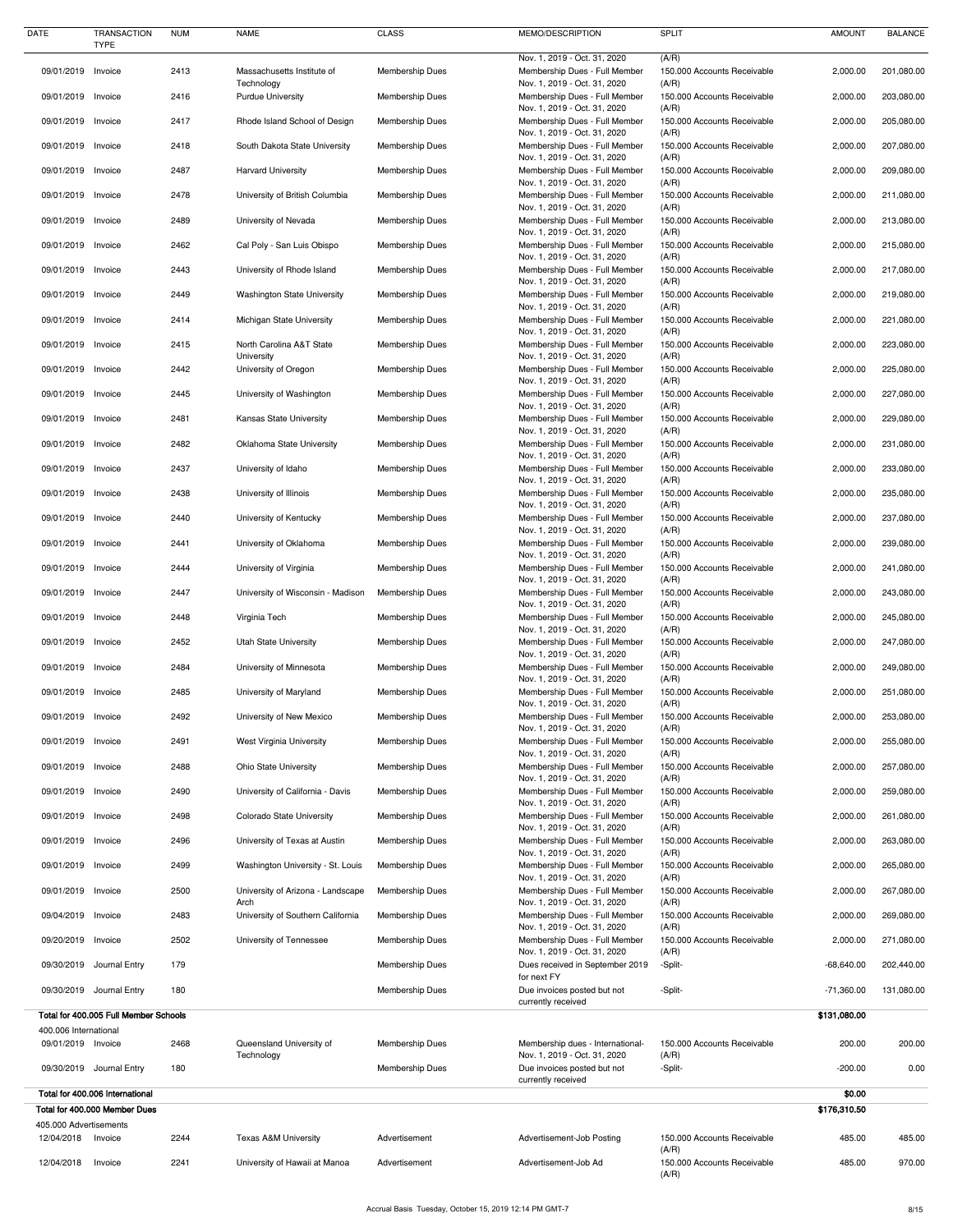| <b>DATE</b> | <b>TRANSACTION</b><br><b>TYPE</b> | <b>NUM</b> | <b>NAME</b>                            | <b>CLASS</b>        | MEMO/DESCRIPTION                                                                                 | <b>SPLIT</b>                                  | <b>AMOUNT</b> | <b>BALANCE</b> |
|-------------|-----------------------------------|------------|----------------------------------------|---------------------|--------------------------------------------------------------------------------------------------|-----------------------------------------------|---------------|----------------|
| 12/04/2018  | Invoice                           | 2242       | University of Illinois                 | Advertisement       | Advertisement-Job ad for Assistant                                                               | 150.000 Accounts Receivable                   | 485.00        | 1,455.00       |
| 12/04/2018  | Invoice                           | 2243       | University of Arkansas                 | Advertisement       | Professor<br>Advertisement-Job Posting                                                           | (A/R)<br>150.000 Accounts Receivable          | 485.00        | 1,940.00       |
| 12/06/2018  | Invoice                           | 2352       | <b>Graystone Group Advertising</b>     | Advertisement       | Advertisement                                                                                    | (A/R)<br>150.000 Accounts Receivable          | 485.00        | 2,425.00       |
| 12/17/2018  | Invoice                           | 2248       | University of Hong Kong                | Advertisement       | Advertisement Job Posting                                                                        | (A/R)<br>150.000 Accounts Receivable          | 485.00        | 2,910.00       |
| 12/17/2018  | Invoice                           | 2246       | University of Sheffield                | Advertisement       | Advertisement Job Posting Ref                                                                    | (A/R)<br>150.000 Accounts Receivable          | 485.00        | 3,395.00       |
| 12/17/2018  | Invoice                           | 2247       | University of Manitoba                 | Advertisement       | UOS021047<br>Advertisement Job Posting Ref                                                       | (A/R)<br>150.000 Accounts Receivable          | 485.00        | 3,880.00       |
| 12/19/2018  | Invoice                           | 2252       | University of Hong Kong                | Advertisement       | #AH 227/26824<br>Advertisement-Job Posting Ref. #                                                | (A/R)<br>150.000 Accounts Receivable          | 485.00        | 4,365.00       |
| 12/21/2018  | Invoice                           | 2253       | University of Minnesota                | Advertisement       | 4924472<br>Advertisement-H.W.S. Cleveland                                                        | (A/R)<br>150.000 Accounts Receivable          | 485.00        | 4,850.00       |
| 01/10/2019  | Journal Entry                     | 143        |                                        | Advertisement       | <b>Visiting Fellow</b><br>Refund for overpayment on                                              | (A/R)<br>-Split-                              | $-485.00$     | 4,365.00       |
| 01/16/2019  | Invoice                           | 2294       | <b>Purdue University</b>               | Advertisement       | advertisement<br>Advertisement-Job Posting for Arch                                              | 150.000 Accounts Receivable                   | 485.00        | 4,850.00       |
| 01/16/2019  | Invoice                           | 2264       | University of Utah                     | Advertisement       | Dept. Head position<br>Advertisement-Job Posting for                                             | (A/R)<br>150.000 Accounts Receivable          | 485.00        | 5,335.00       |
| 01/23/2019  | Invoice                           | 2342       | University of Georgia                  | Advertisement       | <b>Assistant Professor</b><br>Advertisement-Job Posting                                          | (A/R)<br>150.000 Accounts Receivable          | 485.00        | 5,820.00       |
| 01/23/2019  | Invoice                           | 2340       | University of Tennessee                | Advertisement       | Advertisement-Job Posting                                                                        | (A/R)<br>150.000 Accounts Receivable          | 485.00        | 6,305.00       |
| 01/23/2019  | Invoice                           | 2339       | <b>RMIT University</b>                 | Advertisement       | Job Posting                                                                                      | (A/R)<br>150.000 Accounts Receivable          | 485.00        | 6,790.00       |
|             |                                   |            |                                        |                     |                                                                                                  | (A/R)                                         |               |                |
| 01/23/2019  | Invoice                           | 2341       | Penn State Landscape<br>Architecture   | Advertisement       | Advertisement-Job Posting                                                                        | 150.000 Accounts Receivable<br>(A/R)          | 485.00        | 7,275.00       |
| 02/05/2019  | Invoice                           | 2346       | Kansas State University                | Advertisement       | Advertisement-Job posting                                                                        | 150.000 Accounts Receivable<br>(A/R)          | 485.00        | 7,760.00       |
| 02/13/2019  | Invoice                           | 2349       | American University of Beirut          | Advertisement       | Advertisement-Job Posting                                                                        | 150.000 Accounts Receivable<br>(A/R)          | 485.00        | 8,245.00       |
| 03/01/2019  | Invoice                           | 2355       | University of Florida                  | Admin/General/Other | Advertisement                                                                                    | 150.000 Accounts Receivable<br>(A/R)          | 485.00        | 8,730.00       |
| 03/06/2019  | Invoice                           | 2357       | North Carolina A&T State<br>University | Advertisement       | Advertisement- job posting                                                                       | 150.000 Accounts Receivable<br>(A/R)          | 485.00        | 9,215.00       |
| 03/13/2019  | Invoice                           | 2367       | JobTarget                              | Advertisement       | Advertisement Insertion Order<br>#R21624397                                                      | 150.000 Accounts Receivable<br>(A/R)          | 485.00        | 9,700.00       |
| 05/13/2019  | Invoice                           | 2386       | Deakin University                      | Advertisement       | Advertisement- job posting                                                                       | 150.000 Accounts Receivable<br>(A/R)          | 485.00        | 10,185.00      |
| 05/15/2019  | Invoice                           | 2388       | JobTarget                              | Advertisement       | Advertisement Order # R21762600                                                                  | 150.000 Accounts Receivable<br>(A/R)          | 485.00        | 10,670.00      |
| 05/23/2019  | Invoice                           | 2390       | JobTarget                              | Advertisement       | Advertisement - Univ of Oklahoma                                                                 | 150.000 Accounts Receivable<br>(A/R)          | 450.00        | 11,120.00      |
| 06/03/2019  | Invoice                           | 2391       | University of Illinois                 |                     | Advertisement- job posting<br><b>Specialized Faculty</b>                                         | 150.000 Accounts Receivable<br>(A/R)          | 485.00        | 11,605.00      |
| 06/03/2019  | Invoice                           | 2392       | University of Southern California      | Advertisement       | Advertisement job posting Part<br>Time Graduate Landscape<br>Architecture Design Studio Faculty  | 150.000 Accounts Receivable<br>(A/R)          | 485.00        | 12,090.00      |
| 06/04/2019  | Invoice                           | 2393       | North Carolina A&T State<br>University | Advertisement       | Advertisement- Assistant Professor                                                               | 150.000 Accounts Receivable<br>(A/R)          | 485.00        | 12,575.00      |
| 06/04/2019  | Invoice                           | 2394       | North Carolina A&T State<br>University | Advertisement       | Advertisement-Assistant or<br>Associate Professor Program<br>Coordinator                         | 150.000 Accounts Receivable<br>(A/R)          | 485.00        | 13,060.00      |
| 06/10/2019  | Invoice                           | 2395       | Janet Soles & Associates               | Advertisement       | Advertisement - Job Posting<br>Associate Dean, Planning and<br>Landscape Architecture University | 150.000 Accounts Receivable<br>(A/R)          | 485.00        | 13,545.00      |
| 06/13/2019  | Invoice                           | 2397       | University of Utah                     | Advertisement       | of Calgary<br>Advertisement- Urban Ecology at                                                    | 150.000 Accounts Receivable                   | 485.00        | 14,030.00      |
| 06/13/2019  | Invoice                           | 2396       | American University of Beirut          | Advertisement       | the Utah Asia Campus<br>Advertisement - Assistant                                                | (A/R)<br>150.000 Accounts Receivable          | 485.00        | 14,515.00      |
| 06/25/2019  | Invoice                           | 2398       | <b>Rutgers University</b>              | Advertisement       | Professor<br>Advertisement- job posting NTT -                                                    | (A/R)<br>150.000 Accounts Receivable          | 485.00        | 15,000.00      |
| 07/08/2019  | Invoice                           | 2400       | State University of New York           | Advertisement       | Instructor<br>Advertisement job posting - Non-<br><b>Tenure Track Visiting</b>                   | (A/R)<br>150.000 Accounts Receivable<br>(A/R) | 485.00        | 15,485.00      |
| 07/08/2019  | Invoice                           | 2399       | University of Colorado - Denver        | Advertisement       | Instructor/Professor Vacancy<br>Advertisement- job posting Chair                                 | 150.000 Accounts Receivable                   | 485.00        | 15,970.00      |
| 07/09/2019  | Invoice                           | 2401       | National University of Singapore       | Advertisement       | and Associate Professor/Professor<br>Advertisement                                               | (A/R)<br>150.000 Accounts Receivable          | 485.00        | 16,455.00      |
| 07/31/2019  | Invoice                           | 2403       | <b>Purdue University</b>               | Advertisement       | Advertisement- Assistant                                                                         | (A/R)<br>150.000 Accounts Receivable          | 485.00        | 16,940.00      |
| 08/16/2019  | Invoice                           | 2404       | University of Michigan                 | Advertisement       | PRofessor<br>Advertisement-full-time tenured or                                                  | (A/R)<br>150.000 Accounts Receivable          | 485.00        | 17,425.00      |
| 08/16/2019  | Invoice                           | 2405       | Sonya Marshall                         | Advertisement       | tenure-track position AND a<br>Professor of Practice<br>Advertisement-                           | (A/R)<br>150.000 Accounts Receivable          | 485.00        | 17,910.00      |
| 08/28/2019  |                                   | 2460       |                                        | Advertisement       | Advertisement-# R22006040                                                                        | (A/R)<br>150.000 Accounts Receivable          | 485.00        | 18,395.00      |
|             | Invoice                           |            | JobTarget                              |                     |                                                                                                  | (A/R)                                         |               |                |
| 09/01/2019  | Invoice                           | 2486       | Queensland University of<br>Technology | Advertisement       | Advertisement-Lecturer / Senior<br>Lecturer                                                      | 150.000 Accounts Receivable<br>(A/R)          | 485.00        | 18,880.00      |
| 09/11/2019  | Invoice                           | 2494       | Oklahoma State University              | Advertisement       | Advertisement- Professor and<br>Head                                                             | 150.000 Accounts Receivable<br>(A/R)          | 485.00        | 19,365.00      |
| 09/12/2019  | Invoice                           | 2495       | University of Massachusetts            | Advertisement       | Advertisement-Assistant Professor                                                                | 150.000 Accounts Receivable<br>(A/R)          | 485.00        | 19,850.00      |
| 09/13/2019  | Invoice                           | 2497       | North Carolina A&T State<br>University | Advertisement       | Advertisement- Program<br>Coordinator                                                            | 150.000 Accounts Receivable<br>(A/R)          | 485.00        | 20,335.00      |
| 09/13/2019  | Invoice                           | 2497       | North Carolina A&T State               | Advertisement       | Advertisement- Asst. Professor                                                                   | 150.000 Accounts Receivable                   | 485.00        | 20,820.00      |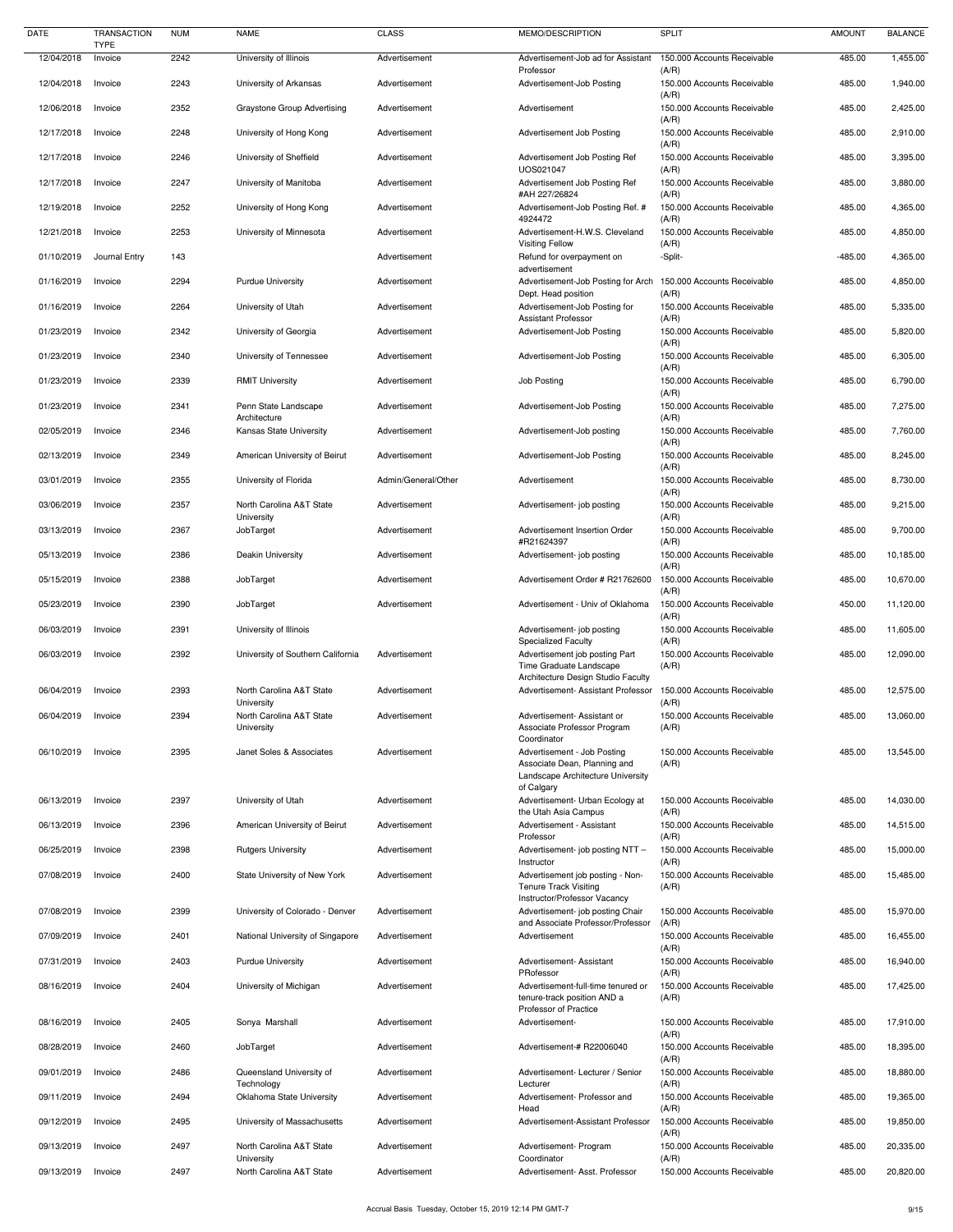Accrual Basis Tuesday, October 15, 2019 12:14 PM GMT-7

| DATE                           | TRANSACTION<br><b>TYPE</b>             | <b>NUM</b>      | <b>NAME</b>                                   | <b>CLASS</b>                                   | MEMO/DESCRIPTION                                                                                    | <b>SPLIT</b>                                                            | <b>AMOUNT</b>    | <b>BALANCE</b>   |
|--------------------------------|----------------------------------------|-----------------|-----------------------------------------------|------------------------------------------------|-----------------------------------------------------------------------------------------------------|-------------------------------------------------------------------------|------------------|------------------|
| 09/24/2019                     | Invoice                                | 2503            | University<br><b>Texas A&amp;M University</b> | Advertisement                                  | Advertisement-THREE                                                                                 | (A/R)<br>150.000 Accounts Receivable                                    | 485.00           |                  |
|                                |                                        |                 |                                               |                                                | Tenured/Tenure-Track Positions                                                                      | (A/R)                                                                   |                  | 21,305.00        |
| 09/25/2019                     | Invoice                                | 2504            | University of Minnesota                       | Advertisement                                  | Advertisement-Assistant Professor                                                                   | 150.000 Accounts Receivable<br>(A/R)                                    | 485.00           | 21,790.00        |
| 09/26/2019                     | Invoice                                | 2505            | JobElephant                                   | Advertisement                                  | Advertisement=Assistant Professor                                                                   | 150.000 Accounts Receivable<br>(A/R)                                    | 485.00           | 22,275.00        |
| 09/26/2019                     | Invoice                                | 2506            | <b>Clemson University</b>                     | Advertisement                                  | Advertisement- Assistant Professor                                                                  | 150,000 Accounts Receivable<br>(A/R)                                    | 485.00           | 22,760.00        |
| 09/26/2019                     | Invoice                                | 2507            | <b>Graystone Group Advertising</b>            | Advertisement                                  | Advertisement-IO# 145473                                                                            | 150.000 Accounts Receivable<br>(A/R)                                    | 485.00           | 23,245.00        |
|                                | Total for 405.000 Advertisements       |                 |                                               |                                                |                                                                                                     |                                                                         | \$23,245.00      |                  |
|                                | 408.000 Student Award Fees             |                 |                                               |                                                |                                                                                                     |                                                                         |                  |                  |
| 11/30/2018                     | Deposit                                |                 |                                               | <b>Student Awards</b>                          | Fees collected in Authorize.net                                                                     | 100.002 Bank Accounts: Checking                                         | 325.00           | 325.00           |
| 12/01/2018<br>12/19/2018       | Deposit<br>Invoice                     | 2251            | University of Oregon                          | <b>Student Awards</b><br><b>Student Awards</b> | November carryover-Authorize.net<br>Rachel Spencer, Christopher<br>Tolemen, Lin Chen, Ali Pougiales | 100.002 Bank Accounts: Checking<br>150.000 Accounts Receivable<br>(A/R) | 125.00<br>100.00 | 450.00<br>550.00 |
| 12/31/2018                     | Deposit                                |                 |                                               | <b>Student Awards</b>                          | Submission Fees (\$25 each)<br>Authorize.net                                                        | 100.002 Bank Accounts: Checking                                         | 1,000.00         | 1,550.00         |
|                                | Total for 408.000 Student Award Fees   |                 |                                               |                                                |                                                                                                     |                                                                         | \$1,550.00       |                  |
|                                | 409.000 Uncategorized Income           |                 |                                               |                                                |                                                                                                     |                                                                         |                  |                  |
| 05/28/2019                     | Journal Entry                          | 160             |                                               | Admin/General/Other                            | Clear 12/31/17 accrued expenses<br>entry                                                            | -Split-                                                                 | 1,226.46         | 1,226.46         |
| 06/20/2019                     | Journal Entry                          | 167             |                                               |                                                | Void uncleared expenses from<br>2014, 2015 & 2018                                                   | -Split-                                                                 | 2,259.25         | 3,485.71         |
|                                | Total for 409.000 Uncategorized Income |                 |                                               |                                                |                                                                                                     |                                                                         | \$3,485.71       |                  |
|                                | 410.001 CELA Fellows Fund              |                 |                                               |                                                |                                                                                                     |                                                                         |                  |                  |
| 12/20/2018                     | Invoice                                | 2336            | Li, Ming-Han                                  | Admin/General/Other                            | Donation                                                                                            | 150.000 Accounts Receivable<br>(A/R)                                    | 200.00           | 200.00           |
| 01/02/2019                     | Invoice                                | 2371            | Mark Elison Hoversten                         | Admin/General/Other                            | Fellows Speaker Fund Donation                                                                       | 150.000 Accounts Receivable<br>(A/R)                                    | 200.00           | 400.00           |
| 03/01/2019 Invoice             |                                        | 2354            | Art Rice                                      | Admin/General/Other                            | <b>Fellows Donation</b>                                                                             | 150.000 Accounts Receivable<br>(A/R)                                    | 300.00           | 700.00           |
|                                | Total for 410.001 CELA Fellows Fund    |                 |                                               |                                                |                                                                                                     |                                                                         | \$700.00         |                  |
| 420.002 Interest<br>03/29/2019 | Deposit                                | <b>INTEREST</b> |                                               |                                                |                                                                                                     | 100.001 Bank Accounts: Paragon                                          | 0.87             | 0.87             |
| 04/30/2019                     | Deposit                                | <b>INTEREST</b> |                                               |                                                |                                                                                                     | Checking<br>100.001 Bank Accounts: Paragon                              | 3.37             | 4.24             |
|                                |                                        |                 |                                               |                                                |                                                                                                     | Checking                                                                |                  |                  |
| 05/31/2019                     | Deposit                                | <b>INTEREST</b> |                                               |                                                |                                                                                                     | 100.001 Bank Accounts: Paragon<br>Checking                              | 9.63             | 13.87            |
| 06/28/2019                     | Deposit                                | <b>INTEREST</b> |                                               |                                                |                                                                                                     | 100.001 Bank Accounts: Paragon<br>Checking                              | 11.62            | 25.49            |
| 07/31/2019                     | Deposit                                | <b>INTEREST</b> |                                               |                                                |                                                                                                     | 100.001 Bank Accounts: Paragon<br>Checking                              | 12.76            | 38.25            |
| 08/30/2019                     | Deposit                                | <b>INTEREST</b> |                                               |                                                |                                                                                                     | 100.001 Bank Accounts: Paragon<br>Checking                              | 13.18            | 51.43            |
| 09/30/2019                     | Deposit                                | <b>INTEREST</b> |                                               |                                                |                                                                                                     | 100.001 Bank Accounts: Paragon<br>Checking                              | 37.92            | 89.35            |
| Total for 420.002 Interest     |                                        |                 |                                               |                                                |                                                                                                     |                                                                         | \$89.35          |                  |
| <b>Total for Income</b>        |                                        |                 |                                               |                                                |                                                                                                     |                                                                         | \$205,380.56     |                  |
| Expenses                       |                                        |                 |                                               |                                                |                                                                                                     |                                                                         |                  |                  |
| 11/03/2018                     | 600.001 Management Fees<br>Bill        | 2872            | <b>IMI Association Executives</b>             |                                                | October and November 2018                                                                           | 200.000 Accounts Payable                                                | 6,633.34         | 6,633.34         |
|                                |                                        |                 |                                               |                                                | Retainers                                                                                           |                                                                         |                  |                  |
| 12/02/2018                     | Bill                                   | 2908            | <b>IMI Association Executives</b>             | Admin/General/Other                            | December 2018 retainer                                                                              | 200.000 Accounts Payable                                                | 3,316.67         | 9,950.01         |
| 01/02/2019                     | Bill                                   | 2943            | <b>IMI Association Executives</b>             | Admin/General/Other                            | January 2019 Retainer                                                                               | 200.000 Accounts Payable                                                | 3,316.67         | 13,266.68        |
| 02/04/2019                     | Bill                                   | 2981            | <b>IMI Association Executives</b>             | Admin/General/Other                            | February 2019 Retainer                                                                              | 200.000 Accounts Payable                                                | 3,316.67         | 16,583.35        |
| 03/01/2019                     | Bill                                   | 3018            | <b>IMI Association Executives</b>             | Admin/General/Other                            | March 2019 Retainer                                                                                 | 200.000 Accounts Payable                                                | 3,316.67         | 19,900.02        |
| 04/01/2019                     | Bill                                   | 3057            | <b>IMI Association Executives</b>             | Admin/General/Other                            | April 2019 retainer                                                                                 | 200.000 Accounts Payable                                                | 3,316.67         | 23,216.69        |
| 05/06/2019                     | Bill                                   | 3098            | <b>IMI Association Executives</b>             | Admin/General/Other                            | May 2019 Retainer                                                                                   | 200.000 Accounts Payable                                                | 3,316.67         | 26,533.36        |
| 06/03/2019                     | Bill                                   | 3137            | <b>IMI Association Executives</b>             | Admin/General/Other                            | June 2019 Retainer                                                                                  | 200.000 Accounts Payable                                                | 8,745.00         | 35,278.36        |
| 07/01/2019                     | Bill                                   | 3181            | <b>IMI Association Executives</b>             | Admin/General/Other                            | July Retainer                                                                                       | 200.000 Accounts Payable                                                | 8,745.00         | 44,023.36        |
| 08/02/2019                     | Bill                                   | 3229            | <b>IMI Association Executives</b>             | Admin/General/Other                            | August retainer                                                                                     | 200.000 Accounts Payable                                                | 8,745.00         | 52,768.36        |
| 09/02/2019 Bill                |                                        | 3273            | <b>IMI Association Executives</b>             | Admin/General/Other                            | September retainer                                                                                  | 200.000 Accounts Payable                                                | 8,745.00         | 61,513.36        |
|                                | Total for 600.001 Management Fees      |                 |                                               |                                                |                                                                                                     |                                                                         | \$61,513.36      |                  |
| 602.000 Bad Debts              |                                        |                 |                                               |                                                |                                                                                                     |                                                                         |                  |                  |
|                                | 11/14/2018 Credit Memo                 | 2240            | University of Connecticut                     | <b>Membership Dues</b>                         | issue credit memo for invoice<br>#1418 dated 11-1-2013                                              | 150.000 Accounts Receivable<br>(A/R)                                    | 1,030.00         | 1,030.00         |
| 11/14/2018                     | Credit Memo                            | 2240            | University of Connecticut                     | <b>Membership Dues</b>                         | issue credit memo for invoice<br>#1247 for 11-1-2012                                                | 150.000 Accounts Receivable<br>(A/R)                                    | 1,030.00         | 2,060.00         |
| 02/28/2019                     | Credit Memo                            | 2353            | George Washington University                  | <b>Membership Dues</b>                         | write off inv 1904 \$385 and inv                                                                    | 150.000 Accounts Receivable                                             | 770.00           | 2,830.00         |
| 03/06/2019                     | Credit Memo                            | 2359            | Polytechnic University of Puerto              | <b>Membership Dues</b>                         | 2032 \$385<br>Bad Debt - Inv 2029                                                                   | (A/R)<br>150.000 Accounts Receivable                                    | 1,000.00         | 3,830.00         |
| 03/06/2019                     | Credit Memo                            | 2360            | Rico<br>Université of Montreal                | <b>Membership Dues</b>                         | Bad Debt- per Peter Kraulka                                                                         | (A/R)<br>150.000 Accounts Receivable                                    | 3,750.00         | 7,580.00         |
| 03/06/2019                     | <b>Credit Memo</b>                     | 2358            | Academy of Art University                     | <b>Membership Dues</b>                         | Bad Debt invoice #1640, #1768,                                                                      | (A/R)<br>150.000 Accounts Receivable                                    | 5,000.00         | 12,580.00        |
| 03/08/2019                     | Credit Memo                            | 2361            | University of Toronto                         | <b>Membership Dues</b>                         | #1891,#2025, #2245<br>inv 2014, 1871 and 1681 per                                                   | (A/R)<br>150.000 Accounts Receivable                                    | 5,438.60         | 18,018.60        |
| 03/12/2019                     | Credit Memo                            | 2364            | Queensland University of                      | <b>Membership Dues</b>                         | Charlene and Peter<br>inv #1810, #2044                                                              | (A/R)<br>150.000 Accounts Receivable                                    | 400.00           | 18,418.60        |
| 04/01/2019                     | Credit Memo                            | 2370            | Technology<br>Kyoto University                | <b>Membership Dues</b>                         | credit memo for unpaid                                                                              | (A/R)<br>150.000 Accounts Receivable                                    | 125.00           | 18,543.60        |
| 04/12/2019                     | Credit Memo                            | 2375            | University of New South Wales                 | <b>Membership Dues</b>                         | membership<br>credit memo ok per peter write off                                                    | (A/R)<br>150.000 Accounts Receivable                                    | 6,595.00         | 25,138.60        |
| 04/12/2019                     | Credit Memo                            | 2374            | <b>Peking University</b>                      | Membership Dues                                | membership dues<br>credit memo per Peter                                                            | (A/R)<br>150.000 Accounts Receivable                                    | 2,806.67         | 27,945.27        |
|                                |                                        |                 |                                               |                                                |                                                                                                     |                                                                         |                  |                  |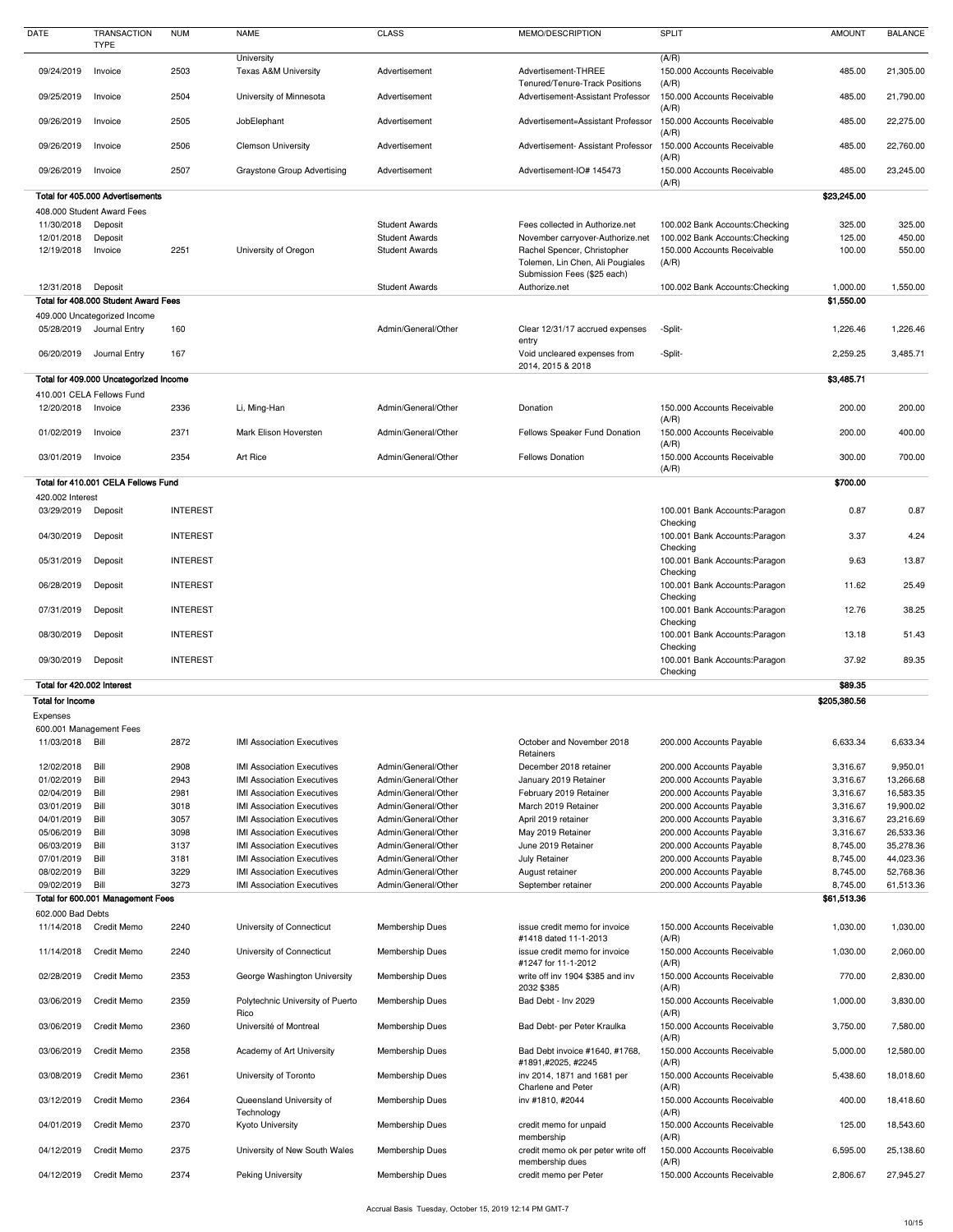| <b>DATE</b>                                                              | <b>TRANSACTION</b><br><b>TYPE</b> | <b>NUM</b>     | <b>NAME</b>                                                            | <b>CLASS</b>                               | MEMO/DESCRIPTION                                                                                                                        | <b>SPLIT</b>                                         | <b>AMOUNT</b>          | <b>BALANCE</b>   |
|--------------------------------------------------------------------------|-----------------------------------|----------------|------------------------------------------------------------------------|--------------------------------------------|-----------------------------------------------------------------------------------------------------------------------------------------|------------------------------------------------------|------------------------|------------------|
| 04/12/2019                                                               | Credit Memo                       | 2372           | Melinda M Appold                                                       | Membership Dues                            | on Full Membership with Purdue                                                                                                          | (A/R)<br>150.000 Accounts Receivable                 | 125.00                 | 28,070.27        |
| 04/12/2019                                                               | <b>Credit Memo</b>                | 2373           | University of Wisconsin - Madison                                      |                                            | credit memo                                                                                                                             | (A/R)<br>150.000 Accounts Receivable                 | 0.50                   | 28,070.77        |
| 04/18/2019                                                               | <b>Credit Memo</b>                | 2378           | American University of Beirut                                          | Advertisement                              | job posting credit memo. We never<br>posted the job as we were waiting<br>on payment first. Had to invoice<br>them so they could create | (A/R)<br>150.000 Accounts Receivable<br>(A/R)        | 485.00                 | 28,555.77        |
| 04/18/2019                                                               | <b>Credit Memo</b>                | 2377           | Université of Montreal                                                 | Membership Dues                            | payment.<br>credit memo for past membership                                                                                             | 150.000 Accounts Receivable                          | 3,750.00               | 32,305.77        |
| 05/08/2019                                                               | <b>Credit Memo</b>                | 2382           | Beijing Tsinghua Urban Planning                                        | <b>Membership Dues</b>                     | inv ok per Peter<br>Inv# 2258 write off of dues as they                                                                                 | (A/R)<br>150.000 Accounts Receivable                 | 2,420.00               | 34,725.77        |
| 05/08/2019                                                               | <b>Credit Memo</b>                | 2383           | and Design Institute<br>Kyung-Hee University                           | <b>Membership Dues</b>                     | are international<br>inv# 2274 write off of dues as they                                                                                | (A/R)<br>150.000 Accounts Receivable                 | 2,000.00               | 36,725.77        |
| 05/08/2019                                                               | Credit Memo                       | 2380           | Jorge Galvan                                                           | Membership Dues                            | are international<br>inv 2236                                                                                                           | (A/R)<br>150.000 Accounts Receivable<br>(A/R)        | 125.00                 | 36,850.77        |
| 05/08/2019                                                               | <b>Credit Memo</b>                | 2384           | Washington University - St. Louis                                      | <b>Membership Dues</b>                     | Inv # 2334 write off of dues as they<br>are only advertisers                                                                            | 150.000 Accounts Receivable<br>(A/R)                 | 2,300.00               | 39,150.77        |
| 05/08/2019                                                               | <b>Credit Memo</b>                | 2379           | University of New South Wales                                          | Advertisement                              | credit memo for payment applied to<br>membership vs job posting                                                                         | 150.000 Accounts Receivable<br>(A/R)                 | 485.00                 | 39,635.77        |
| 05/08/2019                                                               | <b>Credit Memo</b>                | 2381           | <b>Beijing Forestry University</b>                                     | Membership Dues                            | inv 2350 write off of dues as they<br>are international                                                                                 | 150.000 Accounts Receivable<br>(A/R)                 | 2,600.00               | 42,235.77        |
| 05/16/2019                                                               | <b>Credit Memo</b>                | 2389           | Dumbarton Oaks Research -<br><b>Trustees for Harvard Univ</b>          |                                            | write off of membership and journal<br>per Peter                                                                                        | 150.000 Accounts Receivable<br>(A/R)                 | 445.00                 | 42,680.77        |
| 07/12/2019                                                               | <b>Credit Memo</b>                | 2402           | North Carolina A&T State<br>University                                 | Advertisement                              | incorrectly created invoice                                                                                                             | 150.000 Accounts Receivable<br>(A/R)                 | 485.00                 | 43,165.77        |
| 07/12/2019                                                               | Credit Memo                       | 2402           | North Carolina A&T State<br>University                                 | Advertisement                              | incorrectly created invoice                                                                                                             | 150.000 Accounts Receivable<br>(A/R)                 | 485.00                 | 43,650.77        |
| 09/01/2019                                                               | <b>Credit Memo</b>                | 2439           | <b>Carter Crawford</b>                                                 |                                            |                                                                                                                                         | 150.000 Accounts Receivable<br>(A/R)                 | 125.00                 | 43,775.77        |
| 09/03/2019 Credit Memo                                                   |                                   | 2466           | George Washington University                                           | <b>Membership Dues</b>                     |                                                                                                                                         | 150.000 Accounts Receivable<br>(A/R)                 | 385.00                 | 44,160.77        |
| 09/17/2019                                                               | <b>Credit Memo</b>                | 2501           | Washington University - St. Louis                                      |                                            | membership and journals                                                                                                                 | 150.000 Accounts Receivable<br>(A/R)                 | 2,300.00               | 46,460.77        |
| Total for 602.000 Bad Debts<br>603.000 Bank Fees                         |                                   |                |                                                                        |                                            |                                                                                                                                         |                                                      | \$46,460.77            |                  |
| 11/30/2018 Check<br>Total for 603.000 Bank Fees<br>607.000 Email Hosting |                                   | <b>SVCCHRG</b> |                                                                        |                                            |                                                                                                                                         | 100.002 Bank Accounts: Checking                      | 1,329.96<br>\$1,329.96 | 1,329.96         |
| 11/28/2018                                                               | Bill                              | 55038          | 3t Pro, Inc.                                                           | Admin/General/Other                        | Hosted email and spam filtering                                                                                                         | 200.000 Accounts Payable                             | 32.48                  | 32.48            |
| 12/18/2018                                                               | Bill                              | 54860          | 3t Pro, Inc.                                                           | Admin/General/Other                        | Hosted email and spam filtering                                                                                                         | 200.000 Accounts Payable                             | 33.83                  | 66.31            |
| 01/02/2019                                                               | Bill                              | 55351          | 3t Pro, Inc.                                                           | Admin/General/Other                        | Hosted email and spam filtering                                                                                                         | 200.000 Accounts Payable                             | 32.48                  | 98.79            |
| 01/28/2019                                                               | Bill                              | 55625          | 3t Pro, Inc.                                                           | Admin/General/Other                        | Hosted email and spam filtering                                                                                                         | 200.000 Accounts Payable                             | 32.48                  | 131.27           |
| 03/01/2019                                                               | Bill                              | 55966          | 3t Pro, Inc.                                                           | Admin/General/Other                        | Hosted email and spam filtering                                                                                                         | 200.000 Accounts Payable                             | 32.48                  | 163.75           |
| 03/28/2019<br>04/30/2019                                                 | Bill                              | 56212<br>3072  | 3t Pro, Inc.                                                           | Admin/General/Other                        | Hosted email and spam filtering                                                                                                         | 200.000 Accounts Payable                             | 32.48                  | 196.23           |
| 04/30/2019                                                               | Bill<br>Bill                      | 3072           | <b>IMI Association Executives</b><br><b>IMI Association Executives</b> | Admin/General/Other<br>Admin/General/Other | Constant Contact 3/9/19<br>Constant Contact 4/9/19                                                                                      | 200.000 Accounts Payable<br>200.000 Accounts Payable | 80.00<br>80.00         | 276.23<br>356.23 |
| 05/06/2019                                                               | Bill                              | 3114           | <b>IMI Association Executives</b>                                      | Admin/General/Other                        | <b>Constant Contact</b>                                                                                                                 | 200.000 Accounts Payable                             | 80.00                  | 436.23           |
| 05/07/2019                                                               | Bill                              | 56505          | 3t Pro, Inc.                                                           | Admin/General/Other                        | Hosted email and spam filtering                                                                                                         | 200.000 Accounts Payable                             | 32.48                  | 468.71           |
| 06/03/2019                                                               | Bill                              | 56815          | 3t Pro, Inc.                                                           | Admin/General/Other                        | Hosted email and spam filtering                                                                                                         | 200.000 Accounts Payable                             | 32.48                  | 501.19           |
| 06/30/2019                                                               | Journal Entry                     | 172            |                                                                        | Admin/General/Other                        | Reclass 2/28/19 entry                                                                                                                   | -Split-                                              | 156.00                 | 657.19           |
| 07/01/2019                                                               | Bill                              | 57122          | 3t Pro, Inc.                                                           | Admin/General/Other                        | Hosted email and spam filtering                                                                                                         | 200.000 Accounts Payable                             | 32.48                  | 689.67           |
| 07/29/2019                                                               | Bill                              | 3198           | <b>IMI Association Executives</b>                                      | Admin/General/Other                        | Constant Contact-June & July<br>billing                                                                                                 | 200.000 Accounts Payable                             | 160.00                 | 849.67           |
| 08/05/2019<br>08/05/2019                                                 | Bill<br>Bill                      | 3247<br>3247   | <b>IMI Association Executives</b><br><b>IMI Association Executives</b> | Admin/General/Other<br>Admin/General/Other | 3T Pro Inv. 57446<br>Constant Contact 8/9/19                                                                                            | 200.000 Accounts Payable<br>200.000 Accounts Payable | 32.48<br>80.00         | 882.15<br>962.15 |
| 08/27/2019                                                               | Bill                              | 57756          | 3t Pro, Inc.                                                           | Admin/General/Other                        | August Hosted email and spam<br>filtering                                                                                               | 200.000 Accounts Payable                             | 32.48                  | 994.63           |
|                                                                          | Total for 607.000 Email Hosting   |                |                                                                        |                                            |                                                                                                                                         |                                                      | \$994.63               |                  |
| 607.001 Web Hosting<br>03/31/2019                                        | Bill                              | 3033-2         | <b>IMI Association Executives</b>                                      | Admin/General/Other                        | iPage-Constant Contact                                                                                                                  | 200.000 Accounts Payable                             | 20.00                  | 20.00            |
| 06/30/2019<br>07/29/2019                                                 | Journal Entry<br>Bill             | 172<br>3198    | <b>IMI Association Executives</b>                                      | Admin/General/Other<br>Admin/General/Other | Reclass 12/18/18 entry<br>iPage inv. 227959193, 201789602                                                                               | -Split-<br>200.000 Accounts Payable                  | 20.00<br>198.30        | 40.00<br>238.30  |
| 08/05/2019                                                               | Bill                              | 3247           | <b>IMI Association Executives</b>                                      | Admin/General/Other                        | & 201789599<br>iPage Inv. 201789605                                                                                                     | 200.000 Accounts Payable                             | 21.45                  | 259.75           |
| Total for 607.001 Web Hosting                                            |                                   |                |                                                                        |                                            |                                                                                                                                         |                                                      | \$259.75               |                  |
| 750.000 OPERATIONS<br>750.002 Awards                                     |                                   |                |                                                                        |                                            |                                                                                                                                         |                                                      |                        |                  |
| 02/28/2019 Bill                                                          |                                   | 2997           | <b>IMI Association Executives</b>                                      | Admin/General/Other                        | In house print jobs                                                                                                                     | 200.000 Accounts Payable                             | 29.89                  | 29.89            |
| 03/31/2019 Bill                                                          |                                   | 3033-2         | <b>IMI Association Executives</b>                                      | Admin/General/Other                        | Mort's-gavel plaque for Charlene<br>LeBleu                                                                                              | 200.000 Accounts Payable                             | 177.18                 | 207.07           |
| 04/30/2019 Bill<br>04/30/2019 Bill                                       |                                   | 3072<br>3072   | <b>IMI Association Executives</b><br><b>IMI Association Executives</b> | Admin/General/Other<br>Admin/General/Other | <b>Trophy Center</b><br>Office Depot-frames & document<br>holders                                                                       | 200.000 Accounts Payable<br>200.000 Accounts Payable | 198.10<br>169.77       | 405.17<br>574.94 |
| 04/30/2019 Bill<br>Total for 750.002 Awards                              |                                   | 3072           | <b>IMI Association Executives</b>                                      | Admin/General/Other                        | <b>Office Depot-frames</b>                                                                                                              | 200.000 Accounts Payable                             | 12.81<br>\$587.75      | 587.75           |
| 750.003 Banking                                                          |                                   |                |                                                                        |                                            |                                                                                                                                         |                                                      |                        |                  |
| 12/31/2018 Check                                                         |                                   | <b>SVCCHRG</b> |                                                                        |                                            |                                                                                                                                         | 100.003 Bank Accounts: Legacy<br>Texas Bank          | 11.00                  | 11.00            |
| 01/10/2019 Check                                                         |                                   | <b>SVCCHRG</b> |                                                                        |                                            |                                                                                                                                         | 100.003 Bank Accounts: Legacy<br><b>Texas Bank</b>   | 11.00                  | 22.00            |
| 01/28/2019 Bill                                                          |                                   | 2958           | <b>IMI Association Executives</b>                                      | Admin/General/Other                        | Bill.com fees                                                                                                                           | 200.000 Accounts Payable                             | 95.94                  | 117.94           |
| 02/28/2019<br>03/18/2019 Bill                                            | Bill                              | 2997<br>48756  | <b>IMI Association Executives</b><br>Paragon Business Forms            | Admin/General/Other<br>Admin/General/Other | 1/25/19 Quickbooks Online<br>Checks & deposit slips for new<br>bank account                                                             | 200.000 Accounts Payable<br>200.000 Accounts Payable | 96.92<br>109.42        | 214.86<br>324.28 |
| 04/30/2019 Bill                                                          |                                   | 3072           | <b>IMI Association Executives</b>                                      | Admin/General/Other                        | Bill.com 3/5/19                                                                                                                         | 200.000 Accounts Payable                             | 99.90                  | 424.18           |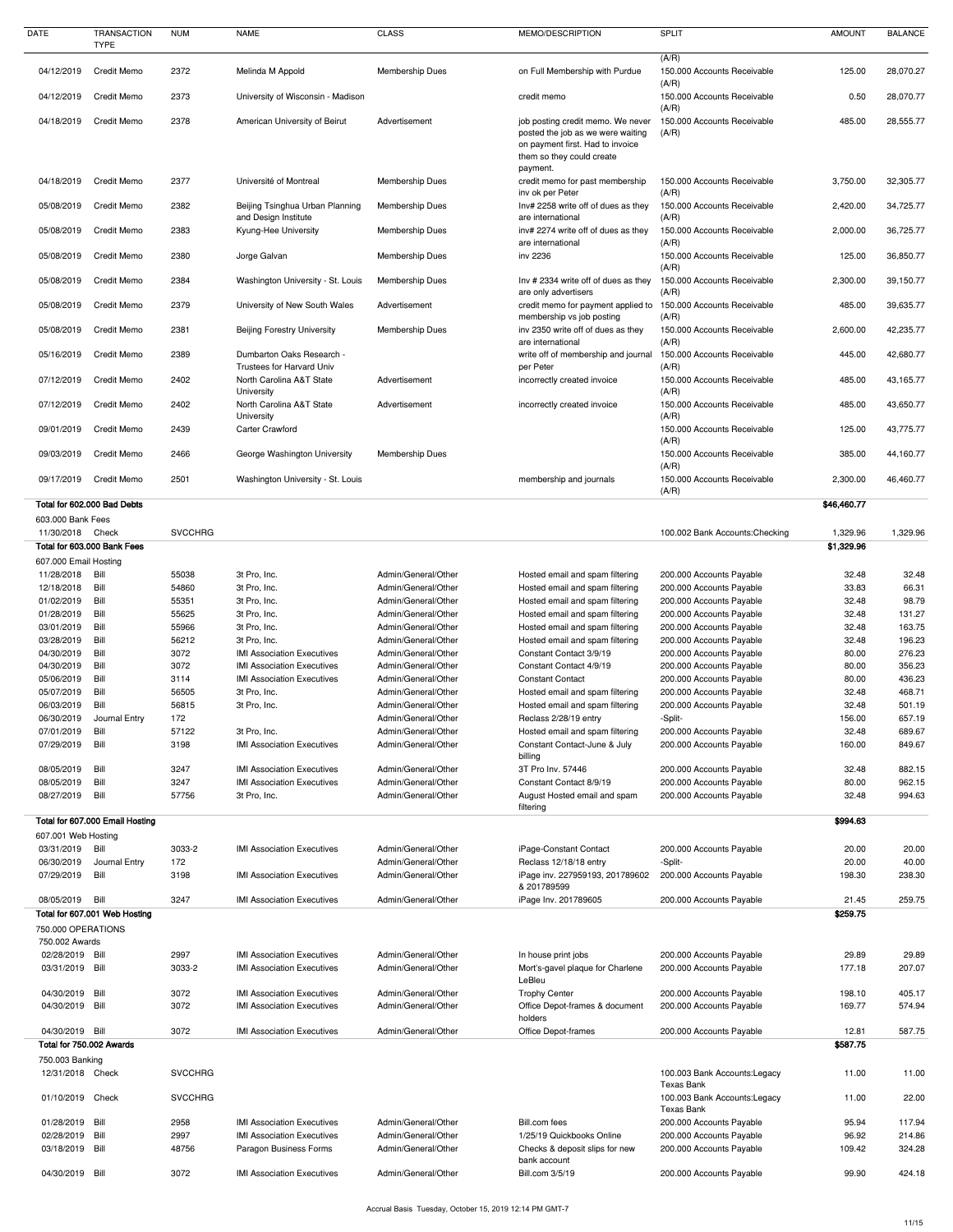| <b>DATE</b>                                                                                    | <b>TRANSACTION</b><br><b>TYPE</b>                 | <b>NUM</b>     | <b>NAME</b>                                                            | <b>CLASS</b>                               | MEMO/DESCRIPTION                                                 | <b>SPLIT</b>                                         | <b>AMOUNT</b>      | <b>BALANCE</b>       |
|------------------------------------------------------------------------------------------------|---------------------------------------------------|----------------|------------------------------------------------------------------------|--------------------------------------------|------------------------------------------------------------------|------------------------------------------------------|--------------------|----------------------|
| 04/30/2019                                                                                     | Bill                                              | 3072           | <b>IMI Association Executives</b>                                      | Admin/General/Other                        | Bill.com 4/5/19                                                  | 200.000 Accounts Payable                             | 107.84             | 532.02               |
| 05/06/2019                                                                                     | Bill                                              | 3114           | <b>IMI Association Executives</b>                                      | Admin/General/Other                        | Bill.com fee 4/5/19-5/5/19                                       | 200.000 Accounts Payable                             | 116.39             | 648.41               |
| 06/24/2019                                                                                     | Check                                             | <b>SVCCHRG</b> |                                                                        |                                            |                                                                  | 100.003 Bank Accounts: Legacy<br>Texas Bank          | 11.00              | 659.41               |
| 06/25/2019                                                                                     | Bill                                              | 3154           | <b>IMI Association Executives</b>                                      | Admin/General/Other                        | Bill.com fee 5/5-6/5/19                                          | 200.000 Accounts Payable                             | 110.45             | 769.86               |
| 07/29/2019                                                                                     | Bill                                              | 3198           | <b>IMI Association Executives</b>                                      | Admin/General/Other                        | Bill.com 6/5/19-7/5/19                                           | 200.000 Accounts Payable                             | 118.37             | 888.23               |
| 08/05/2019                                                                                     | Bill                                              | 3247           | <b>IMI Association Executives</b>                                      | Admin/General/Other                        | Bill.com 7/5/19-8/5/19                                           | 200.000 Accounts Payable                             | 110.45             | 998.68               |
| 09/04/2019                                                                                     | Bill                                              | 3291           | <b>IMI Association Executives</b>                                      | Admin/General/Other                        | Bill.com 8/5-9/4/19                                              | 200.000 Accounts Payable                             | 112.94             | 1,111.62             |
| Total for 750.003 Banking                                                                      |                                                   |                |                                                                        |                                            |                                                                  |                                                      | \$1,111.62         |                      |
| 750.004 Credit Card Fees                                                                       |                                                   |                |                                                                        |                                            |                                                                  |                                                      |                    |                      |
| 12/07/2018 Check                                                                               |                                                   | <b>SVCCHRG</b> |                                                                        |                                            |                                                                  | 100.002 Bank Accounts: Checking                      | 275.67             | 275.67               |
| 01/08/2019                                                                                     | Check                                             | <b>SVCCHRG</b> |                                                                        |                                            |                                                                  | 100.002 Bank Accounts: Checking                      | 1,250.61           | 1,526.28             |
| 02/06/2019                                                                                     | Check                                             | <b>SVCCHRG</b> |                                                                        |                                            |                                                                  | 100.002 Bank Accounts: Checking                      | 3,363.74           | 4,890.02             |
| 03/31/2019                                                                                     | Journal Entry                                     | 147            |                                                                        | Admin/General/Other                        | <b>Merchant Fees</b>                                             | -Split-                                              | 2,102.76           | 6,992.78             |
| 04/08/2019                                                                                     | Check                                             | <b>SVCCHRG</b> |                                                                        |                                            |                                                                  | 100.002 Bank Accounts: Checking                      | 1,001.60           | 7,994.38             |
| 04/30/2019                                                                                     | Check                                             | <b>SVCCHRG</b> |                                                                        |                                            |                                                                  | 100.001 Bank Accounts: Paragon<br>Checking           | 22.00              | 8,016.38             |
| 05/02/2019                                                                                     | Check                                             | <b>SVCCHRG</b> |                                                                        |                                            |                                                                  | 100.001 Bank Accounts: Paragon<br>Checking           | 21.85              | 8,038.23             |
| 05/07/2019                                                                                     | Check                                             | <b>SVCCHRG</b> |                                                                        |                                            |                                                                  | 100.002 Bank Accounts: Checking                      | 538.26             | 8,576.49             |
| 06/06/2019                                                                                     | Check                                             | <b>SVCCHRG</b> |                                                                        |                                            |                                                                  | 100.001 Bank Accounts: Paragon<br>Checking           | 564.90             | 9,141.39             |
| 07/05/2019                                                                                     | Check                                             | <b>SVCCHRG</b> |                                                                        |                                            |                                                                  | 100.001 Bank Accounts: Paragon<br>Checking           | 209.32             | 9,350.71             |
| 08/06/2019                                                                                     | Check                                             | <b>SVCCHRG</b> |                                                                        |                                            |                                                                  | 100.001 Bank Accounts: Paragon<br>Checking           | 262.76             | 9,613.47             |
| 09/06/2019                                                                                     | Check                                             | <b>SVCCHRG</b> |                                                                        |                                            |                                                                  | 100.001 Bank Accounts: Paragon<br>Checking           | 1,206.39           | 10,819.86            |
|                                                                                                | Total for 750.004 Credit Card Fees                |                |                                                                        |                                            |                                                                  |                                                      | \$10,819.86        |                      |
| 750.005 CiviCore                                                                               |                                                   |                |                                                                        |                                            |                                                                  |                                                      |                    |                      |
| 12/01/2018 Bill                                                                                |                                                   | T-18665        | CiviCore                                                               | Admin/General/Other                        | <b>LAAB: Monthly Hosting December</b><br>2018                    | 200.000 Accounts Payable                             | 150.00             | 150.00               |
| 01/01/2019                                                                                     | Bill                                              | T-19034        | CiviCore                                                               | Admin/General/Other                        | LAAB: Monthly Hosting January<br>2019                            | 200.000 Accounts Payable                             | 150.00             | 300.00               |
| 02/12/2019                                                                                     | Bill                                              | T-19440        | CiviCore                                                               | Admin/General/Other                        | <b>LAAB: Monthly Hosting February</b><br>2019 + previous balance | 200.000 Accounts Payable                             | 300.00             | 600.00               |
| 04/01/2019 Bill                                                                                |                                                   | T-20157        | CiviCore                                                               | Admin/General/Other                        | LAAB: Monthly Hosting April 2019                                 | 200.000 Accounts Payable                             | 150.00             | 750.00               |
| 05/01/2019 Bill                                                                                | Total for 750.005 CiviCore                        | T-20520        | CiviCore                                                               | Admin/General/Other                        | LAAB: Monthly Hosting May 2019                                   | 200.000 Accounts Payable                             | 150.00<br>\$900.00 | 900.00               |
| 750.006 Corp Filing Fees                                                                       |                                                   |                |                                                                        |                                            |                                                                  |                                                      |                    |                      |
| 02/28/2019 Bill                                                                                | Total for 750.006 Corp Filing Fees                | 2997           | <b>IMI Association Executives</b>                                      | Admin/General/Other                        | Office Depot-certificates                                        | 200.000 Accounts Payable                             | 16.00<br>\$16.00   | 16.00                |
|                                                                                                | 750.007 Domain Registration/Certificate           |                |                                                                        |                                            |                                                                  |                                                      |                    |                      |
| 01/17/2019 Bill                                                                                |                                                   | 1/9/19         | Charlene LeBleu                                                        | Admin/General/Other                        | Web hosting-iPage                                                | 200.000 Accounts Payable                             | 40.00              | 40.00                |
| 08/05/2019 Bill                                                                                | Total for 750.007 Domain Registration/Certificate | 3247           | <b>IMI Association Executives</b>                                      | Admin/General/Other                        | Name.com renewal - thecela.org                                   | 200.000 Accounts Payable                             | 17.98<br>\$57.98   | 57.98                |
|                                                                                                | 750,009 Fellows Awards/Medals                     |                |                                                                        |                                            |                                                                  |                                                      |                    |                      |
| 02/24/2019 Bill                                                                                |                                                   | 15234          | Recognition Products International                                     | Admin/General/Other                        | Awards/Ribbons                                                   | 200.000 Accounts Payable                             | 3,194.00           | 3,194.00             |
| 03/28/2019                                                                                     | Bill                                              | 15234-2        | Recognition Products International                                     | <b>Student Awards</b>                      | Shipping fees                                                    | 200.000 Accounts Payable                             | 133.89             | 3,327.89             |
|                                                                                                | Total for 750.009 Fellows Awards/Medals           |                |                                                                        |                                            |                                                                  |                                                      | \$3,327.89         |                      |
|                                                                                                | 750.013 Legal & Professional Fees                 |                |                                                                        |                                            |                                                                  |                                                      |                    |                      |
| 03/31/2019 Bill                                                                                |                                                   | 3033-2         | <b>IMI Association Executives</b>                                      | Admin/General/Other                        | ASLA CEU application                                             | 200.000 Accounts Payable                             | 295.00             | 295.00               |
| 07/29/2019                                                                                     | Bill                                              | 2019-548       | Sommerville & Associates, P.C.                                         | Admin/General/Other                        | Finalize tax prep, phone calls &<br>letters to IRS, etc.         | 200.000 Accounts Payable                             | 941.25             | 1,236.25             |
| 07/29/2019 Bill                                                                                |                                                   | 2019-432       | Sommerville & Associates, P.C.                                         | Admin/General/Other                        | Preparation of Texas Franchise<br>Tax Reports                    | 200.000 Accounts Payable                             | 387.50             | 1,623.75             |
| 08/05/2019                                                                                     | Bill                                              | 3247           | <b>IMI Association Executives</b>                                      | Admin/General/Other                        | Corporate filings                                                | 200.000 Accounts Payable                             | 79.00              | 1,702.75             |
| 08/15/2019                                                                                     | Bill                                              | 2019-815       | Sommerville & Associates, P.C.                                         | Admin/General/Other                        | SOS Withdrawel for Texas, phone                                  | 200.000 Accounts Payable                             | 193.75             | 1,896.50             |
|                                                                                                |                                                   |                |                                                                        |                                            | calls & letters to IRS, etc.                                     |                                                      |                    |                      |
| 08/15/2019<br>08/22/2019                                                                       | Bill<br>Bill                                      | 800884301      | State of Michigan<br>Michigan Dept. of Licensing &                     | Admin/General/Other<br>Admin/General/Other | 2014-18 annual reports                                           | 200.000 Accounts Payable<br>200.000 Accounts Payable | 445.00<br>10.00    | 2,341.50<br>2,351.50 |
| 09/01/2019                                                                                     | Bill                                              | 2019-880       | <b>Regulatory Affairs</b><br>Sommerville & Associates, P.C.            | Admin/General/Other                        | 1.5 hour telephone call with IRS re: 200.000 Accounts Payable    |                                                      | 232.50             | 2,584.00             |
|                                                                                                | Total for 750.013 Legal & Professional Fees       |                |                                                                        |                                            | 2018 notice                                                      |                                                      | \$2,584.00         |                      |
| 750.015 Office Supplies                                                                        |                                                   |                |                                                                        |                                            |                                                                  |                                                      |                    |                      |
| 11/29/2018 Bill                                                                                |                                                   | 2887           | <b>IMI Association Executives</b>                                      | Admin/General/Other                        | November 2018 pro-rated supplies                                 | 200.000 Accounts Payable                             | 6.39               | 6.39                 |
| 01/02/2019                                                                                     | Bill                                              | 2922           | <b>IMI Association Executives</b>                                      | Admin/General/Other                        | December pro-rated office supplies                               | 200.000 Accounts Payable                             | 2.91               | 9.30                 |
| 01/28/2019                                                                                     | Bill                                              | 2958           | <b>IMI Association Executives</b>                                      | Admin/General/Other                        | January Pro-rated Office Supplies                                | 200.000 Accounts Payable                             | 5.16               | 14.46                |
| 01/28/2019                                                                                     | Bill                                              | 2958           | <b>IMI Association Executives</b>                                      | Admin/General/Other                        | Batteries purchased at Walmart                                   | 200.000 Accounts Payable                             | 6.69               | 21.15                |
| 03/31/2019                                                                                     | Bill                                              | 3033-2         | <b>IMI Association Executives</b>                                      | Admin/General/Other                        | March 2019 pro-rated office                                      | 200.000 Accounts Payable                             | 6.29               | 27.44                |
| 04/30/2019                                                                                     | Bill                                              | 3072           | <b>IMI Association Executives</b>                                      | Admin/General/Other                        | supplies<br>April 2019 pro-rated                                 | 200.000 Accounts Payable                             | 5.18               | 32.62                |
| 04/30/2019                                                                                     | Bill                                              | 3072           | <b>IMI Association Executives</b>                                      | Admin/General/Other                        | Office Depot-Index & tent cards                                  | 200.000 Accounts Payable                             | 36.23              | 68.85                |
| 04/30/2019                                                                                     | Bill                                              | 3072           | <b>IMI Association Executives</b>                                      | Admin/General/Other                        | Staples-Windowed security<br>envelopes                           | 200.000 Accounts Payable                             | 8.17               | 77.02                |
|                                                                                                | Bill                                              | 3114           | <b>IMI Association Executives</b>                                      | Admin/General/Other                        | May 2019 pro-rated office supplies                               | 200.000 Accounts Payable                             | 1.07               | 78.09                |
|                                                                                                |                                                   |                | <b>IMI Association Executives</b>                                      | Admin/General/Other                        | June 2019 pro-rated office supplies                              | 200.000 Accounts Payable                             | 1.82               | 79.91                |
|                                                                                                | Bill                                              |                |                                                                        |                                            |                                                                  |                                                      |                    | 88.02                |
|                                                                                                | Bill                                              | 3154<br>3198   | <b>IMI Association Executives</b>                                      | Admin/General/Other                        | <b>July 2019</b>                                                 | 200.000 Accounts Payable                             | 8.11               |                      |
|                                                                                                | Bill                                              | 3247           | <b>IMI Association Executives</b>                                      | Admin/General/Other                        | August 2019 pro-rated                                            | 200.000 Accounts Payable                             | 10.47              | 98.49                |
|                                                                                                | Bill                                              | 3291           | <b>IMI Association Executives</b>                                      | Admin/General/Other                        | September 2019                                                   | 200.000 Accounts Payable                             | 9.76               | 108.25               |
|                                                                                                | Total for 750.015 Office Supplies                 |                |                                                                        |                                            |                                                                  |                                                      | \$108.25           |                      |
|                                                                                                | 750.016 Office/General Administrative Expenses    |                |                                                                        |                                            |                                                                  |                                                      |                    |                      |
| 05/06/2019<br>06/25/2019<br>07/29/2019<br>08/05/2019<br>09/04/2019<br>02/28/2019<br>05/06/2019 | Bill<br>Bill                                      | 2997<br>3114   | <b>IMI Association Executives</b><br><b>IMI Association Executives</b> | Admin/General/Other<br>Admin/General/Other | Strategic planning expenses<br>2nd Qtr pro-rated storage         | 200.000 Accounts Payable<br>200.000 Accounts Payable | 20.80<br>16.85     | 20.80<br>37.65       |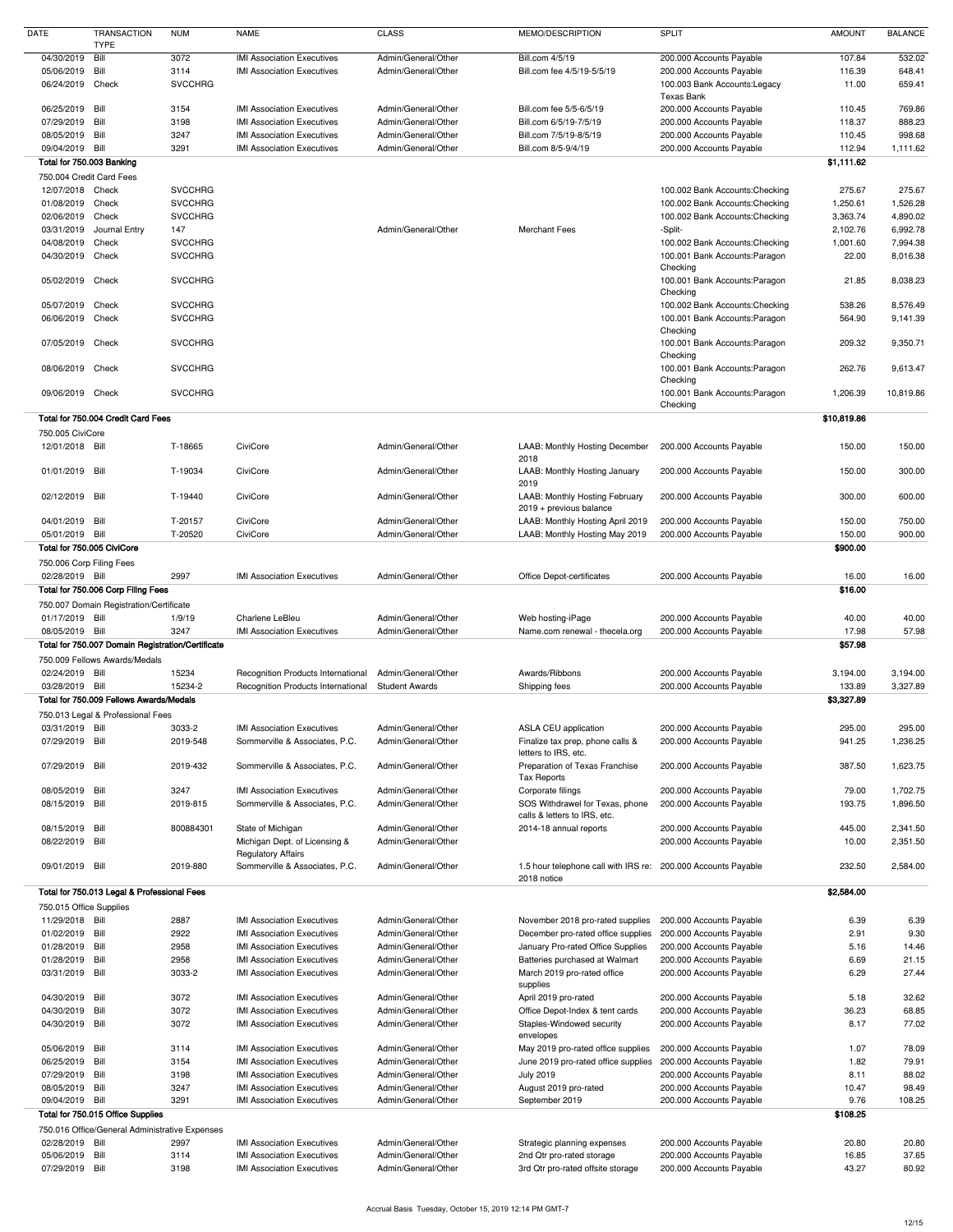| <b>DATE</b>                        | <b>TRANSACTION</b>                                       | <b>NUM</b>    | <b>NAME</b>                                           | <b>CLASS</b>        | MEMO/DESCRIPTION                     | <b>SPLIT</b>             | <b>AMOUNT</b> | <b>BALANCE</b> |
|------------------------------------|----------------------------------------------------------|---------------|-------------------------------------------------------|---------------------|--------------------------------------|--------------------------|---------------|----------------|
|                                    | <b>TYPE</b>                                              |               |                                                       |                     |                                      |                          |               |                |
|                                    | Total for 750.016 Office/General Administrative Expenses |               |                                                       |                     |                                      |                          | \$80.92       |                |
|                                    | 750.017 Paper Review                                     |               |                                                       |                     |                                      |                          |               |                |
| 09/25/2019 Bill                    |                                                          |               | Texas A&M Univ - Dept of<br>Landscape Arch & Urban PI | Admin/General/Other | <b>Research Assistant Record 8</b>   | 200.000 Accounts Payable | 2,500.00      | 2,500.00       |
|                                    | Total for 750.017 Paper Review                           |               |                                                       |                     |                                      |                          | \$2,500.00    |                |
|                                    |                                                          |               |                                                       |                     |                                      |                          |               |                |
| 750.018 Postage<br>11/29/2018 Bill |                                                          | 2887          | <b>IMI Association Executives</b>                     | Admin/General/Other | November 2018                        | 200.000 Accounts Payable | 10.15         | 10.15          |
| 12/18/2018                         | Bill                                                     | 12518         | Charlene LeBleu                                       | Admin/General/Other | Postage for video recorder           | 200.000 Accounts Payable | 7.30          | 17.45          |
| 01/02/2019                         | Bill                                                     | 2922          | <b>IMI Association Executives</b>                     | Admin/General/Other | December postage                     | 200.000 Accounts Payable | 2.47          | 19.92          |
| 01/17/2019                         | Bill                                                     | 1/9/19        | Charlene LeBleu                                       | Admin/General/Other |                                      |                          | 0.00          | 19.92          |
|                                    | Bill                                                     |               |                                                       | Admin/General/Other | Postage for video recorder           | 200.000 Accounts Payable |               |                |
| 01/28/2019                         | Bill                                                     | 2958          | <b>IMI Association Executives</b>                     | Admin/General/Other | Postage-January 2019                 | 200.000 Accounts Payable | 1.41          | 21.33<br>27.45 |
| 02/28/2019                         |                                                          | 2997          | <b>IMI Association Executives</b>                     |                     | Michigan Secretary of State          | 200.000 Accounts Payable | 6.12          |                |
| 03/28/2019                         | Bill                                                     | $3 - 25 - 19$ | Forster Ndubisi                                       | Admin/General/Other | FedEx sent to Peter<br>March 2019    | 200.000 Accounts Payable | 25.00         | 52.45          |
| 03/31/2019                         | Bill                                                     | 3033-2        | <b>IMI Association Executives</b>                     | Admin/General/Other |                                      | 200.000 Accounts Payable | 3.80          | 56.25          |
| 04/30/2019                         | Bill                                                     | 3072          | <b>IMI Association Executives</b>                     | Admin/General/Other | April 2019                           | 200.000 Accounts Payable | 2.15          | 58.40          |
| 04/30/2019                         | Bill                                                     | 3072          | <b>IMI Association Executives</b>                     | Admin/General/Other | USPS postage                         | 200.000 Accounts Payable | 7.90          | 66.30          |
| 05/06/2019                         | Bill                                                     | 3114          | <b>IMI Association Executives</b>                     | Admin/General/Other | May 2019                             | 200.000 Accounts Payable | 11.15         | 77.45          |
| 08/05/2019                         | Bill                                                     | 3247          | <b>IMI Association Executives</b>                     | Admin/General/Other | August 2019                          | 200.000 Accounts Payable | 10.18         | 87.63          |
| 09/04/2019 Bill                    |                                                          | 3291          | <b>IMI Association Executives</b>                     | Admin/General/Other | September 2019                       | 200.000 Accounts Payable | 24.45         | 112.08         |
|                                    | Total for 750.018 Postage                                |               |                                                       |                     |                                      |                          | \$112.08      |                |
| 750.020 Software                   |                                                          |               |                                                       |                     |                                      |                          |               |                |
| 01/28/2019                         | Bill                                                     | 2958          | <b>IMI Association Executives</b>                     | Admin/General/Other | Quickbooks Online Monthly fee        | 200.000 Accounts Payable | 60.00         | 60.00          |
| 01/28/2019                         | Bill                                                     | 2958          | <b>IMI Association Executives</b>                     | Admin/General/Other | Basecamp annual fee                  | 200.000 Accounts Payable | 46.15         | 106.15         |
| 01/28/2019                         | Bill                                                     | 2958          | <b>IMI Association Executives</b>                     | Admin/General/Other | Fonteva implementation & annual      | 200.000 Accounts Payable | 11,420.00     | 11,526.15      |
|                                    |                                                          |               |                                                       |                     | licensing fee                        |                          |               |                |
| 03/31/2019                         | Bill                                                     | 3033-2        | <b>IMI Association Executives</b>                     | Admin/General/Other | Online QuickBooks fee                | 200.000 Accounts Payable | 60.00         | 11,586.15      |
| 04/30/2019                         | Bill                                                     | 3072          | <b>IMI Association Executives</b>                     | Admin/General/Other | Quickbooks monthly fee 3/25/19 &     | 200.000 Accounts Payable | 120.00        | 11,706.15      |
|                                    |                                                          |               |                                                       |                     | 4/25/19                              |                          |               |                |
| 05/06/2019                         | Bill                                                     | 3114          | <b>IMI Association Executives</b>                     | Admin/General/Other | iPage inv. #201789596                | 200.000 Accounts Payable | 21.45         | 11,727.60      |
| 05/06/2019                         | Bill                                                     | 3114          | <b>IMI Association Executives</b>                     | Admin/General/Other | iPage inv. #217467881                | 200.000 Accounts Payable | 59.99         | 11,787.59      |
| 05/06/2019 Bill                    |                                                          | 3114          | <b>IMI Association Executives</b>                     | Admin/General/Other | iPage inv. #201789593                | 200.000 Accounts Payable | 21.45         | 11,809.04      |
| 05/06/2019                         | Bill                                                     | 3114          | <b>IMI Association Executives</b>                     | Admin/General/Other | iPage inv. #201789590                | 200.000 Accounts Payable | 21.45         | 11,830.49      |
| 06/25/2019                         | Bill                                                     | 3154          | <b>IMI Association Executives</b>                     | Admin/General/Other | Quickbooks online monthly fee-       | 200.000 Accounts Payable | 60.00         | 11,890.49      |
|                                    |                                                          |               |                                                       |                     | May                                  |                          |               |                |
| 07/29/2019                         | Bill                                                     | 3198          | <b>IMI Association Executives</b>                     | Admin/General/Other | QuickBooks June monthly billing      | 200.000 Accounts Payable | 60.00         | 11,950.49      |
| 07/29/2019                         | Bill                                                     | 3198          | <b>IMI Association Executives</b>                     | Admin/General/Other | QuickBooks July monthly billing      | 200.000 Accounts Payable | 70.00         | 12,020.49      |
|                                    |                                                          |               |                                                       |                     | (fee increase)                       |                          |               |                |
| 08/05/2019                         | Bill                                                     | 3247          | <b>IMI Association Executives</b>                     | Admin/General/Other | QuickBooks August monthly fee        | 200.000 Accounts Payable | 70.00         | 12,090.49      |
| 09/04/2019 Bill                    |                                                          | 3291          | <b>IMI Association Executives</b>                     | Admin/General/Other | QuickBooks monthly fee 9/24/19       | 200.000 Accounts Payable | 70.00         | 12,160.49      |
|                                    | Total for 750.020 Software                               |               |                                                       |                     |                                      |                          | \$12,160.49   |                |
|                                    | 750.022 Social Media                                     |               |                                                       |                     |                                      |                          |               |                |
| 02/28/2019 Bill                    |                                                          | 2997          | <b>IMI Association Executives</b>                     | Admin/General/Other | Constant Contact Jan. \$76.00,       | 200.000 Accounts Payable | 156.00        | 156.00         |
|                                    |                                                          |               |                                                       |                     | Feb. \$80.00                         |                          |               |                |
|                                    | 06/30/2019 Journal Entry                                 | 172           |                                                       | Admin/General/Other | Reclass 2/28/19 entry                | -Split-                  | $-156.00$     | 0.00           |
|                                    | Total for 750.022 Social Media                           |               |                                                       |                     |                                      |                          | \$0.00        |                |
|                                    | 751.000 Student Director/                                |               |                                                       |                     |                                      |                          |               |                |
|                                    | 751.001 Janet Singer Scholarship                         |               |                                                       |                     |                                      |                          |               |                |
| 03/28/2019 Bill                    |                                                          | $3 - 20 - 19$ | Yiwei Huang                                           | Admin/General/Other | Janet Singer Scholarship             | 200.000 Accounts Payable | 1,500.00      | 1,500.00       |
|                                    | Total for 751.001 Janet Singer Scholarship               |               |                                                       |                     |                                      |                          | \$1,500.00    |                |
|                                    | Total for 751.000 Student Director/                      |               |                                                       |                     |                                      |                          | \$1,500.00    |                |
|                                    |                                                          |               |                                                       |                     |                                      |                          |               |                |
| 752.000 Travel                     |                                                          |               |                                                       |                     |                                      |                          |               |                |
|                                    | 752.001 Travel - Past President                          |               |                                                       |                     |                                      |                          |               |                |
| 03/14/2019 Bill                    |                                                          | $3-12-19$     | Mark Boyer                                            | Admin/General/Other | Travel expenses 3/4/19-3/10/19       | 200.000 Accounts Payable | 1,395.37      | 1,395.37       |
|                                    | Total for 752.001 Travel - Past President                |               |                                                       |                     |                                      |                          | \$1,395.37    |                |
|                                    | Total for 752.000 Travel                                 |               |                                                       |                     |                                      |                          | \$1,395.37    |                |
|                                    | 752.002 Travel - Executive Leadership                    |               |                                                       |                     |                                      |                          |               |                |
| 02/12/2019 Bill                    |                                                          | $2 - 11 - 19$ | Mark Boyer                                            | Admin/General/Other | <b>Travel for Strategic Planning</b> | 200.000 Accounts Payable | 352.33        | 352.33         |
|                                    |                                                          |               |                                                       |                     | Session                              |                          |               |                |
| 03/14/2019                         | Bill                                                     | $3 - 13 - 19$ | <b>Ashley Steffens</b>                                | Admin/General/Other | Travel Expenses 3/4/19-3/6/19        | 200.000 Accounts Payable | 1,411.33      | 1,763.66       |
| 03/19/2019                         | Bill                                                     | $3-18-19$     | Hala Nassar                                           | Admin/General/Other | Second Vice President-BOD            | 200.000 Accounts Payable | 1,380.29      | 3,143.95       |
|                                    |                                                          |               |                                                       |                     | Meeting, Sacramento, CA              |                          |               |                |
| 03/28/2019 Bill                    |                                                          | 3/18/19       | Jolie Kaytes                                          | Admin/General/Other | Sacramento travel expenses           | 200.000 Accounts Payable | 1,012.88      | 4,156.83       |
| 03/28/2019                         | Bill                                                     | 3/20/19       | Sadik C. Artunc                                       | Admin/General/Other | Sacramento travel expenses           | 200.000 Accounts Payable | 1,236.40      | 5,393.23       |
| 03/28/2019                         | Bill                                                     | $3-19-19$     | Matthew J Kirkwood                                    | Admin/General/Other | Sacramento travel expenses           | 200.000 Accounts Payable | 1,089.83      | 6,483.06       |
| 04/08/2019                         | Bill                                                     |               | Nadia Amoroso (deleted)                               | Admin/General/Other | Travel expenses-Sacramento           | 200.000 Accounts Payable | 1,351.85      | 7,834.91       |
| 04/22/2019                         | Bill                                                     | $3-12-19$     | Dr. Jun-Hyun Kim                                      | Admin/General/Other | Board meeting-Sacramento, CA         | 200.000 Accounts Payable | 1,461.19      | 9,296.10       |
| 05/15/2019                         | Bill                                                     | $3 - 4 - 19$  | Ebru Ozer                                             | Admin/General/Other | <b>Annual Board Meeting</b>          | 200.000 Accounts Payable | 1,042.37      | 10,338.47      |
| 05/15/2019                         | Bill                                                     | $2 - 6 - 19$  | Ebru Ozer                                             | Admin/General/Other | Strategic Planning travel expenses   | 200.000 Accounts Payable | 338.49        | 10,676.96      |
|                                    |                                                          |               |                                                       |                     | (1st Session)                        |                          |               |                |
|                                    | Total for 752.002 Travel - Executive Leadership          |               |                                                       |                     |                                      |                          | \$10,676.96   |                |
|                                    | 752.004 Travel-Exec Director                             |               |                                                       |                     |                                      |                          |               |                |
| 03/14/2019 Bill                    |                                                          | $3-12-19$     | Peter Kralka (deleted)                                | Admin/General/Other | Travel Expenses 3/4/19-3/10/19       | 200.000 Accounts Payable | 97.16         | 97.16          |
| 04/30/2019                         | Bill                                                     | 3072          | <b>IMI Association Executives</b>                     | Admin/General/Other | Hallmark Inn lodging for Peter       | 200.000 Accounts Payable | 909.28        | 1,006.44       |
|                                    |                                                          |               |                                                       |                     | Kralka 3/5-3/8/19                    |                          |               |                |
| 04/30/2019                         | Bill                                                     | 3072          | <b>IMI Association Executives</b>                     | Admin/General/Other | Peter Kralka airfare 3/9-3/10/19     | 200.000 Accounts Payable | 217.20        | 1,223.64       |
| 04/30/2019                         | Bill                                                     | 3072          | <b>IMI Association Executives</b>                     | Admin/General/Other | Peter Kralka travel expenses         | 200.000 Accounts Payable | 524.19        | 1,747.83       |
|                                    |                                                          |               |                                                       |                     | 3/4/19-3/10/19                       |                          |               |                |
| 04/30/2019 Bill                    |                                                          | 3072          | <b>IMI Association Executives</b>                     | Admin/General/Other | Hallmark Inn lodging for Peter       | 200.000 Accounts Payable | 215.83        | 1,963.66       |
|                                    |                                                          |               |                                                       |                     | Kralka 3/4-3/5/19                    |                          |               |                |
| 05/31/2019                         | Bill                                                     | 5-29-19       | Peter Kralka*                                         | Admin/General/Other | Travel Expenses 5/29/19-5/31/19      | 200.000 Accounts Payable | 61.77         | 2,025.43       |
|                                    | 06/30/2019 Journal Entry                                 | 172           |                                                       | Admin/General/Other | Reclass 3/31/19 entry                | -Split-                  | 561.75        | 2,587.18       |
|                                    | Total for 752.004 Travel-Exec Director                   |               |                                                       |                     |                                      |                          | \$2,587.18    |                |
|                                    | 752.005 Travel-President                                 |               |                                                       |                     |                                      |                          |               |                |
| 03/14/2019 Bill                    |                                                          | $3 - 11 - 19$ | Charlene LeBleu                                       | Admin/General/Other | Travel expenses 3/4/19-3/6/19        | 200.000 Accounts Payable | 976.08        | 976.08         |
| 09/25/2019 Bill                    |                                                          |               | <b>Ashley Steffens</b>                                | Admin/General/Other | Travel Expenses 9/12/19-9/18/19      | 200.000 Accounts Payable | 3,069.39      | 4,045.47       |
|                                    |                                                          |               |                                                       |                     |                                      |                          |               |                |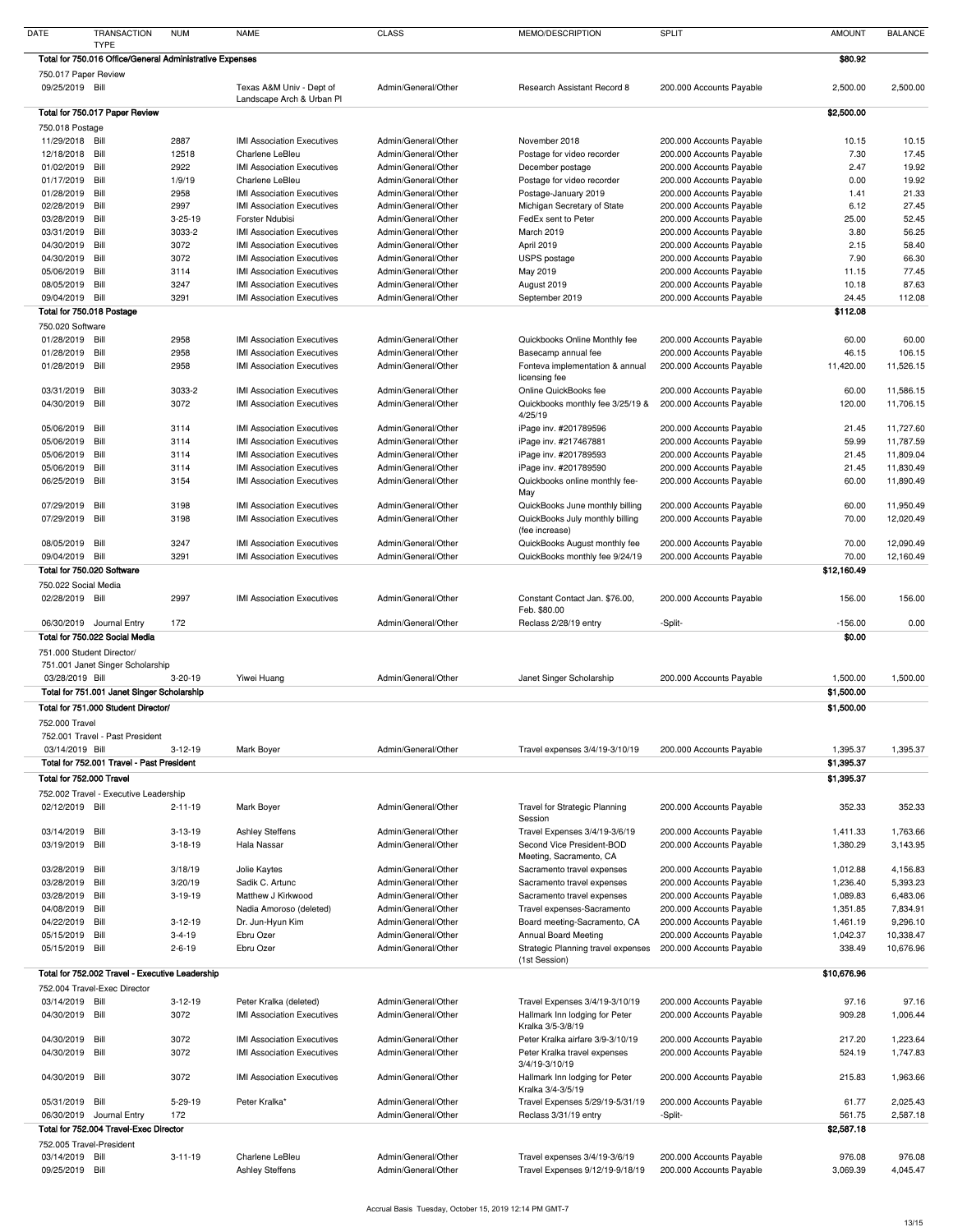| <b>DATE</b>                   | <b>TRANSACTION</b>                                | <b>NUM</b>     | <b>NAME</b>                                                  | <b>CLASS</b>                               | MEMO/DESCRIPTION                                                                                                             | <b>SPLIT</b>                                         | <b>AMOUNT</b>          | <b>BALANCE</b> |
|-------------------------------|---------------------------------------------------|----------------|--------------------------------------------------------------|--------------------------------------------|------------------------------------------------------------------------------------------------------------------------------|------------------------------------------------------|------------------------|----------------|
|                               | <b>TYPE</b><br>Total for 752.005 Travel-President |                |                                                              |                                            |                                                                                                                              |                                                      | \$4,045.47             |                |
|                               | 752.006 Travel-Regional Director                  |                |                                                              |                                            |                                                                                                                              |                                                      |                        |                |
| 03/19/2019 Bill               |                                                   | 31319          | <b>Kirk Dimond</b>                                           | Admin/General/Other                        | BOD Meeting, Sacramento, CA                                                                                                  | 200.000 Accounts Payable                             | 867.64                 | 867.64         |
| 03/28/2019                    | Bill                                              | 3/23/19        | UT Arlington, CAPPA                                          | Admin/General/Other                        | Sacramento travel expenses                                                                                                   | 200.000 Accounts Payable                             | 323.32                 | 1,190.96       |
| 03/28/2019                    | Bill                                              | $3 - 25 - 19$  | Forster Ndubisi                                              | Admin/General/Other                        | Sacramento travel expense                                                                                                    | 200.000 Accounts Payable                             | 1,105.89               | 2,296.85       |
| 03/28/2019 Bill               |                                                   | $3 - 23 - 19$  | Dr. Taner R Ozdil                                            | Admin/General/Other                        | Sacramento travel expenses                                                                                                   | 200.000 Accounts Payable                             | 572.34                 | 2,869.19       |
|                               | Total for 752.006 Travel-Regional Director        |                |                                                              |                                            |                                                                                                                              |                                                      | \$2,869.19             |                |
|                               | Total for 750.000 OPERATIONS                      |                |                                                              |                                            |                                                                                                                              |                                                      | \$57,441.01            |                |
|                               | 760.000 OTHER OPERATIONS EXPENSE                  |                |                                                              |                                            |                                                                                                                              |                                                      |                        |                |
| 03/31/2019                    | Bill                                              | 3033-2         | <b>IMI Association Executives</b>                            | Admin/General/Other                        | North Raleigh Hilton                                                                                                         | 200.000 Accounts Payable                             | 48.00                  | 48.00          |
|                               | Total for 760,000 OTHER OPERATIONS EXPENSE        |                |                                                              |                                            |                                                                                                                              |                                                      | \$48.00                |                |
| 11/30/2018 Bill               | 760.001 Accountant-Consulting                     | 308828         | Lori K. Orta, P.C.                                           | Admin/General/Other                        | Additional billing due to unforeseen 200.000 Accounts Payable                                                                |                                                      | 30,000.00              | 30,000.00      |
|                               |                                                   |                |                                                              |                                            | ED circumstances which increased<br>level of service provided for FYE<br>2017-18 not included in original<br>approved budget |                                                      |                        |                |
|                               | Total for 760.001 Accountant-Consulting           |                |                                                              |                                            |                                                                                                                              |                                                      | \$30,000.00            |                |
|                               | 760.005 President's Council                       |                |                                                              |                                            |                                                                                                                              |                                                      |                        |                |
| 01/17/2019 Bill               |                                                   | 1/9/19         | Charlene LeBleu                                              | Admin/General/Other                        | Travel expenses                                                                                                              | 200.000 Accounts Payable                             | 1,072.09               | 1,072.09       |
| 01/25/2019                    | Bill                                              | 12419          | <b>Ashley Steffens</b>                                       | Admin/General/Other                        | <b>President's Council Meeting</b>                                                                                           | 200.000 Accounts Payable                             | 1,035.18               | 2,107.27       |
| 01/28/2019 Bill               |                                                   | 2958           | <b>IMI Association Executives</b>                            | Admin/General/Other                        | DC travel expenses                                                                                                           | 200.000 Accounts Payable                             | 1,588.79               | 3,696.06       |
|                               | Total for 760.005 President's Council             |                |                                                              |                                            |                                                                                                                              |                                                      | \$3,696.06             |                |
|                               | 760.007 Software-QuickBooks Online                |                |                                                              |                                            |                                                                                                                              |                                                      |                        |                |
| 12/18/2018 Bill<br>12/18/2018 | Bill                                              | 12518<br>12518 | Charlene LeBleu<br>Charlene LeBleu                           | Admin/General/Other<br>Admin/General/Other | Intuit                                                                                                                       | 200.000 Accounts Payable<br>200.000 Accounts Payable | 63.00<br>36.75         | 63.00<br>99.75 |
| 02/28/2019 Bill               |                                                   | 2997           | <b>IMI Association Executives</b>                            | Admin/General/Other                        | Paycycle<br>February 2019                                                                                                    | 200.000 Accounts Payable                             | 60.00                  | 159.75         |
|                               | Total for 760.007 Software-QuickBooks Online      |                |                                                              |                                            |                                                                                                                              |                                                      | \$159.75               |                |
| 760.008 Strategic Plan        |                                                   |                |                                                              |                                            |                                                                                                                              |                                                      |                        |                |
| 02/12/2019 Bill               |                                                   | 21119          | Charlene LeBleu                                              | Admin/General/Other                        | Travel expenses                                                                                                              | 200.000 Accounts Payable                             | 322.68                 | 322.68         |
| 02/15/2019                    | Bill                                              | 21319          | <b>Ashley Steffens</b>                                       | Admin/General/Other                        | <b>Strategic Planning Meeting-Travel</b><br>Expenses                                                                         | 200.000 Accounts Payable                             | 695.37                 | 1,018.05       |
| 02/20/2019 Bill               |                                                   | $2 - 19 - 19$  | Sadik C. Artunc                                              | Admin/General/Other                        | <b>Strategic Planning Meeting travel</b><br>expenses                                                                         | 200.000 Accounts Payable                             | 697.67                 | 1,715.72       |
| 02/28/2019                    | Bill                                              | 2997           | <b>IMI Association Executives</b>                            | Admin/General/Other                        |                                                                                                                              | 200.000 Accounts Payable                             | 339.77                 | 2,055.49       |
| 03/31/2019                    | Bill                                              | 3033-2         | <b>IMI Association Executives</b>                            | Admin/General/Other                        | Marcy Cottle-Strategic Planning                                                                                              | 200.000 Accounts Payable                             | 3,000.00               | 5,055.49       |
| 03/31/2019                    | Bill                                              | 3033-2         | <b>IMI Association Executives</b>                            | Admin/General/Other                        | facilitation<br>Mileage expenses for Peter Kralka                                                                            | 200.000 Accounts Payable                             | 66.70                  | 5,122.19       |
| 03/31/2019                    | Bill                                              | 3033-2         | <b>IMI Association Executives</b>                            | Admin/General/Other                        | Lodging for Mark Boyer                                                                                                       | 200.000 Accounts Payable                             | 180.07                 | 5,302.26       |
| 03/31/2019                    | Bill                                              | 3033-2         | <b>IMI Association Executives</b>                            | Admin/General/Other                        | Lodging for Ashley Steffens                                                                                                  | 200.000 Accounts Payable                             | 360.14                 | 5,662.40       |
| 03/31/2019                    | Bill                                              | 3033-2         | <b>IMI Association Executives</b>                            | Admin/General/Other                        | Lodging for Charlene LeBleu                                                                                                  | 200.000 Accounts Payable                             | 180.07                 | 5,842.47       |
| 03/31/2019                    | Bill                                              | 3033-2         | <b>IMI Association Executives</b>                            | Admin/General/Other                        | Lodging for Ebru Ozer                                                                                                        | 200.000 Accounts Payable                             | 180.07                 | 6,022.54       |
| 03/31/2019                    | Bill                                              | 3033-2         | <b>IMI Association Executives</b>                            | Admin/General/Other                        | Panera Bread                                                                                                                 | 200.000 Accounts Payable                             | 76.01                  | 6,098.55       |
| 03/31/2019                    | Bill                                              | 3033-2         | <b>IMI Association Executives</b>                            | Admin/General/Other                        | <b>Triangle Food Guy</b>                                                                                                     | 200.000 Accounts Payable                             | 153.73                 | 6,252.28       |
| 03/31/2019                    | Bill                                              | 3033-2         | <b>IMI Association Executives</b>                            | Admin/General/Other                        | Lodging for Sadik Artunc                                                                                                     | 200.000 Accounts Payable                             | 360.14                 | 6,612.42       |
| 05/06/2019                    | Bill                                              | 3114           | <b>IMI Association Executives</b>                            | Admin/General/Other                        | Marcy Cottle-Strategic planning<br>facilitation                                                                              | 200.000 Accounts Payable                             | 90.00                  | 6,702.42       |
| 05/30/2019                    | Bill                                              | $5 - 29 - 19$  | Nancy Haywood                                                | Admin/General/Other                        | Mileage for picking up board<br>members for Strategic Planning<br>meeting                                                    | 200.000 Accounts Payable                             | 31.32                  | 6,733.74       |
| 05/30/2019                    | Bill                                              | $5-29-19$      | Sadik C. Artunc                                              | Admin/General/Other                        | Strategic Planning travel expenses                                                                                           | 200.000 Accounts Payable                             | 490.47                 | 7,224.21       |
| 05/31/2019                    | Bill                                              | $5-29-19$      | Charlene LeBleu                                              | Admin/General/Other                        | Travel expenses 5/29/19-5/31/19                                                                                              | 200.000 Accounts Payable                             | 503.46                 | 7,727.67       |
| 05/31/2019                    | Bill                                              | $5 - 29 - 19$  | Mark Boyer                                                   | Admin/General/Other                        | Travel expenses 5/29/19-6/1/19                                                                                               | 200.000 Accounts Payable                             | 552.50                 | 8,280.17       |
| 05/31/2019                    | Bill                                              | $5 - 29 - 19$  | Ebru Ozer                                                    |                                            | Strategic Planning (2nd Session)                                                                                             | 200.000 Accounts Payable                             | 393.85                 | 8,674.02       |
| 06/05/2019                    | Bill                                              | $5 - 31 - 19$  | <b>Ashley Steffens</b>                                       | Admin/General/Other                        | Travel Expenses 5/29/19-5/31/19                                                                                              | 200.000 Accounts Payable                             | 423.91                 | 9,097.93       |
| 06/25/2019                    | Bill                                              | 3154           | <b>IMI Association Executives</b>                            | Admin/General/Other                        | Chuy's 5/29/19                                                                                                               | 200.000 Accounts Payable                             | 260.24                 | 9,358.17       |
| 06/25/2019                    | Bill                                              | 3154           | <b>IMI Association Executives</b>                            | Admin/General/Other                        | RDU parking fee for Peter Kralka                                                                                             | 200.000 Accounts Payable                             | 4.00                   | 9,362.17       |
| 07/29/2019                    | Bill                                              | 3198           | <b>IMI Association Executives</b>                            | Admin/General/Other                        | Triangle Food Guy-Catering                                                                                                   | 200.000 Accounts Payable                             | 192.12                 | 9,554.29       |
| 07/29/2019                    | Bill                                              | 3198           | <b>IMI Association Executives</b>                            | Admin/General/Other                        | Hyatt House-lodging for Ebru,<br>Ashley, Charlene, Sadik & Mark                                                              | 200.000 Accounts Payable                             | 1,586.62               | 11,140.91      |
| 07/29/2019                    | Bill                                              | 3198           | <b>IMI Association Executives</b>                            | Admin/General/Other                        | Lowe's Foods                                                                                                                 | 200.000 Accounts Payable                             | 13.76                  | 11,154.67      |
| 07/29/2019                    | Bill                                              | 3198           | <b>IMI Association Executives</b>                            | Admin/General/Other                        | Marcy Cottle-Strategic Planning                                                                                              | 200.000 Accounts Payable                             | 2,250.00               | 13,404.67      |
|                               |                                                   |                |                                                              |                                            | Faciliation                                                                                                                  |                                                      |                        |                |
|                               | Total for 760.008 Strategic Plan                  |                |                                                              |                                            |                                                                                                                              |                                                      | \$13,404.67            |                |
|                               |                                                   |                | Total for 760.000 OTHER OPERATIONS EXPENSE with sub-accounts |                                            |                                                                                                                              |                                                      | \$47,308.48            |                |
|                               | 778.000 Tax Professional Fees                     |                |                                                              |                                            |                                                                                                                              |                                                      |                        |                |
| 03/01/2019                    | Bill<br>Total for 778.000 Tax Professional Fees   | 2019-181       | Sommerville & Associates, P.C.                               | Admin/General/Other                        | Prepare Form 990-EZ 10-31-17                                                                                                 | 200.000 Accounts Payable                             | 1,750.00<br>\$1,750.00 | 1,750.00       |
|                               | 779.000 Miscellaneous Expense                     |                |                                                              |                                            |                                                                                                                              |                                                      |                        |                |
| 11/01/2018                    | Bill                                              | T-18303        | CiviCore                                                     |                                            | LAAB: Monthly Hosting Nov 2018                                                                                               | 200.000 Accounts Payable                             | 150.00                 | 150.00         |
| 02/28/2019                    | Bill                                              | 2997           | <b>IMI Association Executives</b>                            | Admin/General/Other                        | 1099 filing \$11.98; 1st Qtr 2019                                                                                            | 200.000 Accounts Payable                             | 28.09                  | 178.09         |
|                               | Total for 779.000 Miscellaneous Expense           |                |                                                              |                                            | pro-rated offsite storage \$16.11                                                                                            |                                                      | \$178.09               |                |
|                               | 780.000 Website Development                       |                |                                                              |                                            |                                                                                                                              |                                                      |                        |                |
| 12/18/2018                    | Bill                                              | 12518          | Charlene LeBleu                                              | Admin/General/Other                        | IPage                                                                                                                        | 200.000 Accounts Payable                             | 20.00                  | 20.00          |
| 01/17/2019                    | Bill                                              | 1/9/19         | Charlene LeBleu                                              | Admin/General/Other                        | IPage                                                                                                                        | 200.000 Accounts Payable                             | 0.00                   | 20.00          |
| 06/30/2019                    | Journal Entry                                     | 172            |                                                              | Admin/General/Other                        | Reclass 12/18/18 entry                                                                                                       | -Split-                                              | $-20.00$               | 0.00           |
|                               | Total for 780.000 Website Development             |                |                                                              |                                            |                                                                                                                              |                                                      | \$0.00                 |                |
| 790.000 Publications.         |                                                   |                |                                                              |                                            |                                                                                                                              |                                                      |                        |                |
|                               | 790.002 Journal-Editorial Support                 |                |                                                              |                                            |                                                                                                                              |                                                      |                        |                |
| 04/10/2019 Bill               |                                                   | 2019-001       | University of Kentucky (vendor)                              | Admin/General/Other                        | Landscape Journal 1st FY19 pymt                                                                                              | 200.000 Accounts Payable                             | 22,500.00              | 22,500.00      |
| 06/19/2019                    | Bill                                              | 001            | Charlene LeBleu                                              | Landscape Architecture Journal             | Interim Editor-Payment 1 of 2                                                                                                | 200.000 Accounts Payable                             | 2,225.00               | 24,725.00      |
| 06/23/2019                    | Bill                                              |                | David G. Pitt                                                | Landscape Architecture Journal             | Initial payment on 7 manuscripts,                                                                                            | 200.000 Accounts Payable                             | 5,250.00               | 29,975.00      |
|                               |                                                   |                |                                                              |                                            | Volume 37:2                                                                                                                  |                                                      |                        |                |
| 09/16/2019 Bill               |                                                   | 002            | Charlene LeBleu                                              | Landscape Architecture Journal             | Interim Editor-Landscape Journal                                                                                             | 200.000 Accounts Payable                             | 6,750.00               | 36,725.00      |